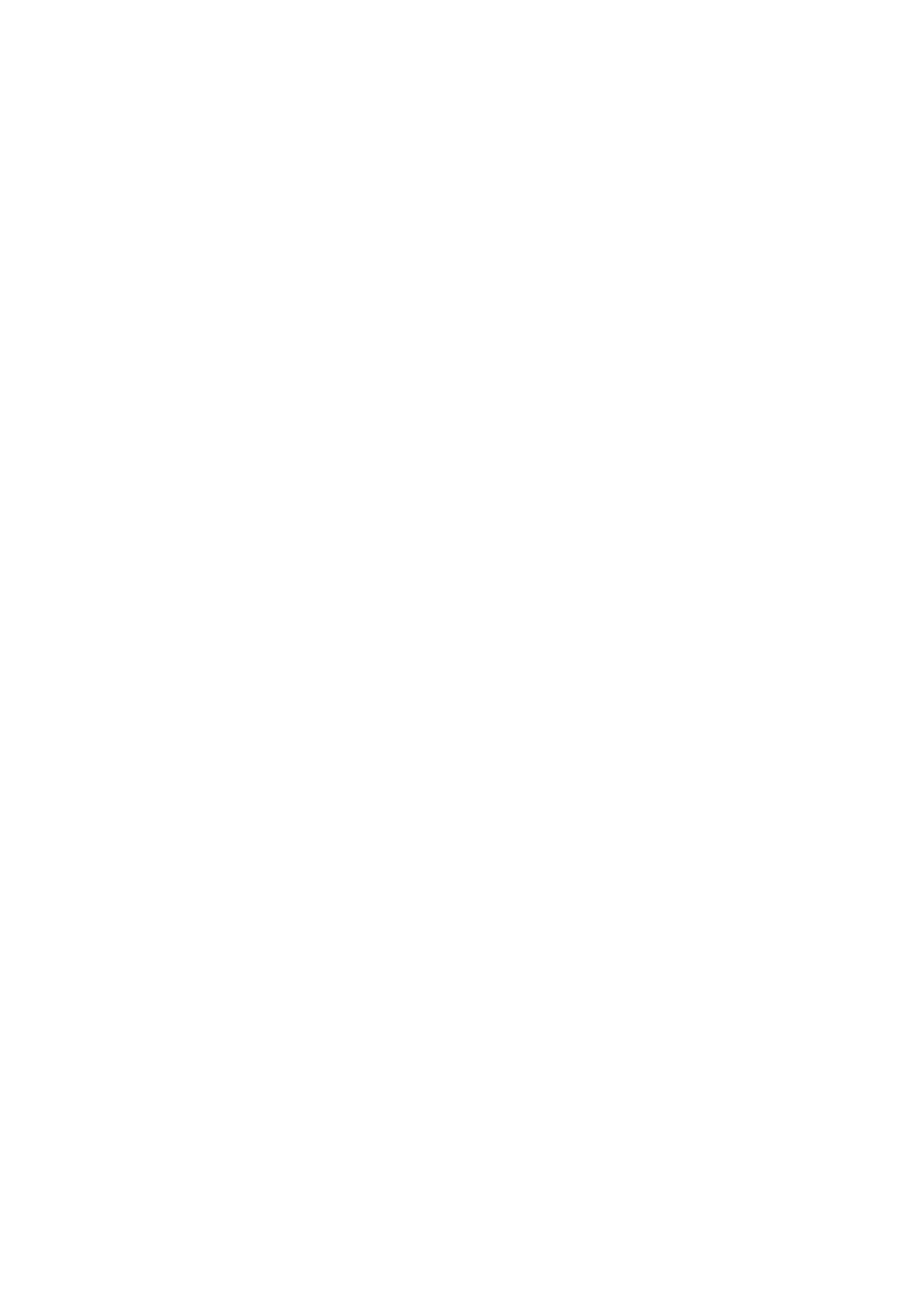

Ellan Vannin

## **LIQUOR LICENSING AND PUBLIC ENTERTAINMENTS ACT 2021**

# **Index**

| <b>Section</b> |                                                                                      | Page |  |
|----------------|--------------------------------------------------------------------------------------|------|--|
|                | <b>PART 1-INTRODUCTORY</b>                                                           | 7    |  |
| 1              |                                                                                      |      |  |
| 2              |                                                                                      |      |  |
| 3              |                                                                                      |      |  |
| 4              |                                                                                      |      |  |
| 5              |                                                                                      |      |  |
| 6              |                                                                                      |      |  |
|                | <b>PART 2 - LICENSING COURT AND LICENSING COURT OF APPEAL</b>                        | 11   |  |
| 7              |                                                                                      |      |  |
| 8              |                                                                                      |      |  |
| 9              |                                                                                      |      |  |
| 10             |                                                                                      |      |  |
|                | <b>PART 3 - LICENSING AUTHORITY</b><br><u> 1980 - Jan Samuel Barbara, poeta esta</u> | 12   |  |
| 11             |                                                                                      |      |  |
|                | <b>PART 4 - LICENCES</b>                                                             | 12   |  |
| 12             |                                                                                      |      |  |
| 13             |                                                                                      |      |  |
| 14             |                                                                                      |      |  |
| 15             |                                                                                      |      |  |
| 16             | Regulations: suspension, revocation or surrender of licences 16                      |      |  |
| 17             |                                                                                      |      |  |
| 18             |                                                                                      |      |  |
| 19             |                                                                                      |      |  |
| 20             |                                                                                      |      |  |

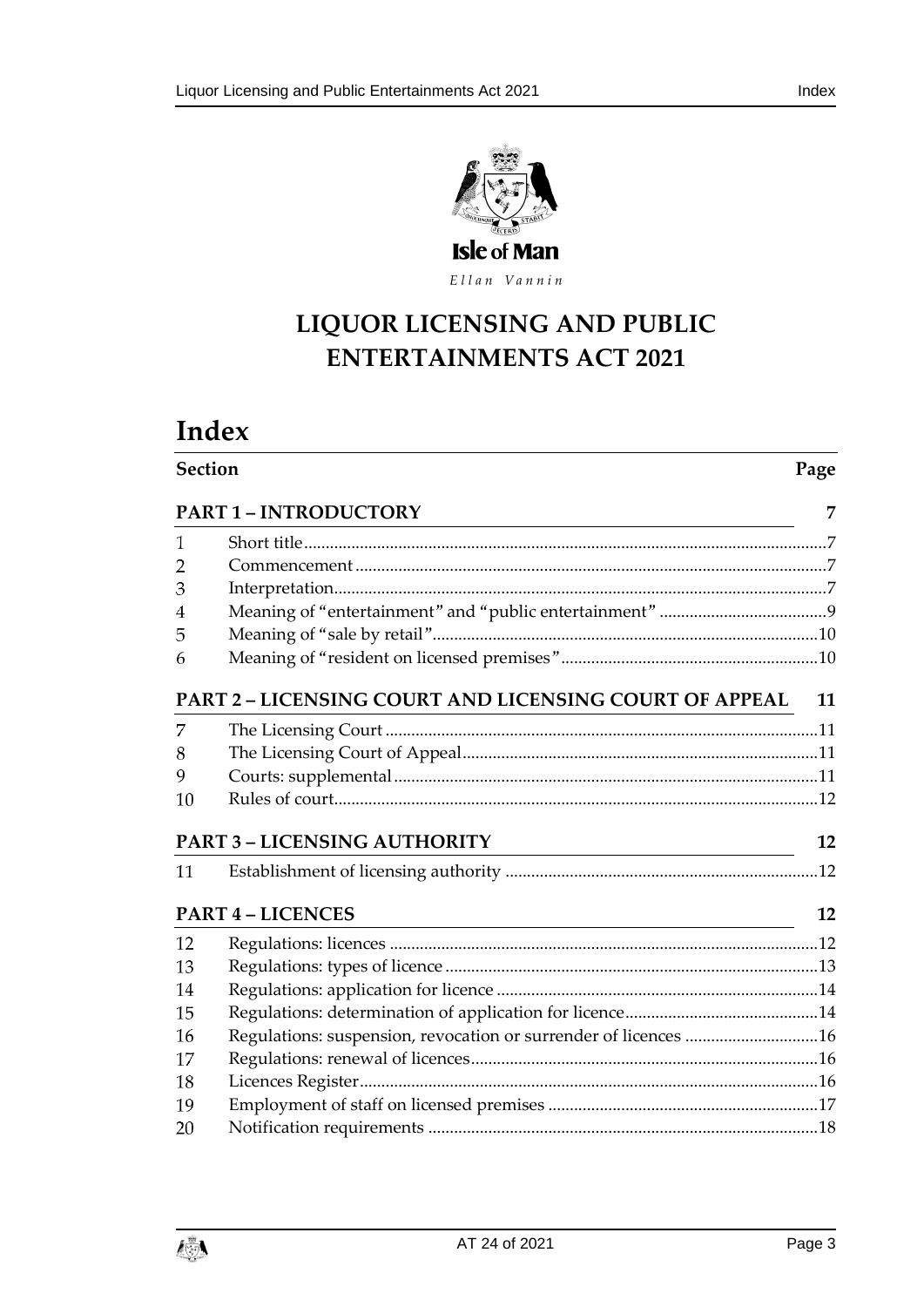| <b>PART 5 - RESTRICTED AREAS</b> |                                                                                                                                                      | 19 |
|----------------------------------|------------------------------------------------------------------------------------------------------------------------------------------------------|----|
| 21                               |                                                                                                                                                      |    |
|                                  | <b>PART 6 - CONDUCT ON LICENSED PREMISES</b>                                                                                                         | 19 |
| 22                               |                                                                                                                                                      |    |
| 23                               |                                                                                                                                                      |    |
| 24                               | Licensee or responsible person to be on licensed premises at all times  20                                                                           |    |
| 25                               |                                                                                                                                                      |    |
| 26                               |                                                                                                                                                      |    |
| 27                               |                                                                                                                                                      |    |
| 28                               |                                                                                                                                                      |    |
| 29                               |                                                                                                                                                      |    |
| 30                               | Misbehaviour of persons: preventing entry into licensed premises or sale                                                                             |    |
|                                  |                                                                                                                                                      |    |
| 31                               |                                                                                                                                                      |    |
| 32                               |                                                                                                                                                      |    |
| 33                               |                                                                                                                                                      |    |
| 34                               |                                                                                                                                                      |    |
| 35                               |                                                                                                                                                      |    |
| 36                               |                                                                                                                                                      |    |
| 37                               |                                                                                                                                                      |    |
| 38                               |                                                                                                                                                      |    |
|                                  | <b>PART 7 - APPEALS</b>                                                                                                                              | 30 |
| 39                               |                                                                                                                                                      |    |
|                                  | <b>PART 8 - OTHER OFFENCES</b>                                                                                                                       | 32 |
| 40                               |                                                                                                                                                      |    |
| 41                               |                                                                                                                                                      |    |
| 42                               |                                                                                                                                                      |    |
| 43                               |                                                                                                                                                      |    |
| 44                               |                                                                                                                                                      |    |
|                                  | <b>PART 9 - ENFORCEMENT</b><br><u> 1989 - Johann Barn, mars ann an t-Amhain an t-Amhain an t-Amhain an t-Amhain an t-Amhain an t-Amhain an t-Amh</u> | 36 |
| 45                               |                                                                                                                                                      |    |
| 46                               |                                                                                                                                                      |    |
| 47                               |                                                                                                                                                      |    |
| 48                               |                                                                                                                                                      |    |
| 49                               |                                                                                                                                                      |    |
| 50                               |                                                                                                                                                      |    |
| 51                               |                                                                                                                                                      |    |
| 52                               |                                                                                                                                                      |    |
| 53                               |                                                                                                                                                      |    |
| 54                               |                                                                                                                                                      |    |
| 55                               |                                                                                                                                                      |    |

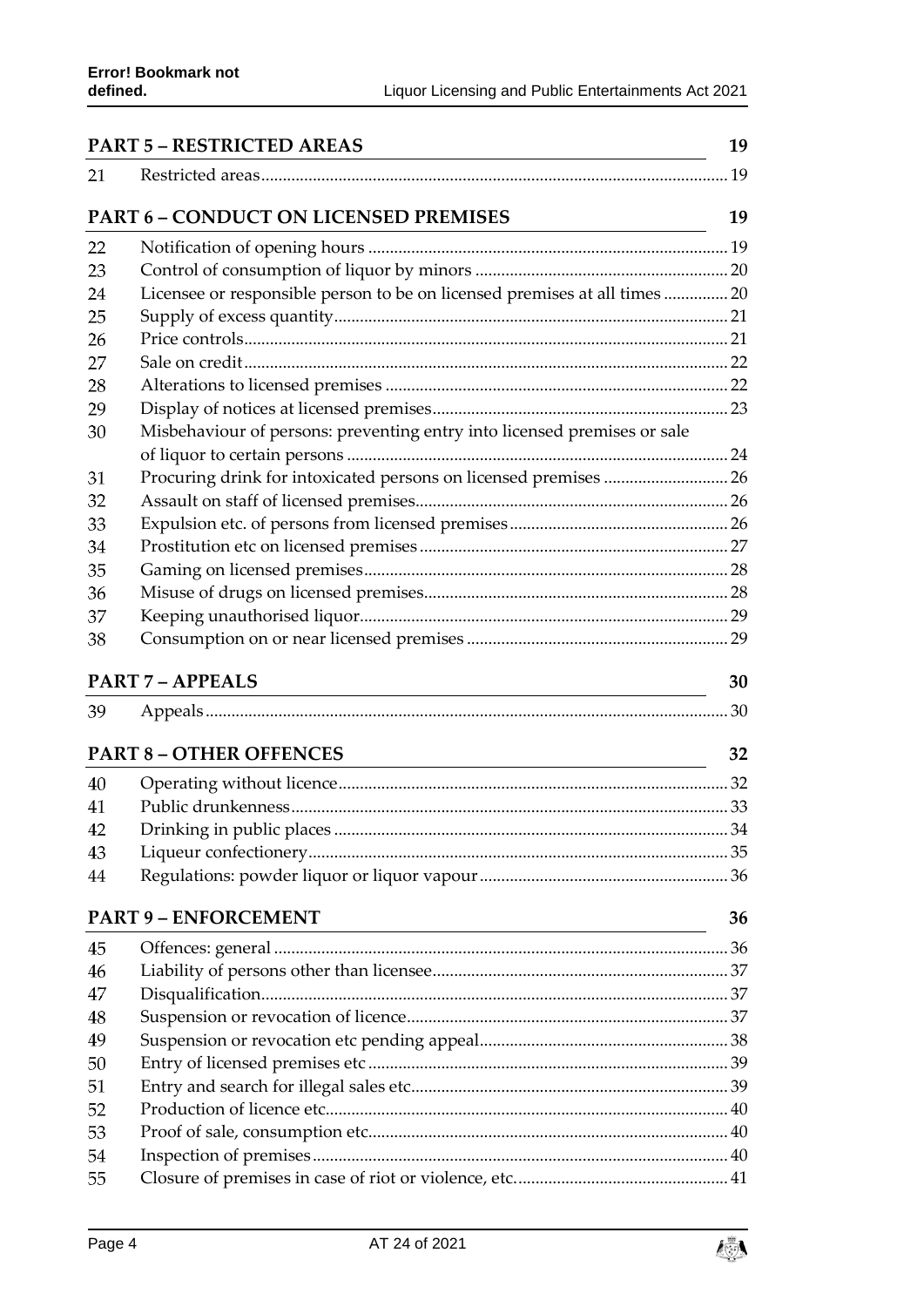| 56 |                          |    |
|----|--------------------------|----|
|    | <b>PART 10 - GENERAL</b> | 43 |
| 57 |                          |    |
| 58 |                          |    |
| 59 |                          |    |
| 60 |                          |    |
| 61 |                          |    |
| 62 |                          |    |
| 63 |                          |    |
|    |                          |    |

## **PART 11 – [REPEALS, AMENDMENTS AND TRANSITIONAL](#page-45-1)  [ARRANGEMENTS](#page-45-1) 46**

| 64 |                                                                             |    |
|----|-----------------------------------------------------------------------------|----|
| 65 | Triennial session of the Court under the Licensing Act 1995 extended47      |    |
| 66 | Period of licence granted under the Music and Dancing Act 1961 extended  47 |    |
|    | <b>SCHEDULE 1</b>                                                           | 49 |
|    | <b>REPEALS</b>                                                              | 49 |
|    | <b>SCHEDULE 2</b>                                                           | 50 |
|    | AMENDMENT OF ENACTMENTS                                                     | 50 |
|    | <b>ENDNOTES</b>                                                             | 53 |
|    | TABLE OF ENDNOTE REFERENCES                                                 |    |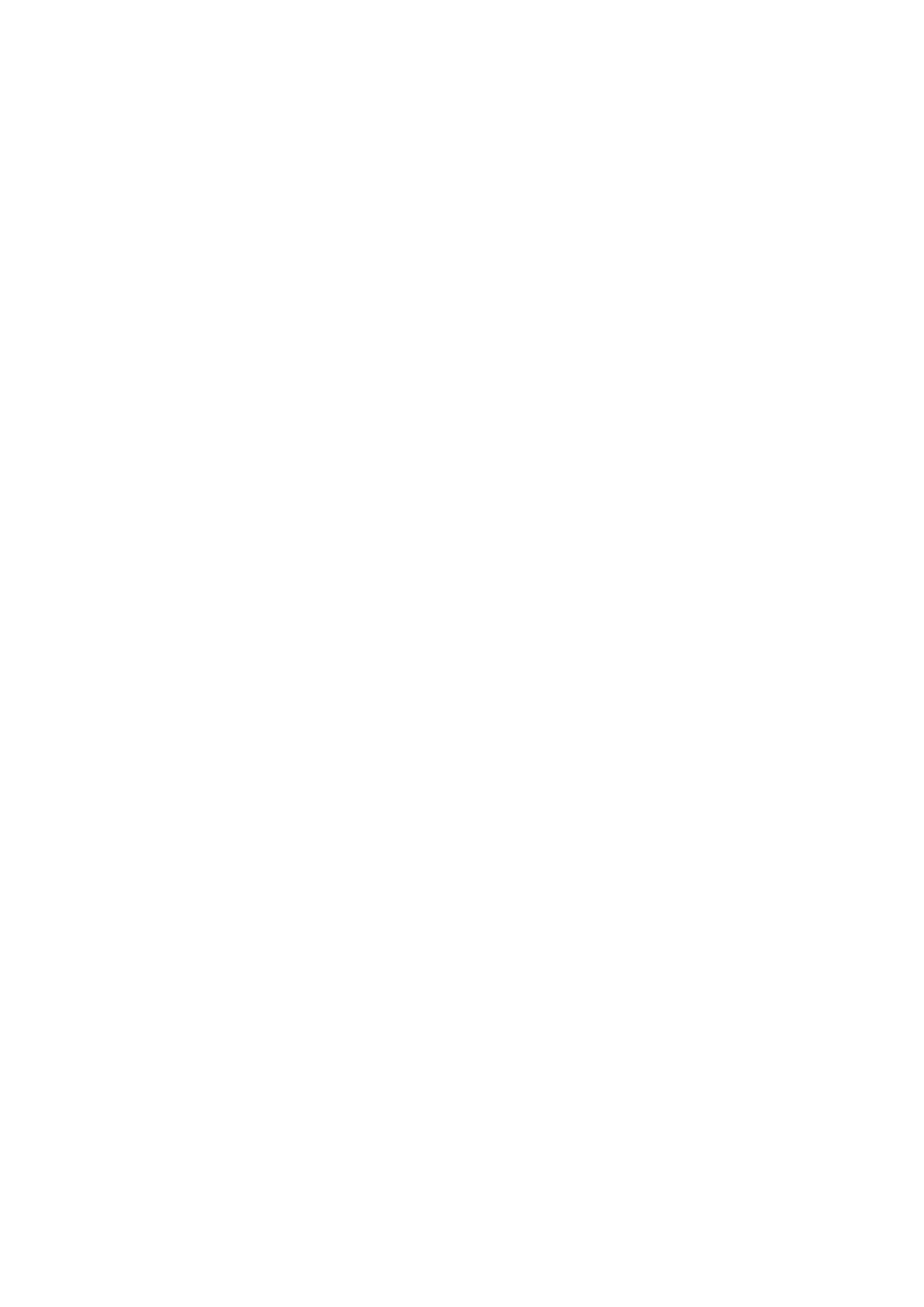

Ellan Vannin

## **LIQUOR LICENSING AND PUBLIC ENTERTAINMENTS ACT 2021**

*Signed in Tynwald: 20 July 2021 Received Royal Assent: 14 December 2021 Announced to Tynwald: 14 December 2021*

**AN ACT** to repeal and re-enact, with amendments, the Licensing Act 1995, make provision for the regulation and supply of liquor and for the regulation of public entertainments; and for connected purposes.

<span id="page-6-0"></span>**BE IT ENACTED** by the Queen's Most Excellent Majesty, by and with the advice and consent of the Council and Keys in Tynwald assembled, and by the authority of the same, as follows:—

## **PART 1 – INTRODUCTORY**

#### <span id="page-6-1"></span> $\mathbf{1}$ **Short title**

The short title of this Act is the Liquor Licensing and Public Entertainments Act 2021.

#### <span id="page-6-2"></span> $\overline{2}$ **Commencement**

(1) Subject to subsection (2), this Act comes into operation on such day or days as the Department of Home Affairs may by order appoint.**<sup>1</sup>**

Tynwald procedure — laying only.

- (2) Sections [62,](#page-44-1) [65](#page-46-0) and [66](#page-46-1) come into operation on the day on which this Act is passed.
- (3) An order under subsection (1) may include such consequential, incidental, supplementary, savings, transitional and transitory provision as the Department of Home Affairs considers necessary or expedient.

#### <span id="page-6-3"></span>3 **Interpretation**

 $(1)$  In this Act  $-$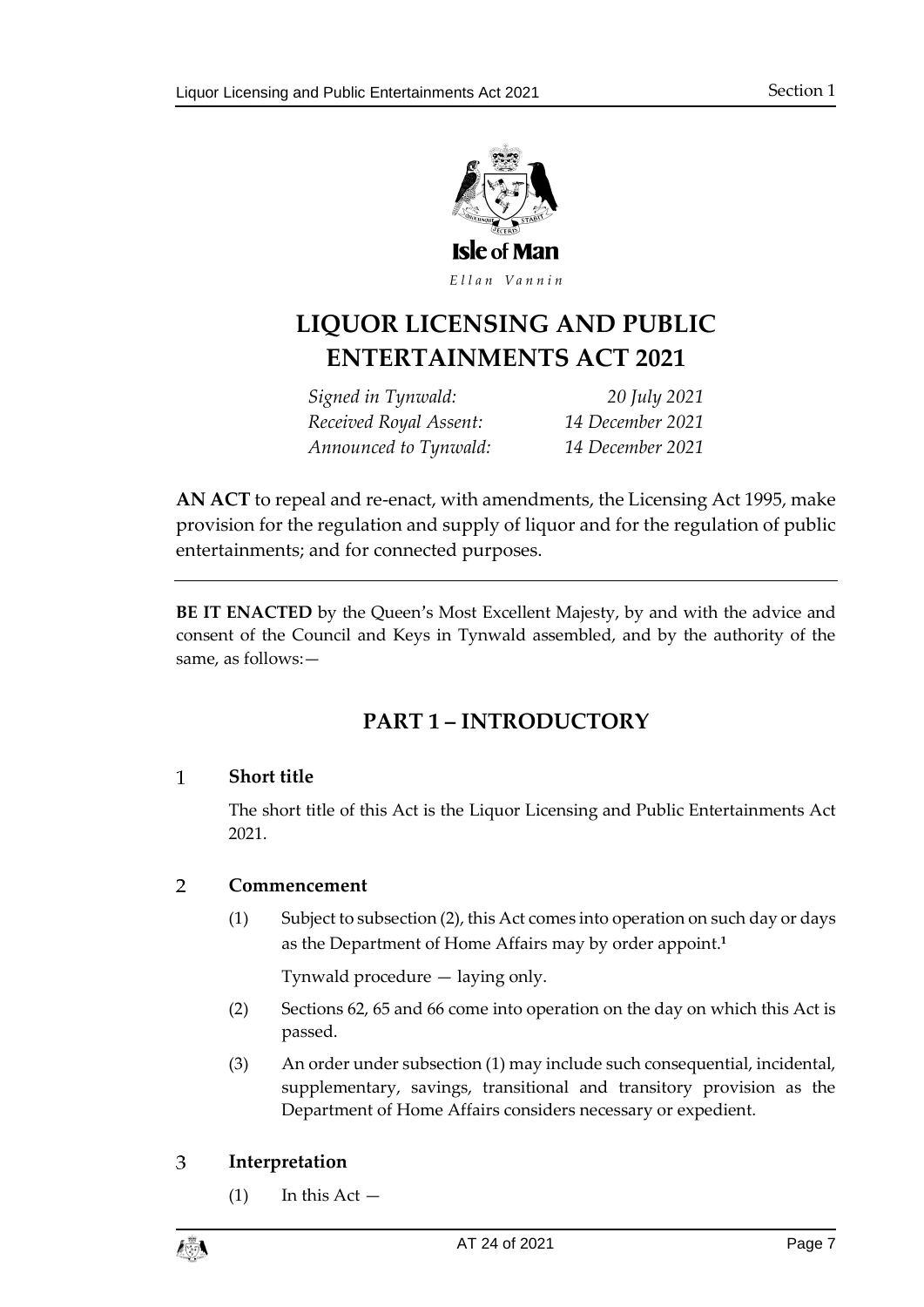**"Appeal Court"** means the Licensing Court of Appeal;

**"Department"** means the Department of Home Affairs;

- **"doorkeeper",** in relation to licensed premises, means any person whose duties are, or a substantial part of whose duties is, the control of admission to, or the removal of persons from, the premises;
- **"employee"**, in relation to any person, includes an apprentice and any other person who works for that person (whether or not under a contract of employment, and whether or not the person receives wages for his or her work);
- **"guard",** in relation to licensed premises, means any person whose duties are, or a substantial part of whose duties is, the maintenance of order on the premises;
- **"guidance"** means guidance issued under section [61;](#page-44-0)

**"justice"** means a justice of the peace;

- **"licence"** means a licence granted under this Act;
- **"licensed premises"** means premises in respect of which a licence is in force and includes premises in respect of which the licence has been suspended;
- **"licensee"** means the holder of a licence granted under this Act;
- **"licensing authority"** means the licensing authority that may be established under section [11;](#page-11-2)
- **"Licensing Court"** means the court constituted under section 7**;**
- **"Licensing Forum"** means the organisation formed in 2005 known as the Licensing Forum whose membership comprises the list of persons published by the Department on its website www.gov.im;
- **"licensing obj**ectives" has the meaning given in section [57;](#page-42-1)
- **"liquor"** means spirits, wine, beer, cider and any other fermented, distilled or spirituous liquor, but does not include —
	- (a) any liquor which is of a strength not exceeding 0.5 per cent. at the time of the sale or other conduct in question;
	- (b) perfumes;
	- (c) flavouring essences recognised by the Treasury as not being intended for consumption as or with dutiable alcoholic liquor; or
	- (d) spirits, wine or made-wine so medicated as to be, in the opinion of the Treasury, intended for use as a medicine and not as a beverage;
- **"police officer"** means a member of the Isle of Man Constabulary and includes a special constable appointed under section 5(2) of the *Police Act 1993*;
- **"premises"** includes any place, building, stall or movable structure, conveyance, vessel or aircraft;

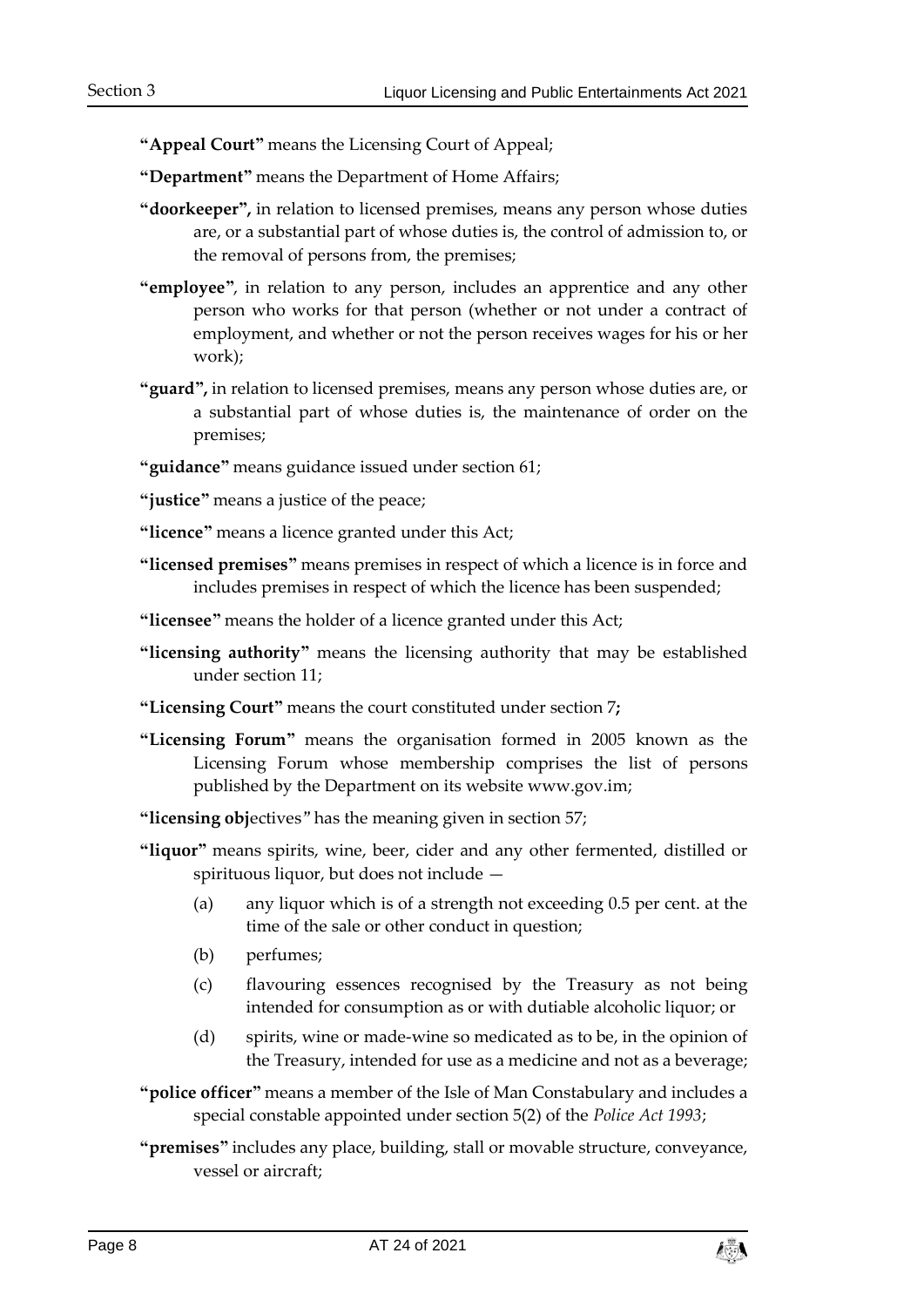- **"public entertainment"** and **"entertainment"** have the meanings given in section [4;](#page-8-0)
- **"publish"** means publish on the websit[e www.gov.im](http://www.gov.im/) and in such other way that brings the matter to the attention of any person who may be affected by it;

**"resident on licensed premises"** has the meaning given in section [6;](#page-9-1)

**"responsible person"** has the meaning given in section [24;](#page-19-1) and

**"sale by retail"** has the meaning given in section [5.](#page-9-0)

- (2) For the purposes of this Act, a person is intoxicated if  $-$ 
	- (a) the person's speech, balance, co-ordination or behaviour is noticeably affected; and
	- (b) it is reasonable in the circumstances to believe that the affected speech, balance, co-ordination or behaviour is the result of the consumption of liquor or some other substance.
- (3) Anything which by this Act is required or permitted to be done by or to the Chief Constable may be done by or to a police officer of the rank of inspector or above appointed or other officer designated in writing by the Chief Constable as the officer in charge of the licensing unit of the Isle of Man Constabulary.
- (4) The Department may by Order amend a definition in this Part.

#### <span id="page-8-0"></span> $\overline{4}$ **Meaning of "entertainment" and "public entertainment"**

- (1) In this Act "public entertainment" means an entertainment to which the public are admitted, whether on payment or otherwise.
- (2) Subject to the following provisions of this section, in this Act "entertainment" means —
	- (a) any play;
	- (b) any music;
	- (c) any dancing;
	- (d) any film exhibition;
	- (e) any game, recreation, sport, exhibition, performance or amusement prescribed in regulations for the purpose of this subsection.
- (3) The following are not entertainments for the purposes of this Act
	- (a) a play performed in a place of public religious worship;
	- (b) music played or performed
		- (i) for a purpose merely incidental to a use of a place other than the provision of an entertainment falling within subsection  $(2)(a)$ ,  $(c)$ ,  $(d)$  or  $(e)$ ;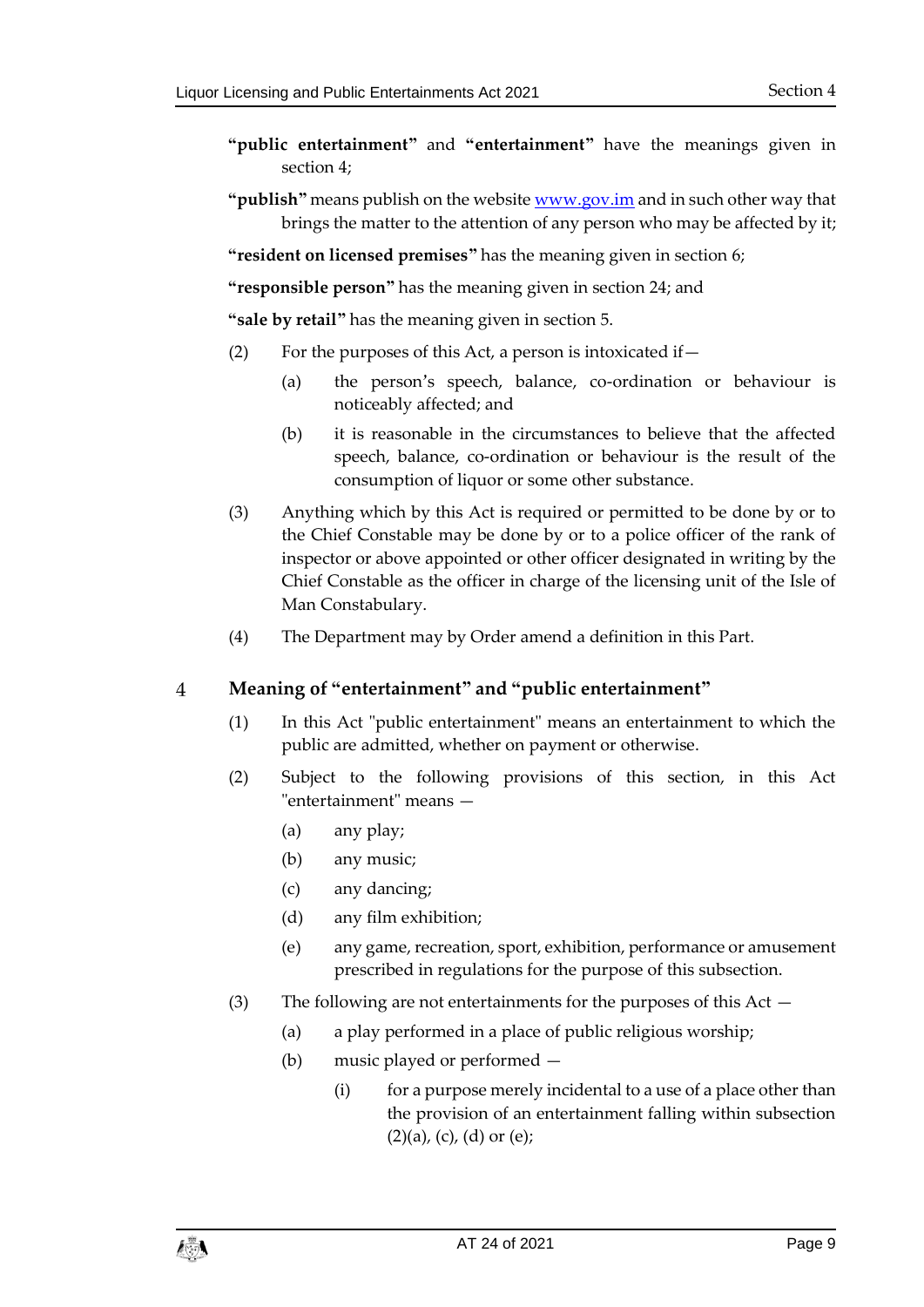- (ii) by the reproduction of programmes included in a programme service (within the meaning given in section 6 of the *Communications Act 2021*);
- (iii) in a place of public religious worship; or
- (iv) as an incident of a religious meeting or service; and
- (c) a film exhibition which complies with such conditions as are prescribed in regulations and —
	- (i) is not promoted for private gain; or
	- (ii) has as its sole or main purpose to demonstrate any product, to advertise any goods or services or to provide information, education or instruction.

#### <span id="page-9-0"></span>5 **Meaning of "sale by retail"**

- (1) For the purposes of this Act "sale by retail", in relation to any liquor, means a sale of liquor to any person, other than a sale of liquor that—
	- (a) is within subsection (2);
	- (b) is made on premises owned or occupied by the person making the sale; and
	- (c) is made for consumption off those premises.
- (2) A sale of liquor is within this subsection if it is  $-$ 
	- (a) to a trader for the purposes of his or her trade;
	- (b) to a licensee for the purpose of making sales authorised by a licence; or
	- (c) to a licensee for the purpose of making sales authorised by that licensee's licence.
- (3) The giving of liquor as a prize in a lottery is not to be treated for the purposes of this Act as a sale by retail of the liquor, where by virtue of section 30(3), 31(1), 32(3), 33B or 34A of the *Gaming, Betting and Lotteries Act 1988* the lottery is not unlawful.
- (4) For the purposes of this Act, if the place where a contract for the sale of liquor is made is different from the place where the liquor is appropriated to the contract, the sale of liquor is to be treated as taking place where the liquor is appropriated to the contract.

#### <span id="page-9-1"></span>6 **Meaning of "resident on licensed premises"**

- (1) A person is regarded as a resident on licensed premises at a particular time if, and only if—
	- (a) the person has spent the previous night at the licensed premises or is booked to spend the next night (or the present night) at the licensed premises; and

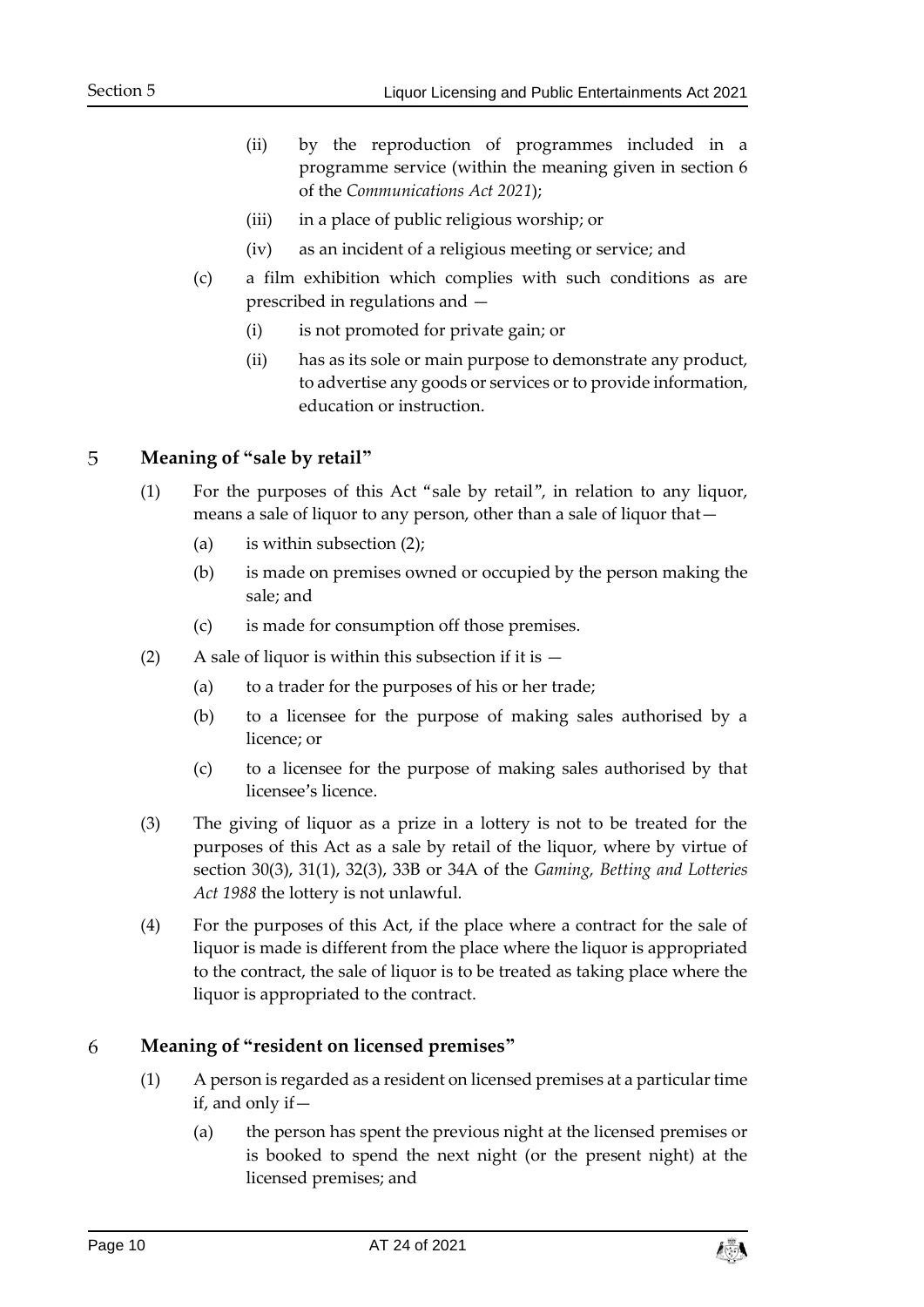- (b) the person's name has been entered in the record of residents required to be kept by a licensee under section 4 of the *Tourist Act 1975*.
- (2) None of the following persons is to be regarded as a resident on licensed premises —
	- (a) the licensee or a member of his or her family;
	- (b) a responsible person for the licensed premises or a member of a responsible person's family;
	- (c) an employee of the licensee or a member of the employee's family.

## <span id="page-10-0"></span>**PART 2 – LICENSING COURT AND LICENSING COURT OF APPEAL**

#### <span id="page-10-1"></span> $\overline{7}$ **The Licensing Court**

- (1) There continues to be constituted a court called the Licensing Court.
- (2) The Licensing Court
	- (a) consists of the High Bailiff and at least 2 but not more than 4 justices; and
	- (b) is to be held at such times and places as the High Bailiff may appoint.
- (3) The Licensing Court's function is to determine applications for licences or such other functions as are conferred on it under this Act or any other enactment.

#### <span id="page-10-2"></span>8 **The Licensing Court of Appeal**

- (1) There continues to be constituted a court called the Licensing Court of Appeal ("Appeal Court").
- (2) The Appeal Court consists of a Deemster and 2 other members, who must be appointed by the Clerk of the Rolls.

#### <span id="page-10-3"></span>9 **Courts: supplemental**

- (1) The Licensing Court and the Appeal Court are courts of justice and courts of record.
- (2) Subject to any provision in or under this Act, the Licensing Court and the Appeal Court may act on their own knowledge of the wants or requirements of a locality or neighbourhood, or of visitors to the Island.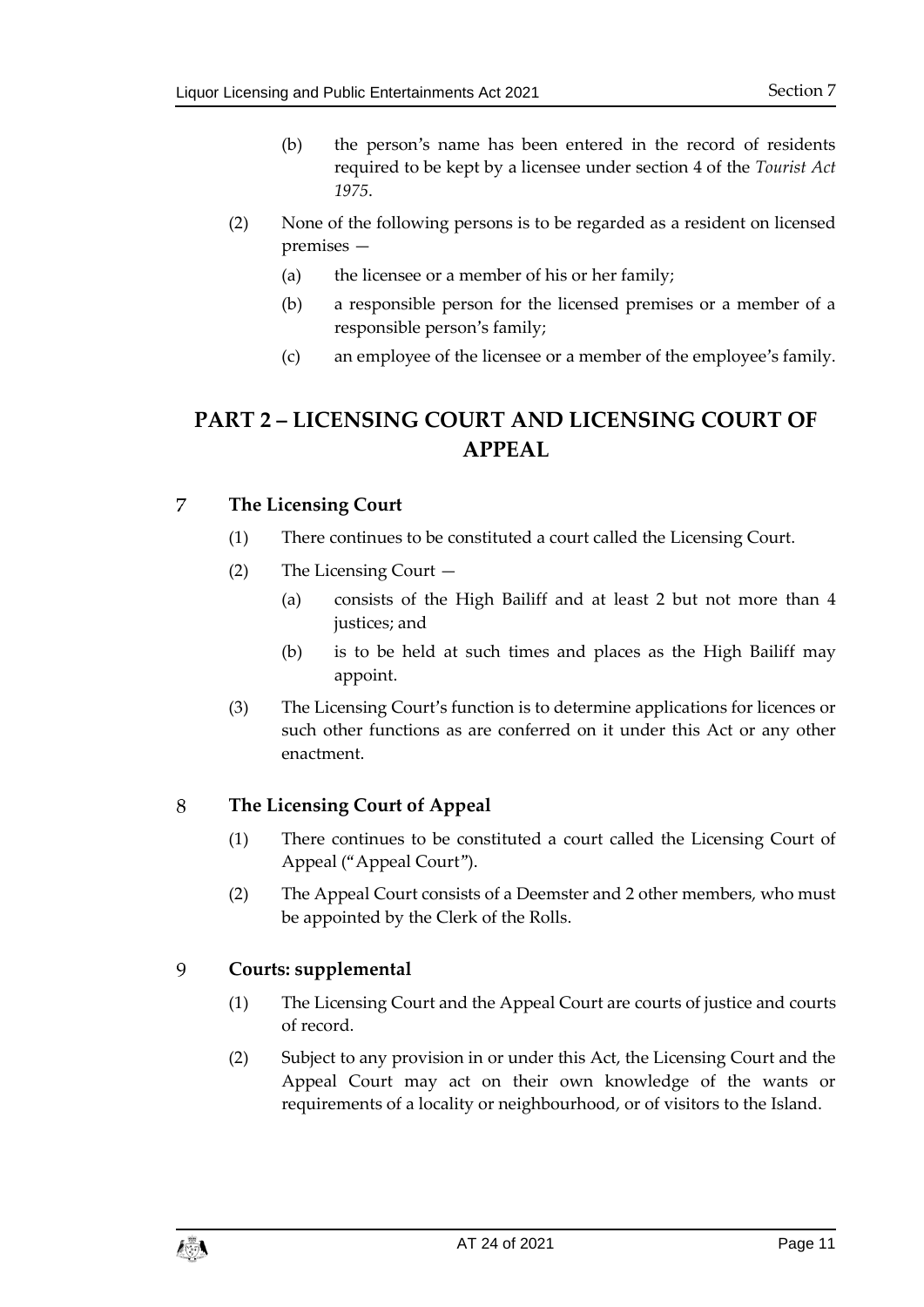#### <span id="page-11-0"></span> $10$ **Rules of court**

Rules of court may be made by the Deemsters to regulate the practice and procedures of the Licensing Court or the Appeal Court and to provide for any other matter necessary or expedient for the effective and efficient operation of those courts.

## **PART 3 – LICENSING AUTHORITY**

#### <span id="page-11-2"></span><span id="page-11-1"></span>11 **Establishment of licensing authority**

- (1) The Department may by regulations establish a licensing authority.
- (2) Regulations under subsection (1) must
	- (a) specify the name and constitution of the licensing authority;
	- (b) specify the functions of the licensing authority; and
	- (c) require the licensing authority to carry out its functions in a way that is consistent with the licensing objectives.
- (3) Regulations under this section may transfer a function of the Licensing Court to the licensing authority.
- (4) Regulations under this section may provide for the authorisation of officers for the purpose of enforcing any provision of this Act, or regulations made under this Act, in exercise of the authority's powers and functions.

## **PART 4 – LICENCES**

#### <span id="page-11-4"></span><span id="page-11-3"></span>12 **Regulations: licences**

- (1) The Department must make regulations under this Part before 1 November 2022, and may make subsequent regulations, to provide for the granting of licences by the Licensing Court, or the licensing authority—
	- (a) for the brewing, distillation, storage, transportation, sale or supply of liquor; and
	- (b) for public entertainments.
- (2) When making regulations under this Part the Department must
	- (a) have regard to the licensing objectives; and
	- (b) must make provision to require the Licensing Court or the licensing authority, as the case may be, to have regard to the licensing objectives when exercising its functions in respect of licensing under this Act.

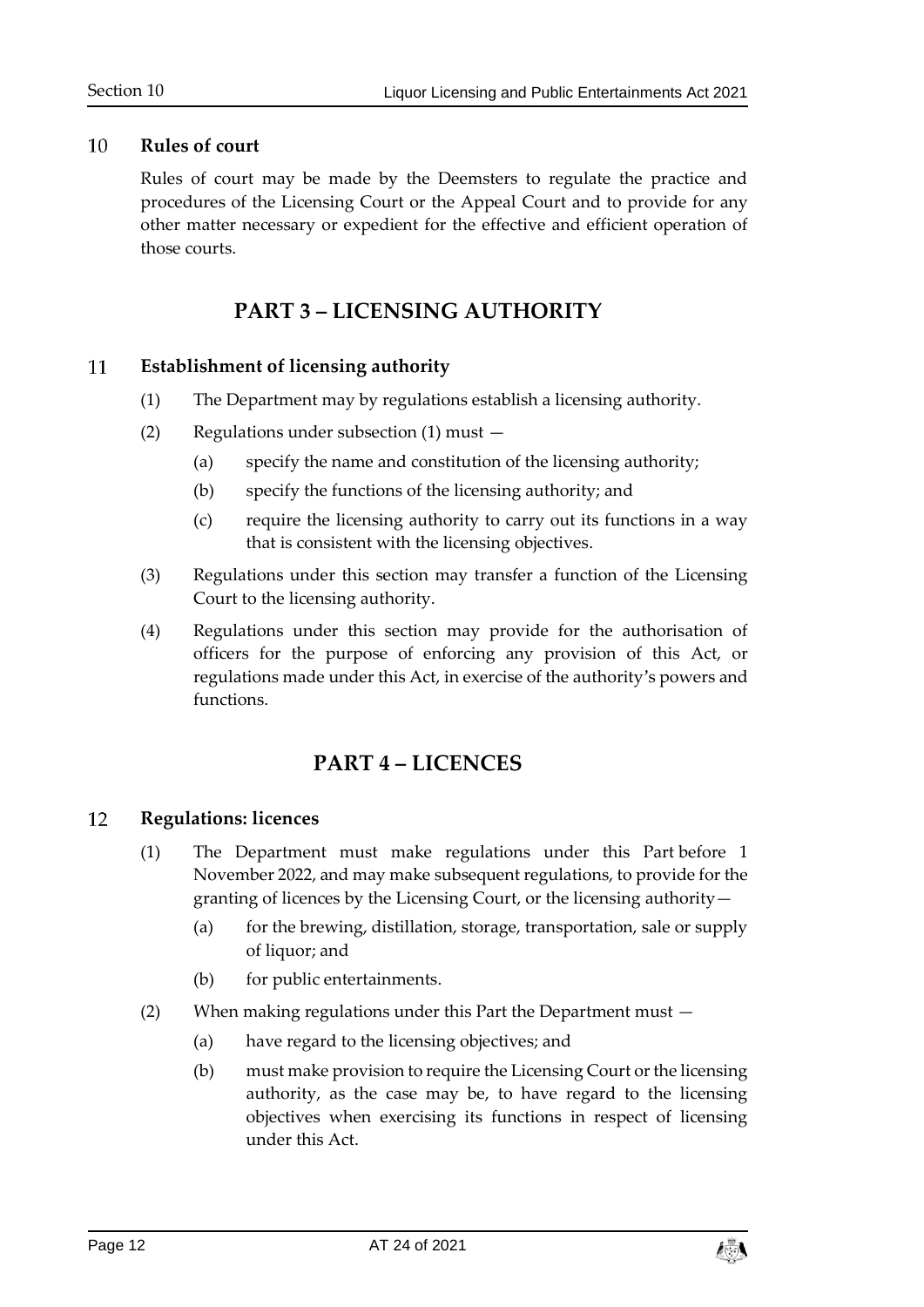#### <span id="page-12-0"></span>13 **Regulations: types of licence**

- (1) Regulations made by the Department must specify the types of licence that may be granted under this Part in respect of —
	- (a) the brewing, distillation, storage, transportation, sale or supply of liquor; or
	- (b) public entertainments.
- (2) Regulations under subsection (1) may make provision for  $-$ 
	- (a) the premises that are required to be licensed;
	- (b) the persons who are required to be licensed;
	- (c) the public entertainments that are required to be licensed; or
	- (d) an activity or business connected to brewing, distillation, storage, transportation, sale or supply of liquor that is required to be licensed.
- (3) Regulations under subsection  $(1)$ 
	- (a) may provide that a licence may be granted to one or more persons;
	- (b) in the case where the applicant for the licence is a company
		- (i) may require the company to provide information as to the individuals who are beneficial owners of the company; and
		- (ii) may provide for the grant of the licence to the company or individuals within the company, or both; and
	- (c) may permit a licence to be granted in respect of one or more premises or one or more activities specified in the regulations.
- (4) Regulations under subsection  $(1)$ 
	- (a) must provide for the period of validity of a licence and for the renewal of a licence;
	- (b) may provide that a licence has provisional effect or be of fixed duration or indefinite duration;
	- (c) may provide for the temporary or permanent transfer of a licence to another person;
	- (d) may provide for the circumstances in which a person is disqualified for holding a licence; and
	- (e) may provide for the circumstances in which a person is exempt from the requirement to be licensed.
- (5) In this section "beneficial owner" has the meaning given in section 4 of the *Beneficial Ownership Act 2017*.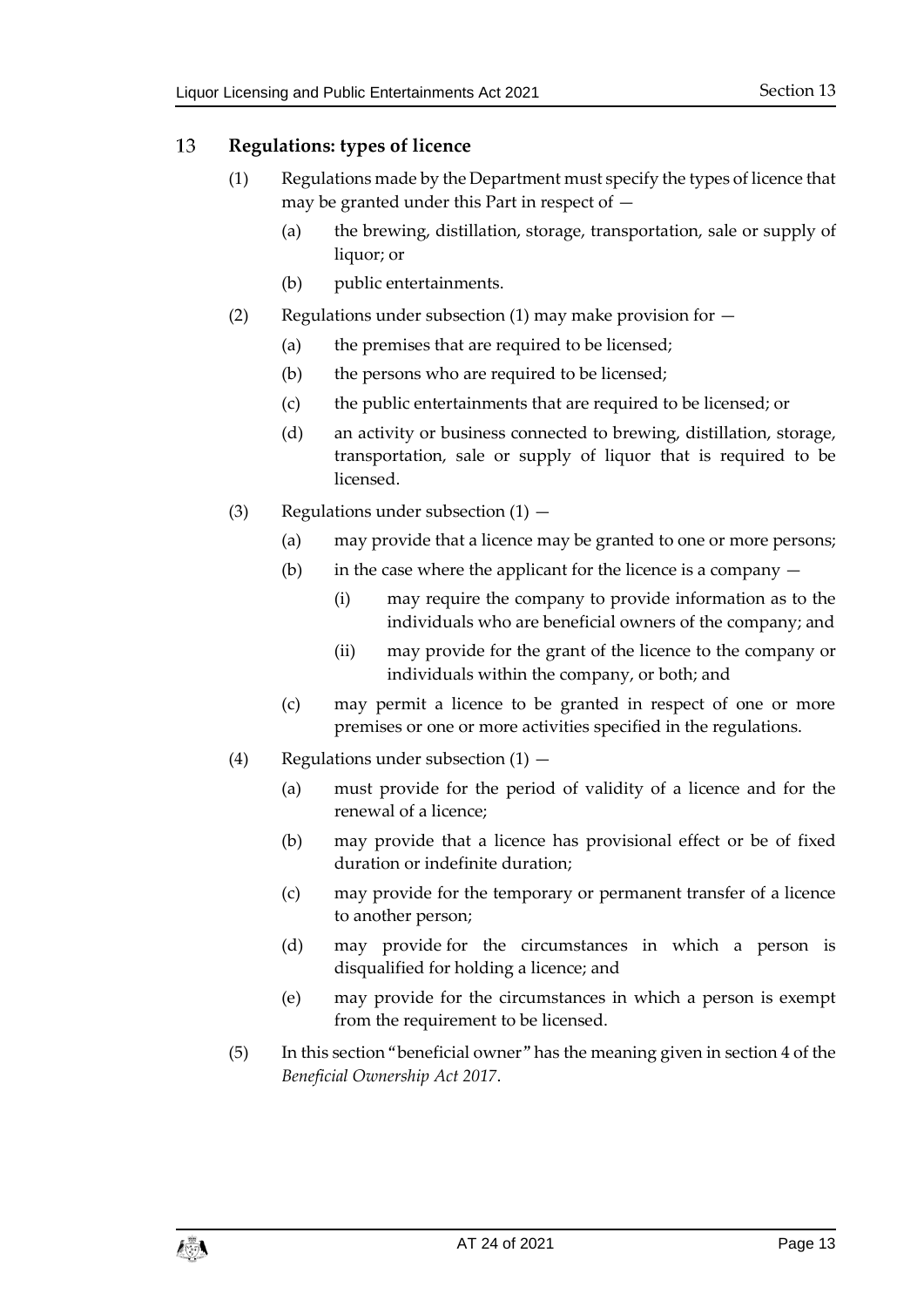#### <span id="page-13-0"></span>14 **Regulations: application for licence**

- (1) Regulations made by the Department must make provision about the procedure for making an application for a licence under this Part, including —
	- (a) the form or content of an application;
	- (b) the information to be submitted with an application;
	- (c) the payment of fees to accompany the application;
	- (d) the evidence to be obtained as to the character and suitability of any applicant (including evidence of any previous convictions of that applicant);
	- (e) the persons who must be notified of an application;
	- (f) the persons who may or must be consulted in respect of an application;
	- (g) the inspection or description of premises that are relevant to the application;
	- (h) the attendance of an applicant in person for questioning by the Licensing Court or licensing authority in relation to the application;
	- (i) the making of objections or representations to the Licensing Court or the licensing authority with respect to the application; and
	- (j) the withdrawal of an application.
- (2) The regulations may prescribe the matters that must or may be taken into consideration by the Licensing Court or licensing authority when it is determining whether or not to grant a licence.

#### <span id="page-13-1"></span>15 **Regulations: determination of application for licence**

- (1) Regulations made by the Department must provide that the Licensing Court or licensing authority may refuse to grant a licence, or may grant a licence —
	- (a) subject to such conditions as for the time being apply to that licence by virtue of regulations under this section;
	- (b) subject to such other conditions as the Licensing Court or licensing authority thinks fit; and
	- (c) subject to any undertaking given by the applicant and accepted by the Licensing Court or licensing authority.
- (2) A licence condition (whether or not specified in regulations) which restricts the hours during which liquor may be sold shall be invalid.
- (3) Regulations may prescribe conditions to which a licence is subject, including conditions —

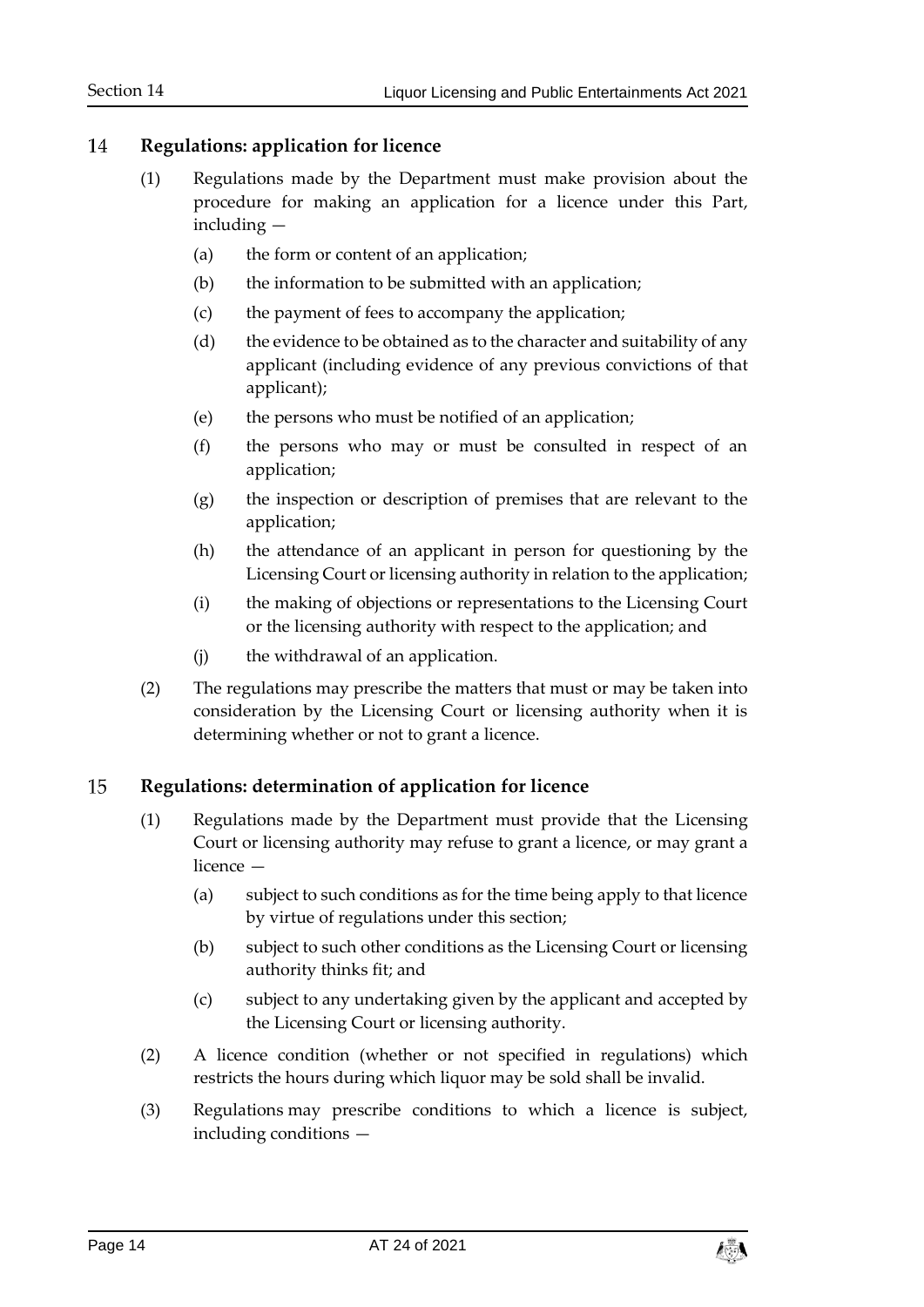- (a) prohibiting or restricting the brewing, distillation, storage or transportation of liquor, or the sale or supply of liquor to or for persons of any specified description;
- (b) prohibiting or restricting the presence on the premises, or in any specified room in the licensed premises, of persons below a specified age (not being an age that is more than 18 years);
- (c) prohibiting or restricting the entry of persons of any specified description from entering a place that is licensed for public entertainment;
- (d) prohibiting or restricting the presence of persons below a specified age on licensed premises of a specified description;
- (e) prohibiting the sale, supply or consumption on the licensed premises of any class or description of liquor specified in the condition;
- (f) prohibiting or restricting the sale or supply of liquor to or for persons of any specified description;
- (g) prohibiting the sale or supply of liquor for consumption off the licensed premises;
- (h) permitting public entertainments to take place on prescribed days or during prescribed hours; and
- (i) such other conditions as the Department considers necessary or expedient to make.
- (4) Regulations may provide that the Licensing Court or licensing authority that grants a licence subject to conditions or an undertaking, of its own motion or on an application by any person, may do all or any of the following —
	- (a) vary or remove any condition imposed by it;
	- (b) waive, wholly or in part, any undertaking previously given and accepted;
	- (c) impose a further condition or accept a further undertaking by the licensee.
- (5) Regulations may not prohibit or restrict the presence in any specified room in the premises a person below a specified age who is  $-$ 
	- (a) a child of the licensee;
	- (b) a person who resides in the licensed premises but is not employed there; or
	- (c) a person who is in the room solely for the purpose of passing to or from some other part of the premises to or from which there is no other convenient means of access or egress.
- (6) Regulations must specify the information to be contained in a licence including —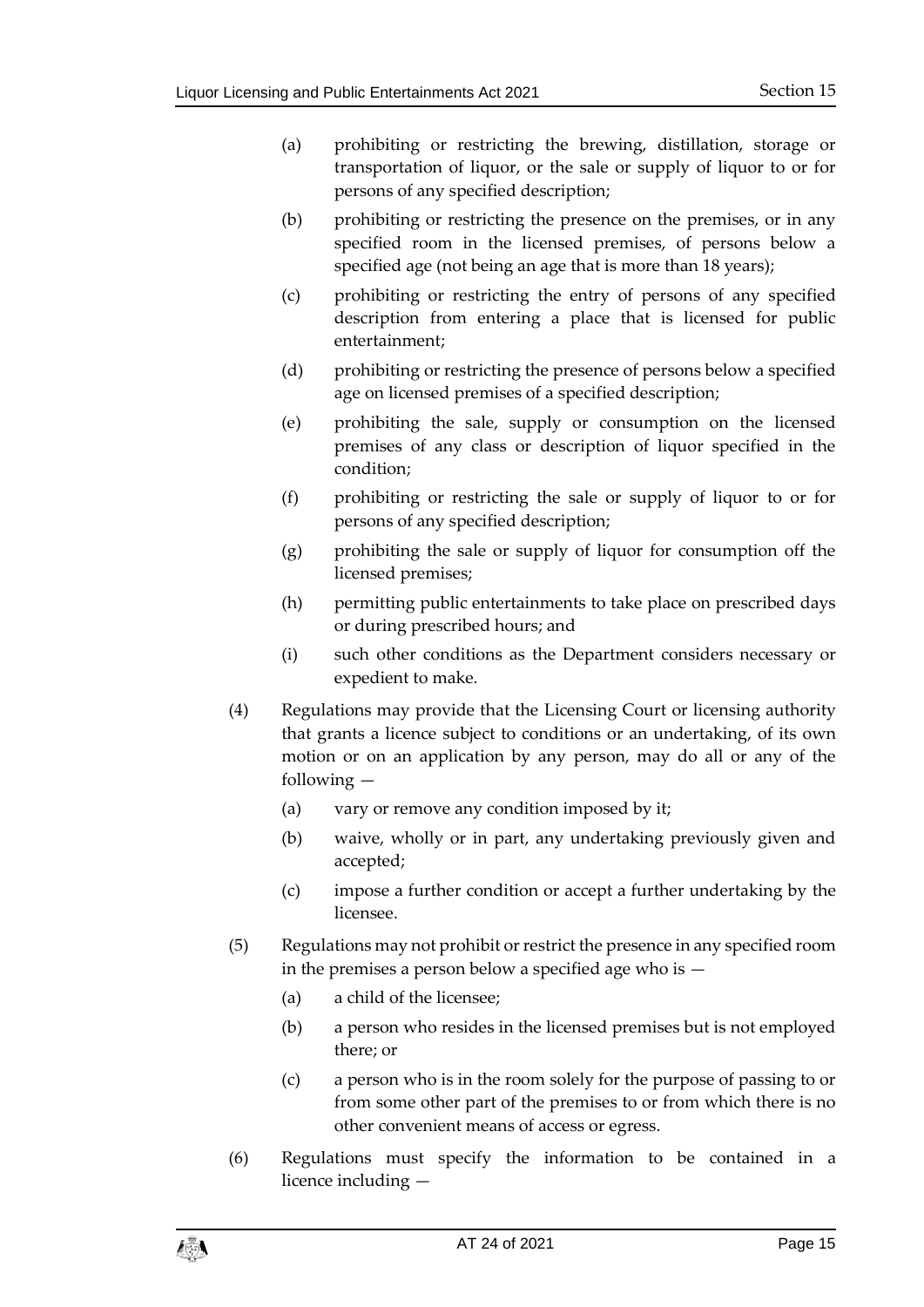- (a) any conditions to which the licence is subject; and
- (b) any undertaking given by the licensee and accepted by the Licensing Court or licensing authority.
- (7) If any condition to which a licence is subject is not complied with  $-$ 
	- (a) the licensee is guilty of an offence; and
	- (b) whether or not the person is convicted of that offence, the Licensing Court or licensing authority may by order revoke the licence or suspend it for such period, or until the happening of such event, as is specified in the order.

Maximum penalty (summary conviction) - a fine of level 4 on the standard scale.

#### <span id="page-15-0"></span>16 **Regulations: suspension, revocation or surrender of licences**

Regulations made by the Department must specify —

- (a) the circumstances when a licence may be suspended, revoked or surrendered;
- (b) the period for which a licence may be suspended;
- (c) the procedure for suspending a licence and the matters that must or may be satisfied before the suspension may be lifted;
- (d) the procedure for revoking or surrendering a licence;
- (e) the effect of a suspension, revocation or surrender of a licence and the time at which the suspension, revocation or surrender takes effect; and
- (f) any transitional arrangement following a suspension, surrender or revocation of a licence.

#### <span id="page-15-1"></span>17 **Regulations: renewal of licences**

Regulations made by the Department must —

- (a) provide for the renewal of licences, and the process for applying for their renewal; and
- (b) specify circumstances when a licence may continue in force during the process of applying for its renewal.

#### <span id="page-15-2"></span>18 **Licences Register**

- (1) The Department must by regulations make provision for the establishment and maintenance, by such person or authority as is specified in the regulations, of a register of —
	- (a) licences granted by the Licensing Court or the licensing authority;
	- (b) activities notified under section [20;](#page-17-0) and

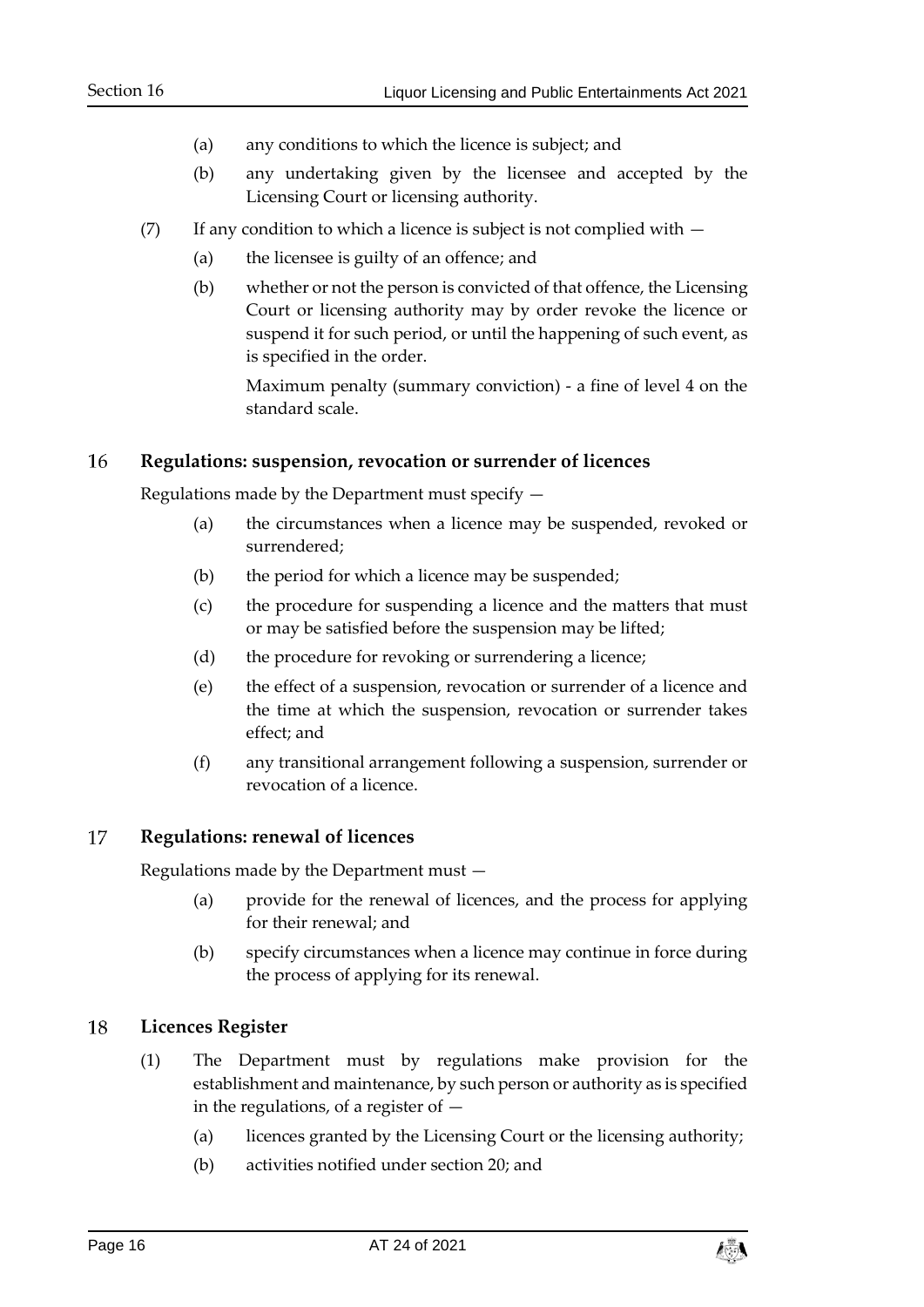- (c) licences suspended or revoked by the Licensing Court or the licensing authority.
- (2) Regulations under subsection (1) must specify  $-$ 
	- (a) the manner in which the register must or may be kept;
	- (b) the persons who may access the information kept on the register and the terms on which information will be provided;
	- (c) the form in which requests for access to information on the register may be made;
	- (d) the means by which the register may be searched;
	- (e) any exceptions to the provision of information and the circumstances in which a request for access to information on the register may be refused;
	- (f) any procedures for appealing against a refusal of a request for access to information on the register;
	- (g) any fees payable for the provision of access to the register;
	- (h) the form of any provision of information following a request; and
	- (i) the publication of information on the register and inspection of the register.
- (3) The Department may by order amend this section.

#### <span id="page-16-0"></span>19 **Employment of staff on licensed premises**

- (1) The Department must by regulations make provision for the establishment and maintenance, by such person or authority as is specified in the regulations, of a register of persons who may be employed with respect to any licensed premises as a guard, doorkeeper or responsible person ("Licensed Staff Register") or such other person as may be specified in regulations.
- (2) The regulations under subsection (1) may include (but are not limited to) provisions in respect of —
	- (a) the conditions for registration;
	- (b) applications for registration;
	- (c) the duration of registration;
	- (d) removal from the Licensed Staff Register;
	- (e) appeals against decisions relating to applications for registration and removal from the Licensed Staff Register;
	- $(f)$  fees for applications for, and continuance of, registration;
	- (g) the admissibility of statements as to entries on the Licensed Staff Register; and
	- (h) the publication of such details on the Licensed Staff Register as may be specified in the regulations.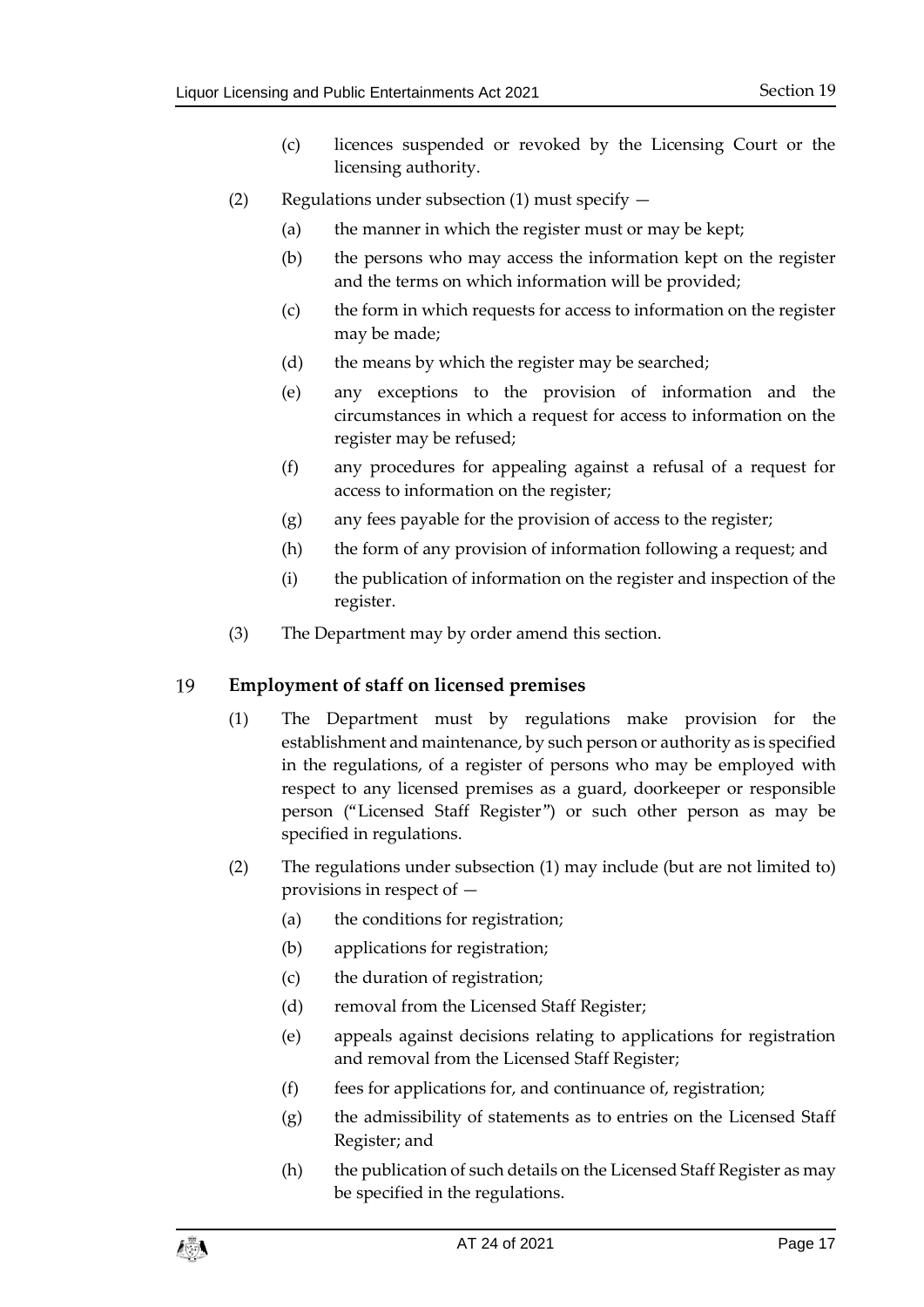- (3) Where any person who is not entered in the Licensed Staff Register is employed by a licensee as a guard, doorkeeper or responsible person on or with respect to any licensed premises —
	- (a) the licensee is guilty of an offence; and
	- (b) the person employed as the guard, doorkeeper or responsible person, as the case may be, is guilty of an offence.

Maximum penalty (summary conviction) - a fine of level 5 on the standard scale.

- (4) In proceedings for an offence under subsection  $(3)(a)$ 
	- it is a defence for the licensee to show that the licensee reasonably believed that the guard, doorkeeper or responsible person, as the case may be, was entered in the Licensed Staff Register; and
	- it is a defence for the guard, doorkeeper or responsible person, to show that he or she reasonably believed that he or she was entered in the Licensed Staff Register.
- (5) A person is guilty of an offence if the person
	- (a) makes a statement which is false in a material particular, or recklessly makes a statement which the person knows to be false in a material particular, or withholds any material information, for the purpose of securing the making or retention of any entry on, or the removal of any entry from, the Licensed Staff Register; or
	- (b) falsely represents himself or herself to be entered in the Licensed Staff Register.

Maximum penalty (summary conviction) – a fine of level 5 on the standard scale.

#### <span id="page-17-0"></span>20 **Notification requirements**

- (1) Regulations made by the Department may provide that specified activities for which a licence is not required under this Act must be notified to the Department or the licensing authority before the activity takes place.
- (2) The regulations must specify
	- (a) the information that must be notified; and
	- (b) the time and manner in which it must be notified.
- (3) The regulations may provide that a person who fails to comply with a requirement to notify the Department or licensing authority, as the case may be, is guilty of an offence; and provide that the maximum penalty on summary conviction is a fine of level 1 on the standard scale.

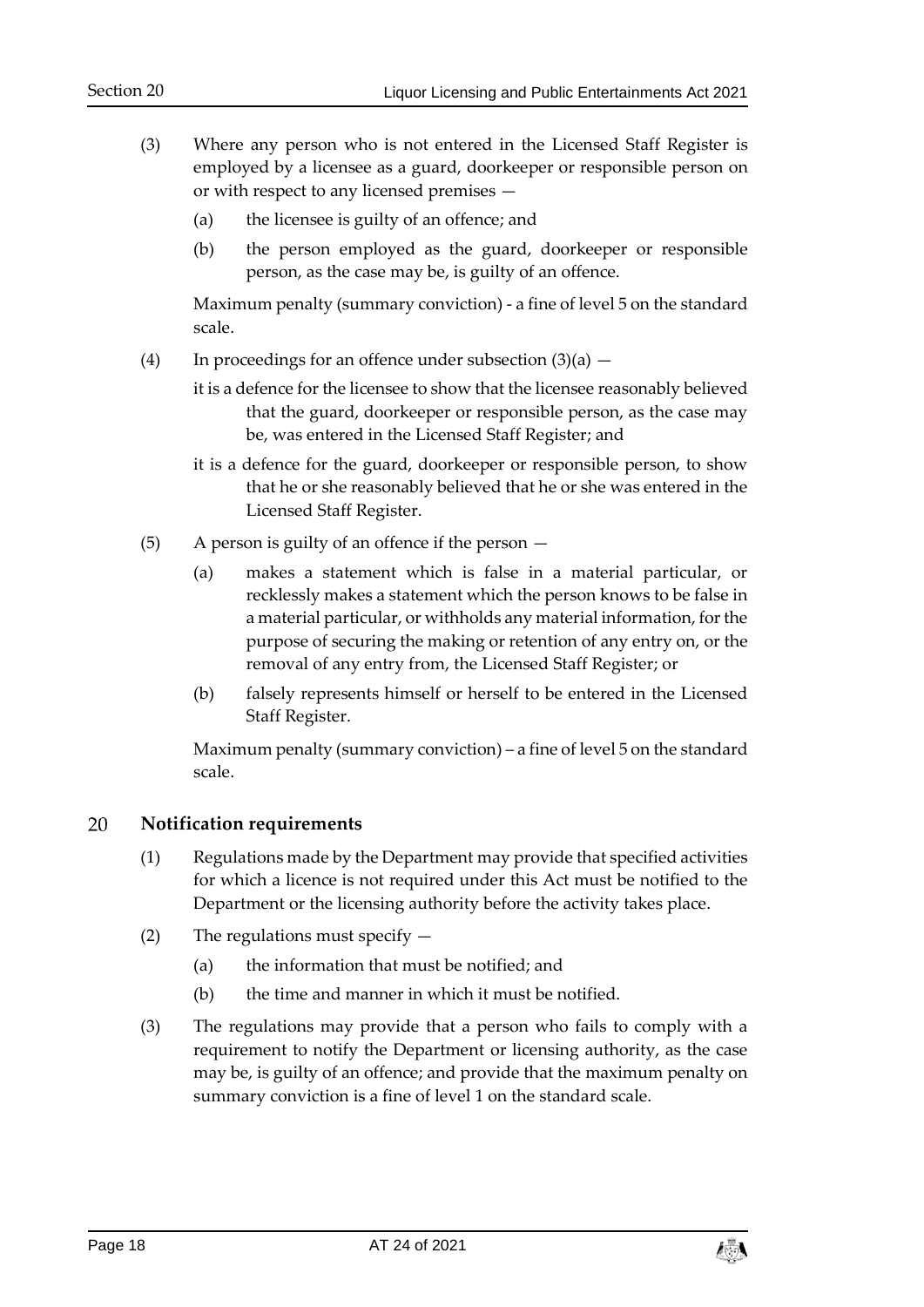## **PART 5 – RESTRICTED AREAS**

#### <span id="page-18-1"></span><span id="page-18-0"></span>21 **Restricted areas**

(1) The Department may by order designate an area as a restricted licensing area if it is satisfied that is necessary to so designate for the purpose of one or more of the licensing objectives.

Tynwald procedure – negative.

- (2) Before making an order under subsection (1) the Department must consult —
	- (a) the Chief Constable;
	- (b) the Fire and Rescue Service; and
	- (c) such other persons as the Department considers to be representative of businesses and residents and of licensees in the proposed restricted area.
- (3) For the purposes of the consultation, the Department must provide to the persons mentioned in subsection (2) the reasons why it is considering making a designation order, together with evidence that the order is necessary for one of the purposes in the licensing objectives.
- (4) The Department must
	- (a) review each designation order at intervals of not more than 3 years; and
	- (b) revoke a designation order if it is satisfied that the designation is no longer necessary for the purpose of one of the licensing objectives.

## <span id="page-18-2"></span>**PART 6 – CONDUCT ON LICENSED PREMISES**

#### <span id="page-18-4"></span><span id="page-18-3"></span>22 **Notification of opening hours**

- (1) The Department may by regulations require a licensee, or a person who is required to give notification under section 20, to give notice in writing to the Chief Constable of the hours between which the person intends to —
	- (a) sell or supply liquor for consumption on the licensed premises; or
	- (b) undertake a public entertainment or such other activity for which a licence or notification is required as may be specified in the regulations.
- (2) Regulations under this section may provide for non-compliance with a provision of the regulations made under subsection (1) to be an offence punishable on summary conviction by a fine not exceeding a fine of level 2 on the standard scale.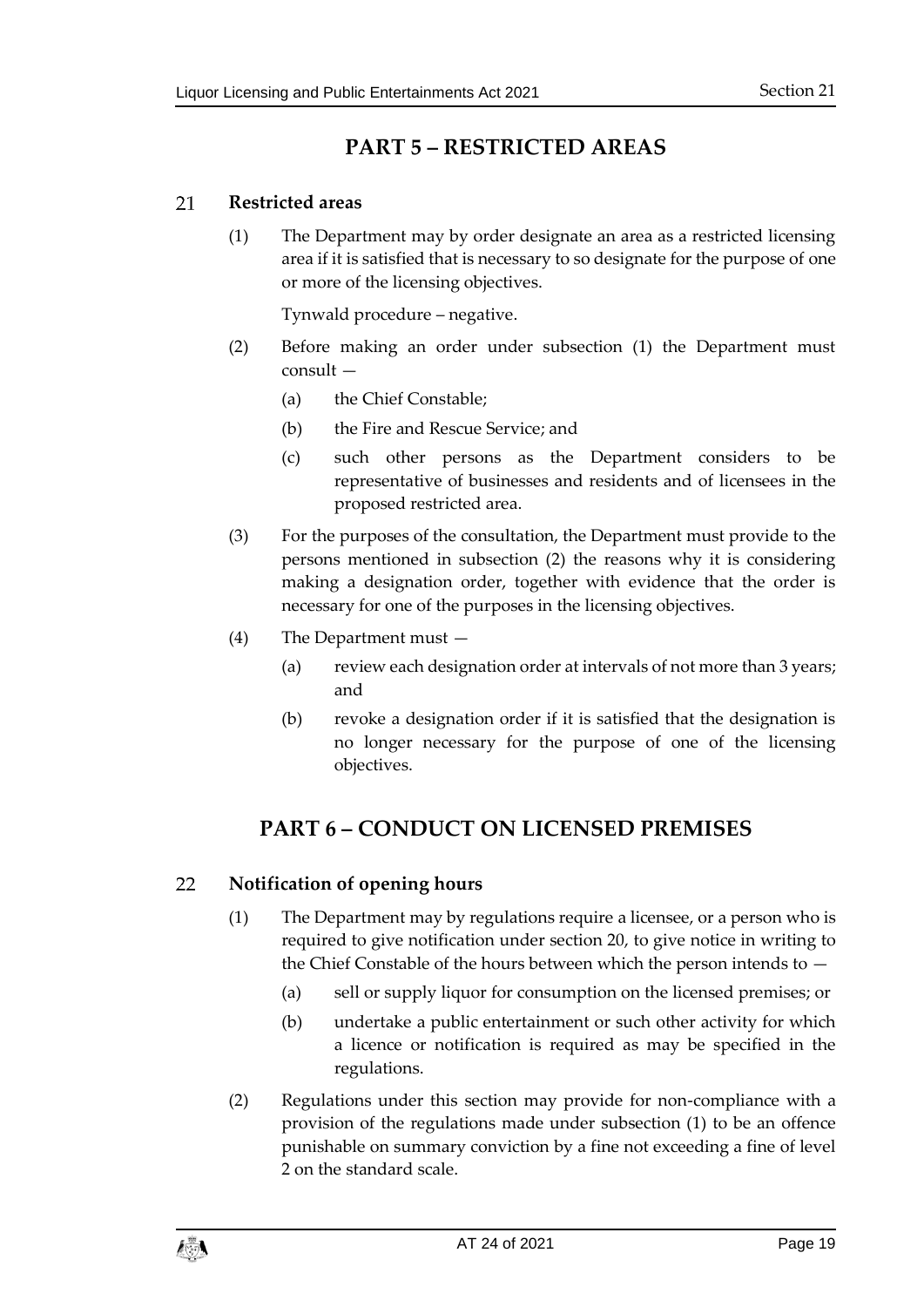#### <span id="page-19-0"></span>23 **Control of consumption of liquor by minors**

- (1) The Department must by regulations make provision to  $-$ 
	- (a) prevent the consumption of liquor by a minor in any place;
	- (b) permit the seizure of liquor in possession of a minor and provide for its disposal;
	- (c) prevent the purchasing of liquor for consumption by a minor;
	- (d) control the employment of minors in licensed premises;
	- (e) control the sale of liquor to a minor;
	- (f) control the purchase of liquor by or on behalf of a minor; and
	- (g) require proof of the age of a person intending to acquire liquor.
- (2) The Department may by regulations
	- (a) specify any document or class of documents which may be produced for the purpose of proving the age of a person; or
	- (b) prescribe the form, and the procedure for the issue by the Department or any other authority or person specified in the regulations, of documents which may be produced for that purpose.
- (3) Regulations under this section may provide for non-compliance with any provision of the regulations to be an offence —
	- (a) punishable on summary conviction of a person aged 18 years or over, by a fine not exceeding level 3 on the standard scale; and
	- (b) punishable on summary conviction of minor, by a fine not exceeding a fine of level 1 on the standard scale.

#### <span id="page-19-1"></span>24 **Licensee or responsible person to be on licensed premises at all times**

- (1) Except as otherwise provided for in regulations, a licensee of any licensed premises must ensure that the licensee or a responsible person is on the licensed premises at all times when the premises are open to the public.
- (2) A responsible person is a person designated by the licensee as having personal responsibility for the premises in the absence of the licensee.
- (3) The licensee must not designate a person under subsection (2) unless the person is registered as a responsible person under regulations referred to in section 19.
- (4) The licensee must ensure that at all times a logbook is kept at the premises which records the name of the responsible person at any given time and that such logbook is available for inspection to any police officer immediately on demand.
- (5) The Department, by regulations —

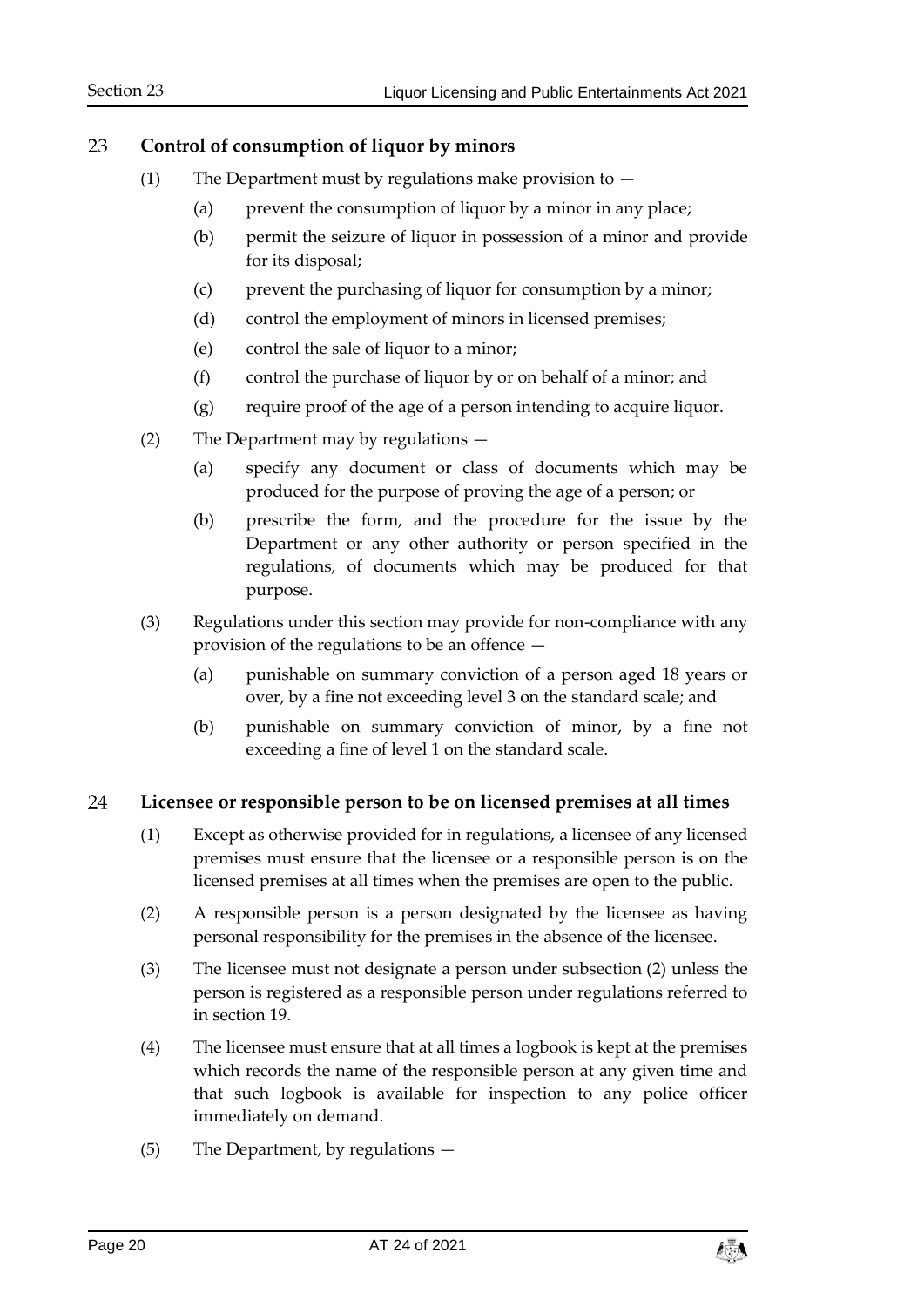- (a) must specify the criteria for a person to act as a responsible person in respect of premises;
- (b) may specify different criteria for different types of premises; and
- (c) may provide for circumstances when a licensee is exempt from the requirement in subsection (1).
- (6) A licensee who without reasonable excuse fails to comply with subsection  $(1)$ ,  $(3)$  or  $(4)$  is guilty of an offence.

Maximum penalty (summary conviction) – a fine of level 3 on the standard scale.

(7) A person who purports to take responsibility for licensed premises when the person is not a responsible person is guilty of an offence.

Maximum penalty (summary conviction) - a fine of level 3 on the standard scale.

- (8) Whether or not the licensee is convicted of an offence under subsection (6), the Licensing Court or licensing authority may by order suspend the licence for such period, or until the happening of such event, as may be specified in the order if it is satisfied that the premises is operating or has operated without a licensee or a responsible person being present.
- (9) Where the Licensing Court or licensing authority has power under subsection (8) to suspend a licence, and has already suspended the licence under any provision of this Act at least twice in the previous 5 years, it may by order revoke the licence.
- (10) Before suspending or revoking a licence under this section the Licensing Court or licensing authority must, unless it determines that it is not practicable to do so, in accordance with any requirement in the regulations, give the licensee an opportunity to make representations as to why the licence should not be suspended or revoked, as the case may be.

#### <span id="page-20-0"></span>25 **Supply of excess quantity**

A licensee, or an employee or agent of a licensee who —

- (a) sells or supplies to any person in the licensed premises; or
- (b) permits any other person to sell or supply to any person in the licensed premises,

as the measure of liquor for which that person asks an amount exceeding that amount, is guilty of an offence.

Maximum penalty (summary conviction) – a fine of level 2 on the standard scale.

#### <span id="page-20-1"></span>26 **Price controls**

(1) The Department may by regulations —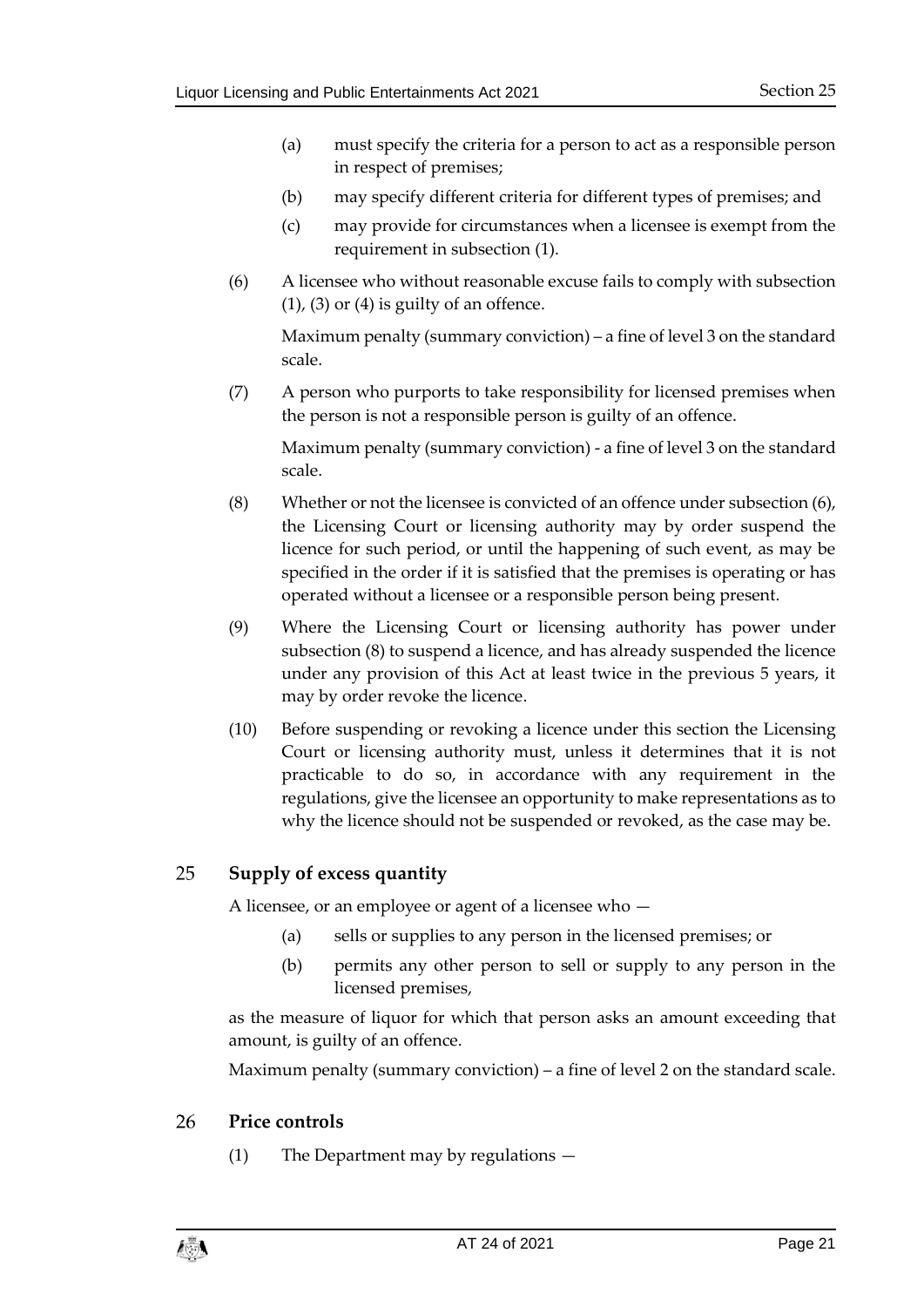- (a) make provision that enables the minimum price at which liquor may or must be sold to be specified, whether by reference to the price per unit, the strength of alcohol, the volume of alcohol or otherwise;
- (b) regulate or prohibit the supply of liquor with other products or services for a single price; or
- (c) regulate the labelling of liquor in relation to its price.
- (2) Regulations under this section may provide for non-compliance with a provision of the regulations made under subsection (1) to be an offence punishable on summary conviction by a fine not exceeding a fine of level 3 on the standard scale.

#### <span id="page-21-0"></span>27 **Sale on credit**

- (1) A licensee, or an employee or agent of a licensee, in the licensed premises who —
	- (a) sells or supplies liquor to be consumed on the premises; or
	- (b) permits any person to consume liquor,

which is not paid for before or at the time it is sold or supplied, is guilty of an offence.

Maximum penalty (summary conviction) - a fine of level 2 on the standard scale.

(2) A person in licensed premises who consumes liquor which is not paid for before or at the time it is sold or supplied, is guilty of an offence.

Maximum penalty (summary conviction) - a fine of level 2 on the standard scale.

- (3) A person is not guilty of an offence under subsection (1) or (2) if the liquor —
	- (a) is sold or supplied for consumption with a meal supplied at the same time, is consumed with the meal, and is paid for together with the meal;
	- (b) is sold or supplied to a person who resides on the premises; or
	- (c) is paid for, at the time it is sold or supplied, by means of a credit card, charge card or similar payment card.
- (4) No debt or demand arising from the sale of liquor in contravention of subsection (1) or (2) is recoverable.

#### <span id="page-21-1"></span>28 **Alterations to licensed premises**

(1) A person must not make an alteration to such licensed premises as may be specified in regulations made by the Department, without the permission of the Licensing Court or licensing authority, if the alteration —

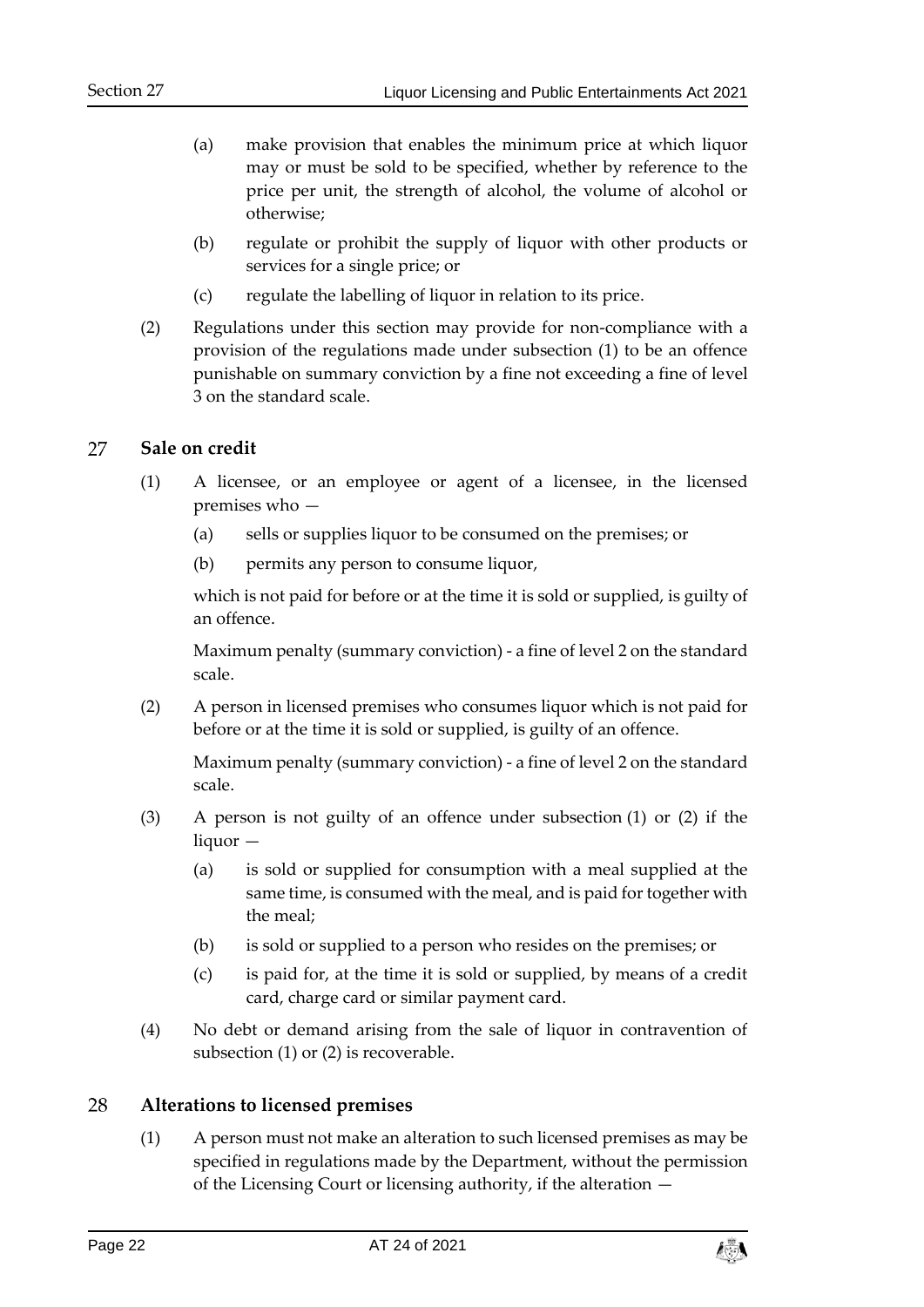- (a) gives increased facilities for drinking;
- (b) conceals from observation any part of the premises used for drinking; or
- (c) affects the communication between the part of the premises where liquor is sold and any other part of the premises or any street or other place to which the public has access.
- (2) Subsection (1) is not contravened by works required by an order of a court or an order made or notice served by a public authority pursuant to an enactment.
- (3) Any person who contravenes subsection (1) is guilty of an offence.

Maximum penalty (summary conviction) – a fine of level 2 on the standard scale.

- (4) If the Licensing Court or licensing authority is satisfied that subsection (1) is contravened in relation to any licensed premises the Licensing Court or licensing authority may by order —
	- (a) revoke the licence;
	- (b) direct the licensee that within a time fixed by the Licensing Court or licensing authority the premises must be restored to their original condition; or
	- (c) give a direction under paragraph (b) and suspend the licence until the direction has been complied with.
- (5) Where a licence is suspended under subsection  $(4)(c)$ , it is of no effect until the Licensing Court or licensing authority certifies either that the direction has been complied with or that such alternative works as the Licensing Court or licensing authority may permit have been completed.
- (6) If a direction under subsection (4)(b) or (c) is not complied with, the Licensing Court or licensing authority may by order revoke the licence.

#### <span id="page-22-0"></span>29 **Display of notices at licensed premises**

- (1) The Department may by regulations make provision for the display of notices at licensed premises to indicate any of the following —
	- (a) the name of the licensee and any responsible person for the licensed premises;
	- (b) the nature of the licence;
	- (c) any opening hours notified pursuant to regulations under section [22\(1\);](#page-18-4)
	- (d) the normal opening hours during which liquor is sold or supplied;
	- (e) the charges made for liquor of different kinds, according to the measures by which they are sold; and
	- (f) particulars of any conditions included in the licence.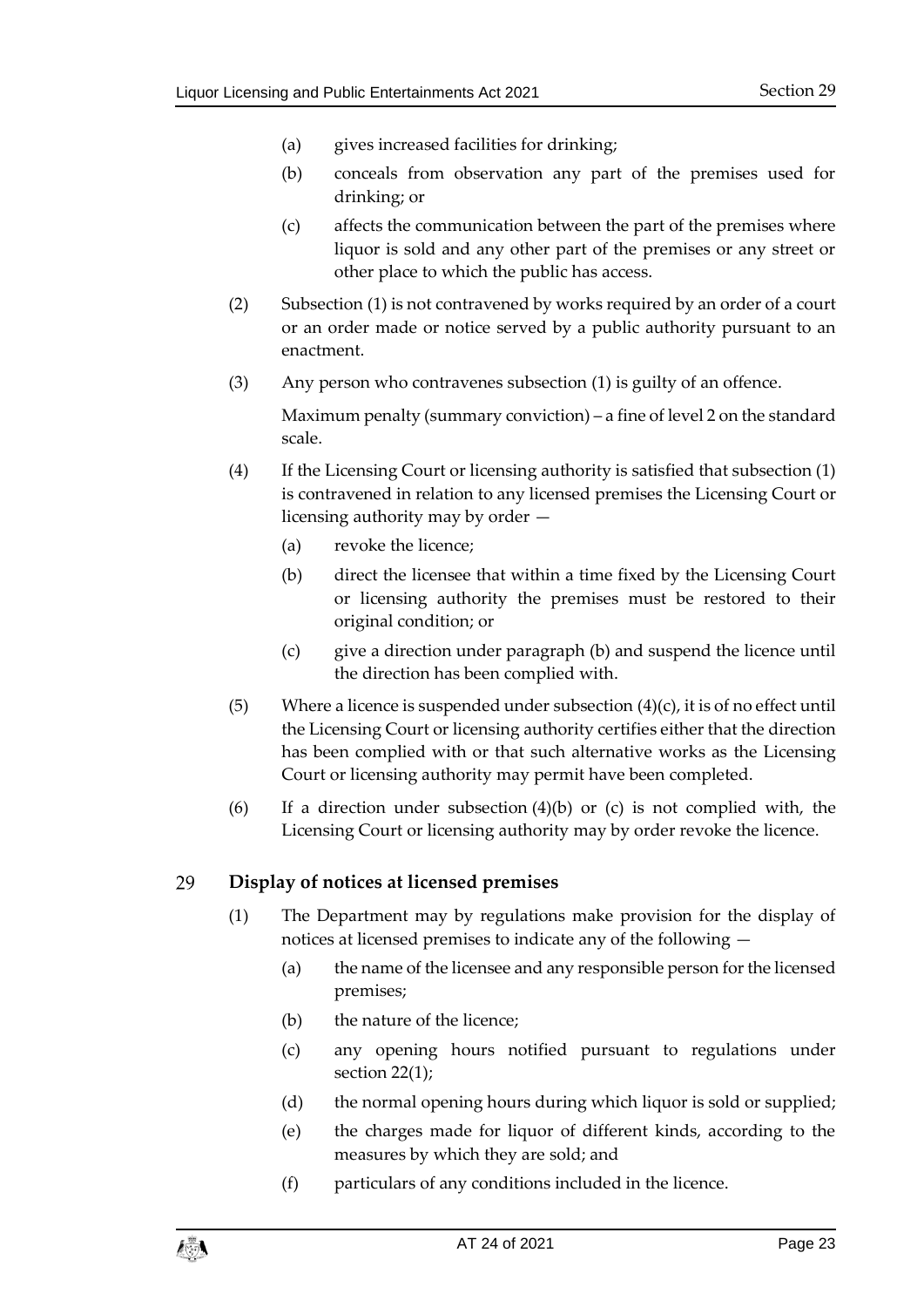- (2) Regulations under this section may provide that, if the requirements of the regulations are not complied with in relation to any licensed premises, the licensee is guilty of an offence punishable on summary conviction by a fine not exceeding level 1 on the standard scale.
- (3) If a notice is displayed on any premises falsely stating or implying that a licence, or a licence of a particular kind, is in force in respect of the premises —
	- (a) the occupier of the premises; and
	- (b) the person by whom the notice is displayed,

are guilty of an offence.

Maximum penalty (summary conviction) - a fine of level 3 on the standard scale.

#### <span id="page-23-0"></span>30 **Misbehaviour of persons: preventing entry into licensed premises or sale of liquor to certain persons**

- (1) Any person who on any licensed premises
	- (a) is guilty of disorderly behaviour; or
	- (b) behaves indecently to the annoyance of any person,

is guilty of an offence.

Maximum penalty (summary conviction) – 6 months' custody and a fine of level 5 on the standard scale.

- (2) A person who appears to be guilty of an offence under subsection (1) may be arrested without warrant by a police officer.
- <span id="page-23-1"></span>(3) On the conviction of a person of an offence to which this subsection applies the court by which the person is convicted may make either or both of the following orders —
	- (a) an order that the person must not purchase liquor from a licensee for such period (not exceeding 5 years) from the date of the order as may be specified in the order;
	- (b) an order that the person must not enter such licensed premises, types of licensed premises or parts of licensed premises as may be specified in the order (other than premises on which the person resides) for such period (not exceeding 5 years) from the date of the order as may be specified in the order.
- (4) Where the court makes an order under subsection (3)(a) against any person, it may also order that a licensee or a responsible person must not supply liquor to the person in respect of whom an order has been made during the period specified under subsection (3)(a).
- (5) Where the court makes an order under subsection (3)(a) or (b) against any person, it may also issue a warrant —

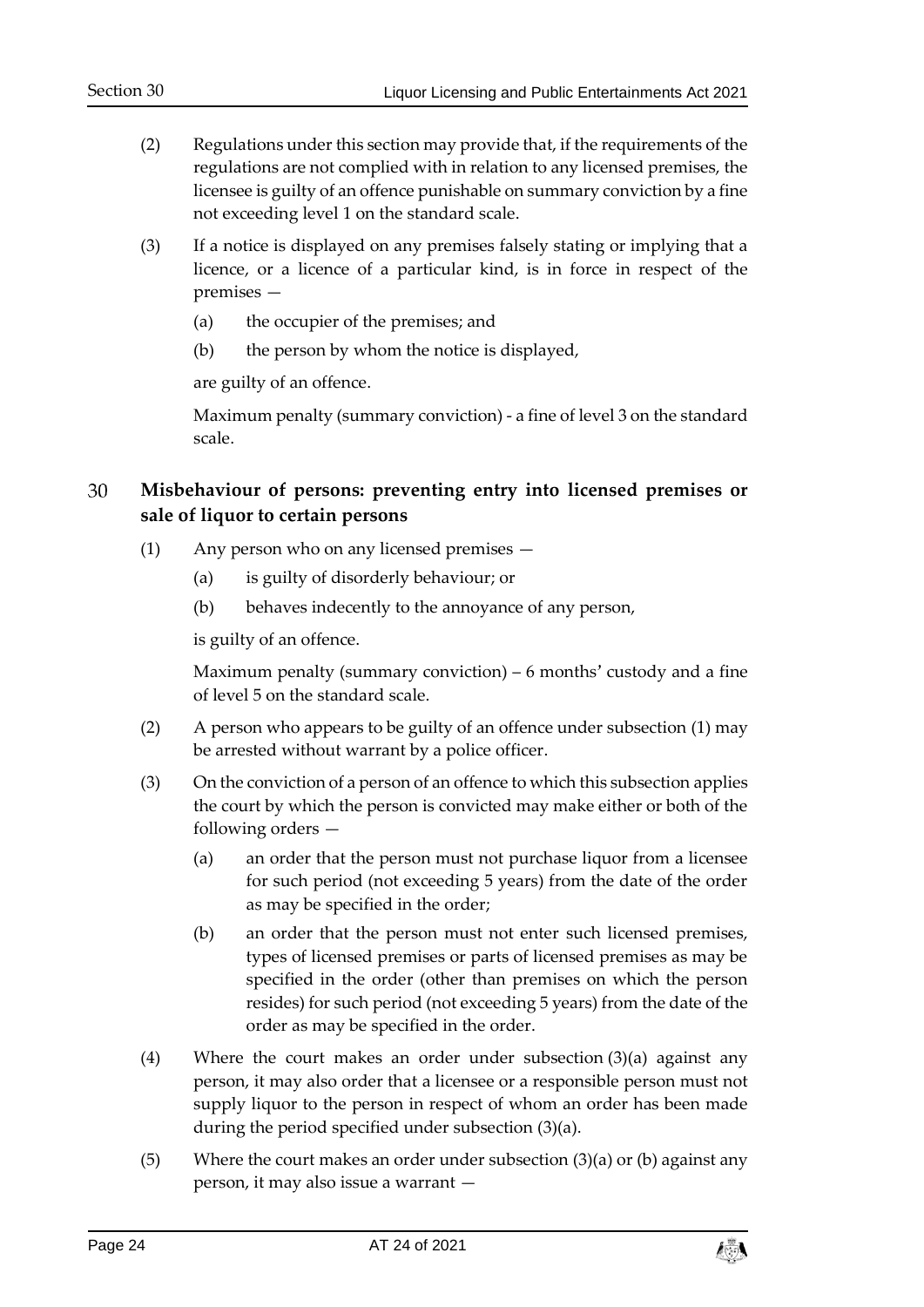- (a) authorising any person directed to do so by the Chief Constable to take a photograph of the person and to distribute copies of the photograph to licensees; and
- (b) authorising any police officer to arrest and detain the person for that purpose.
- (6) Subsection (3) applies to  $-$ 
	- (a) any offence committed by the person while the person was on licensed premises;
	- (b) an offence under any of sections 18 to 60D of the *Criminal Code 1872* (homicide, assault etc.);
	- (c) an offence under section 1 of the *Criminal Damage Act 1981* (criminal damage);
	- (d) any other offence in which the consumption of liquor or other intoxicating substance was a significant factor leading to the offence, a constituent part of the behaviour constituting the offence or an aggravating feature of the offence, whether or not the offence was committed on licensed premises; and
	- (e) such other offences as the Department may by order prescribe.
- (7) If a person against whom an order under subsection  $(3)(a)$  or (b) is in force contravenes the order, the person is guilty of an offence.

Maximum penalty (summary conviction) - a fine of level 3 on the standard scale.

(8) If a licensee or a responsible person knowingly contravenes an order under subsection (4), the person is guilty of an offence.

Maximum penalty (summary conviction) - a fine of level 3 on the standard scale.

- (9) If a licensee or a person who is registered under section  $19(1)$ 
	- (a) gets intoxicated; or
	- (b) sells liquor to an intoxicated person; or
	- (c) permits intoxication or any violent, quarrelsome or disorderly behaviour,

on the licensed premises, the person is guilty of an offence.

Maximum penalty (summary conviction) - a fine of level 3 on the standard scale.

(10) If in proceedings for an offence under subsection (9) it is proved that a person ("D") was intoxicated on the licensed premises, a person ("P") who is the licensee or a person registered under section 19(1) shall be guilty of an offence if P was on the licensed premises when D was intoxicated, unless P shows that P took all reasonable steps for preventing intoxication on the premises.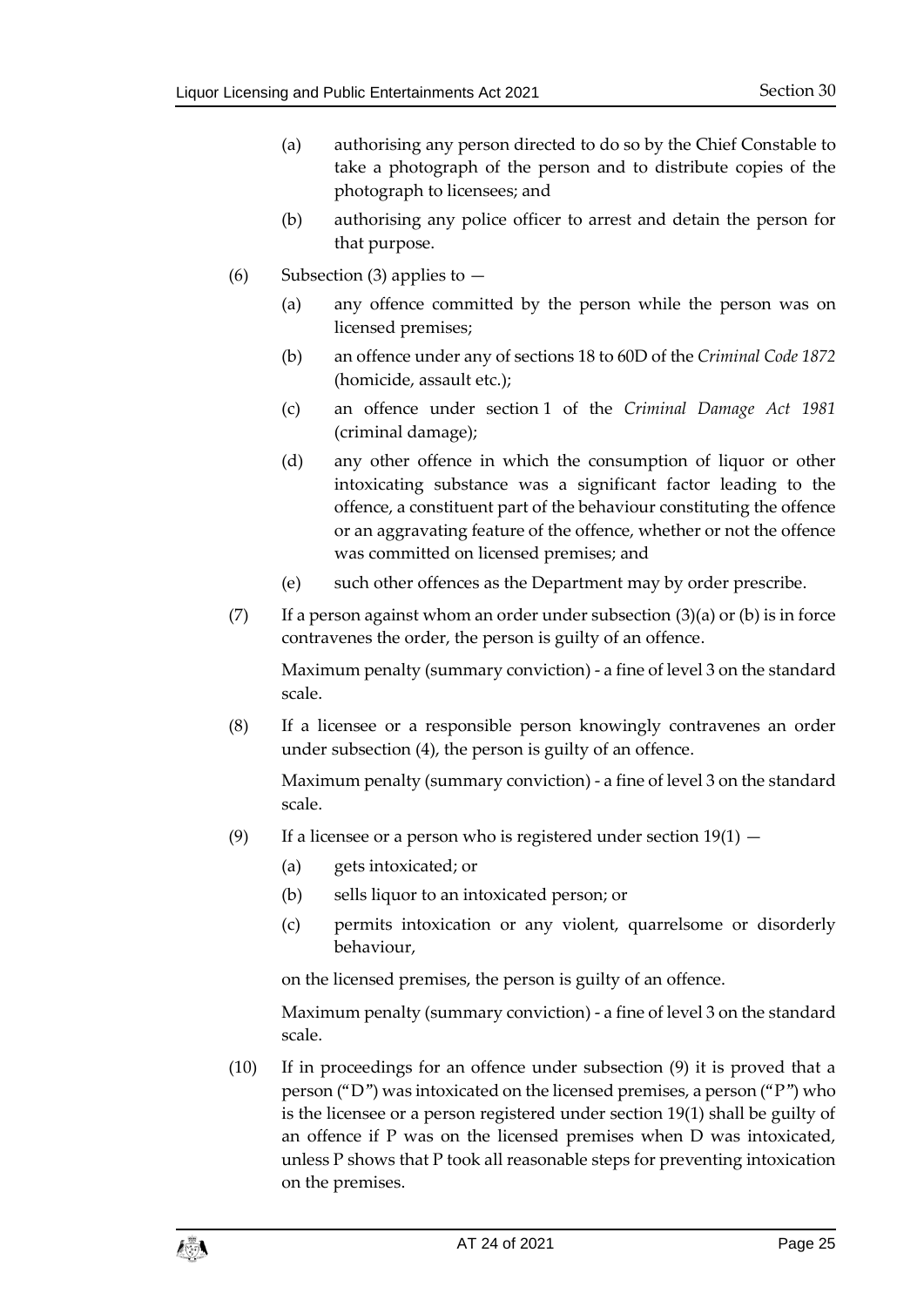- (11) The Department may by regulations provide that, in the case of a person who is subject to an order under subsection  $(3)(b)$ , despite the order  $-$ 
	- (a) the person may enter such part of an airport, sea port, bus station or other travel hub as may be specified in the regulations for the purpose of enabling the person to undertake a journey; or
	- (b) the person may enter such licensed premises as may be specified in the regulations for the purposes of purchasing food, non-alcoholic beverages or fuel.

#### <span id="page-25-0"></span>31 **Procuring drink for intoxicated persons on licensed premises**

(1) If any person (P) in licensed premises procures liquor for consumption by an intoxicated person in or in close proximity to licensed premises, P is guilty of an offence.

Maximum penalty (summary conviction) - a fine of level 3 on the standard scale.

(2) If any person (P) aids an intoxicated person in obtaining or consuming liquor in licensed premises, P is guilty of an offence.

Maximum penalty (summary conviction) - a fine of level 3 on the standard scale.

#### <span id="page-25-1"></span>32 **Assault on staff of licensed premises**

- (1) Subsection (2) applies to any offence committed by a person while the person was on, or within close vicinity of, licensed premises at the time of the offence.
- (2) An offence
	- (a) to which this section applies; and
	- (b) which was against a licensee, a responsible person, a guard or doorkeeper, or any other member of the staff of the licensed premises in the course of their employment in the licensed premises,

is an aggravated offence.

(3) If an offence is an aggravated offence under subsection (2), the sentencing court must decide on the level of sentence as if the person against whom it was committed is a police officer or other person serving in a public facing role.

#### <span id="page-25-3"></span><span id="page-25-2"></span>33 **Expulsion etc. of persons from licensed premises**

- (1) The licensee or responsible person, and any employee or agent of the licensee, may, without giving any reason —
	- (a) refuse to admit any member of the public to licensed premises; or

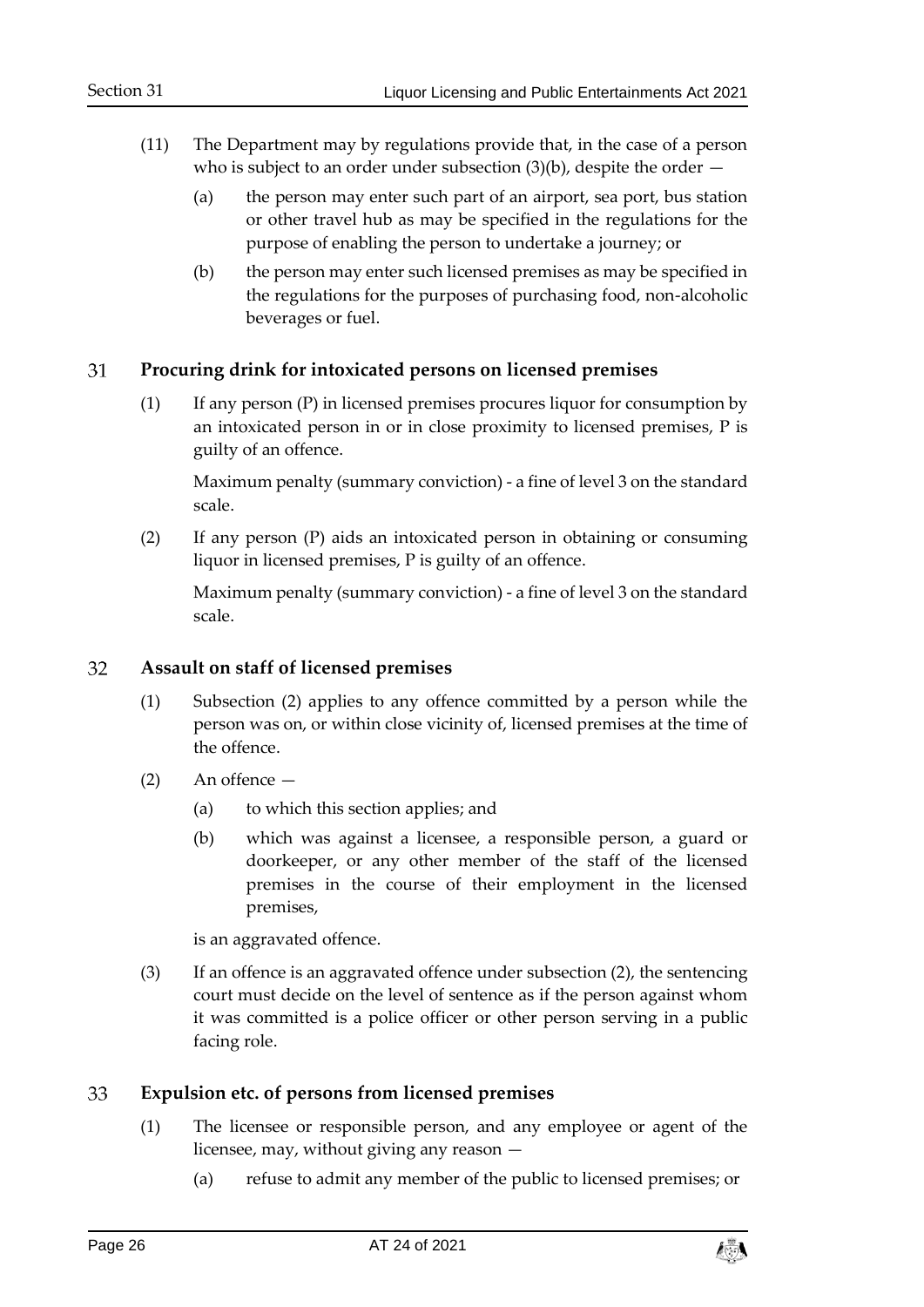- (b) refuse to supply liquor to any person.
- <span id="page-26-1"></span>(2) The licensee or responsible person, and any employee or agent of the licensee, may, without giving any reason, order any person to leave licensed premises.
- (3) The powers conferred by subsections (1) and (2) must not be exercised in a manner which contravenes the *Equality Act 2017.*
- (4) A person is guilty of an offence if the person fails or refuses to leave licensed premises on being ordered to do so by —
	- (a) the licensee;
	- (b) any employee or agent of the licensee; or
	- (c) a police officer.

Maximum penalty (summary conviction) – a fine of level 2 on the standard scale.

- <span id="page-26-2"></span>(5) Without prejudice to any other right to exclude or expel a person from licensed premises, the licensee, and any employee or agent of the licensee, may refuse to admit to, or expel from, the licensed premises any person —
	- (a) who is intoxicated, violent, quarrelsome or disorderly; or
	- (b) whose presence on the licensed premises would subject the licensee to a penalty under this Act.
- (6) Any police officer must, on the demand of the licensee or any employee or agent of the licensee, help to expel from the licensed premises —
	- (a) any person failing or refusing to leave the licensed premises when ordered to do so under subsection (2); or
	- (b) any person liable to be expelled from the licensed premises under subsection (5).
- (7) Any person exercising any powers under subsection  $(2)$ ,  $(5)$  or  $(6)$  may use such reasonable force as may be required for the purpose.

#### <span id="page-26-0"></span>34 **Prostitution etc on licensed premises**

(1) A licensee who permits the licensed premises to be the habitual resort or place of meeting of reputed prostitutes, whether or not the object of their so resorting or meeting is prostitution, is guilty of an offence.

Maximum penalty (summary conviction) - a fine of level 3 on the standard scale.

- (2) Subsection (1) is not contravened by a licensee allowing any such person to remain in the licensed premises for the purpose of obtaining reasonable refreshment for such time as is necessary for the purpose.
- (3) If a licensee is convicted of any offence under sections 59 to 65 of the *Sexual Offences and Obscene Publications Act 2021* (suppression of brothels), the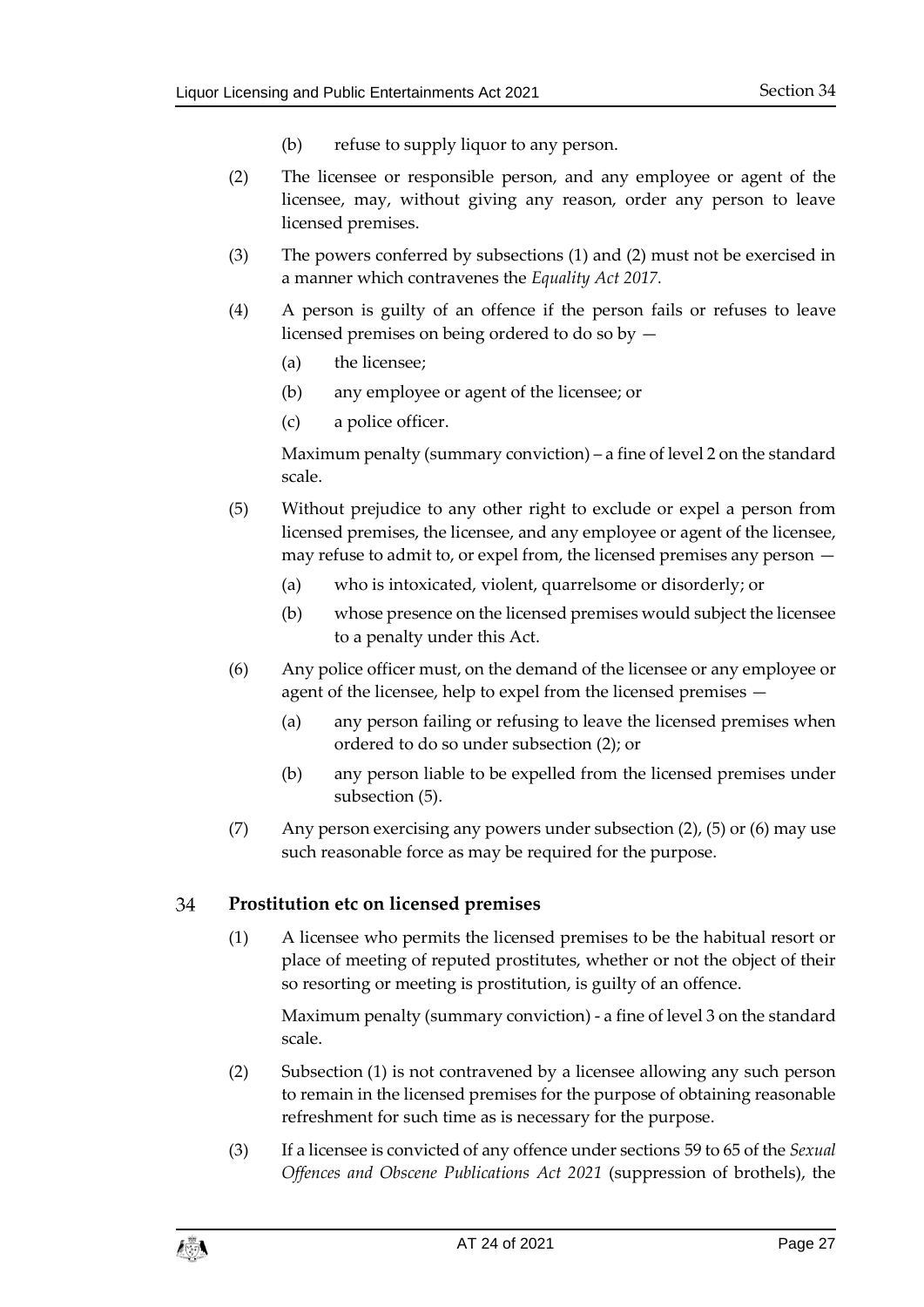court on an application by the Chief Constable must by order revoke the licence.

#### <span id="page-27-0"></span>35 **Gaming on licensed premises**

(1) A licensee who permits any gaming or unlawful game to be carried on in the licensed premises is guilty of an offence.

Maximum penalty (summary conviction) - a fine of level 3 on the standard scale.

- (2) Subsection (1) is not contravened by  $-$ 
	- (a) a private lottery and confined to the persons mentioned in section 30(1)(d) of the *Gaming, Betting and Lotteries Act 1988;*
	- (b) a lottery which by virtue of section 31(1) or 35 of that Act is not unlawful;
	- (c) a society lottery (within the meaning of that Act) which by virtue of section 32 or 34A of that Act is not unlawful;
	- (d) a lottery which by virtue of section 1 of the *National Lottery Act 1999* is not unlawful;
	- (e) the playing of a controlled machine (within the meaning of the *Gaming (Amendment) Act 1984*);
	- (f) the playing of dominoes, or cribbage or other card games on licensed premises, if the stake or the aggregate of stakes put up by each player does not exceed £1 in respect of each game.
- (3) The conviction of a licensee of an offence under
	- (a) section 5, 11 or 29 of the *Gaming, Betting and Lotteries Act 1988;* or
	- (b) section 2(4) of the *Gaming (Amendment) Act 1984*,

relating to the licensed premises must be treated for the purposes of this Act as a conviction of an offence under this Act.

- (4) The Department may by order amend subsection  $(2)(f)$  to  $-$ 
	- (a) amend the games listed in that paragraph; or
	- (b) substitute another amount for the amount specified in that paragraph.

Tynwald procedure – affirmative.

#### <span id="page-27-1"></span>36 **Misuse of drugs on licensed premises**

(1) If a licensee is convicted of an offence under section 8 of the *Misuse of Drugs Act 1976* (occupiers etc of premises to be punishable for permitting certain activities to take place there) in relation to the licensed premises, the court by which the person is convicted may by order revoke the licensee's licence.

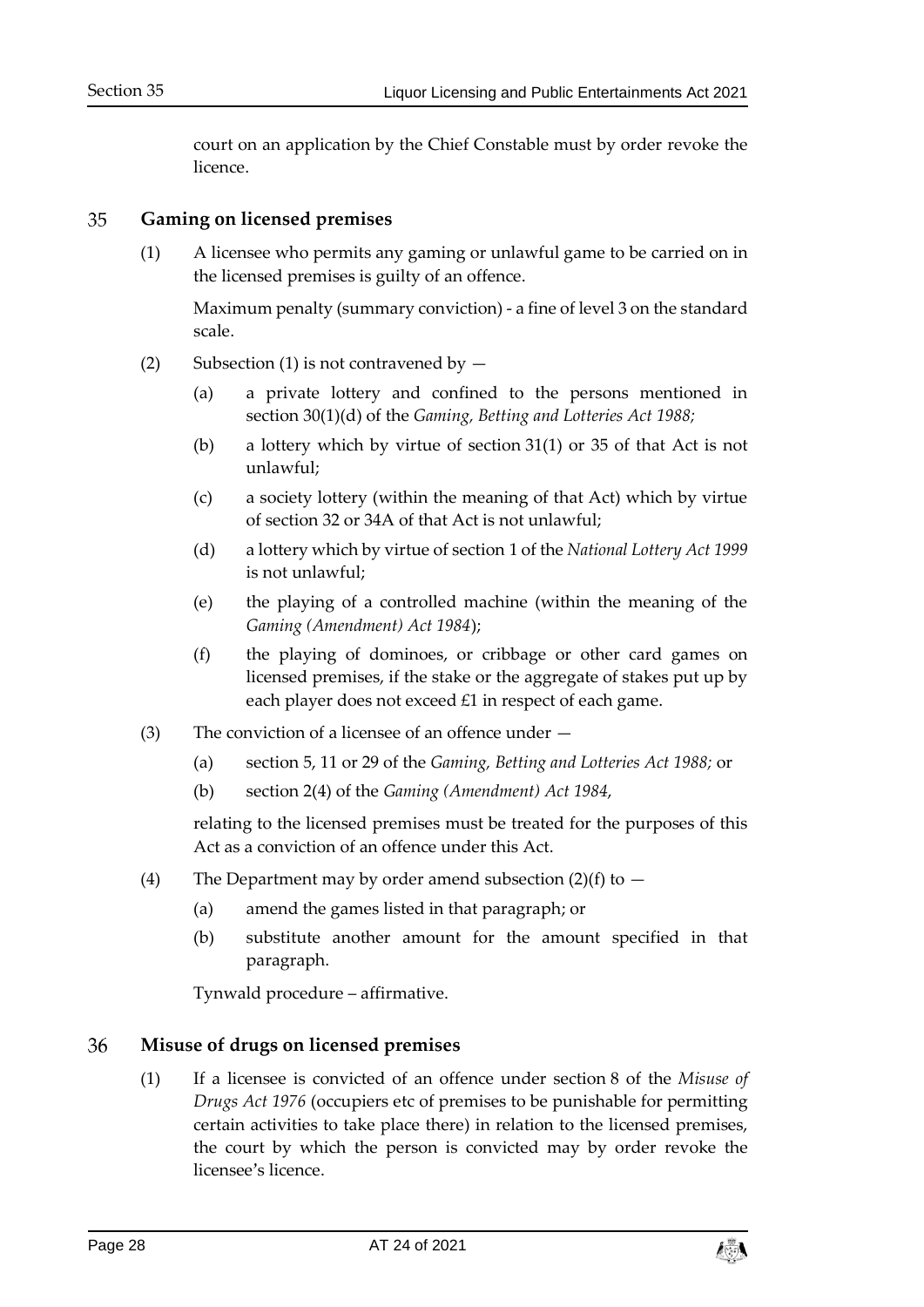- (2) Before a court revokes a licence under subsection (1), it must, unless it determines that it is not practicable to do so, give the licensee an opportunity to make representations as to why the licence should not be revoked.
- (3) Where an order has been made under subsection (1) revoking a licence, the court may order that a licence must not be granted to the person whose licence has been revoked for such period (not exceeding 2 years) as the court may direct.
- (4) The conviction of a person of an offence under any of the following provisions of the *Misuse of Drugs Act 1976* —
	- (a) section 4(3) (restriction of production and supply of controlled drugs);
	- (b) section 5(2) or (3) (restriction of possession of controlled drugs); or
	- (c) section 8 (occupiers etc of premises to be punishable for permitting certain activities to take place there),

committed on or in relation to licensed premises is to be treated for the purposes of this Act as an offence under this Act.

#### <span id="page-28-0"></span>37 **Keeping unauthorised liquor**

(1) A licensee is guilty of an offence if the licensee, without reasonable excuse, has in his or her possession on licensed premises any kind of liquor which the licensee is not authorised to sell on those premises.

Maximum penalty (summary conviction) - a fine of level 2 on the standard scale.

(2) The court by which a person is convicted of an offence under subsection (1) may order that the liquor be forfeited.

#### <span id="page-28-1"></span>38 **Consumption on or near licensed premises**

- (1) A licensee is guilty of an offence if a person
	- (a) buys liquor from a licensee who is not authorised to sell that liquor for consumption on the premises; and
	- (b) with the privity or consent of the licensee, drinks the liquor
		- (i) on the licensed premises;
		- (ii) in premises adjoining the licensed premises and belonging to the licensee or under his or her control or used by his or her permission; or
		- (iii) in a street adjoining or near to the licensed premises.

Maximum penalty (summary conviction) - a fine of level 3 on the standard scale.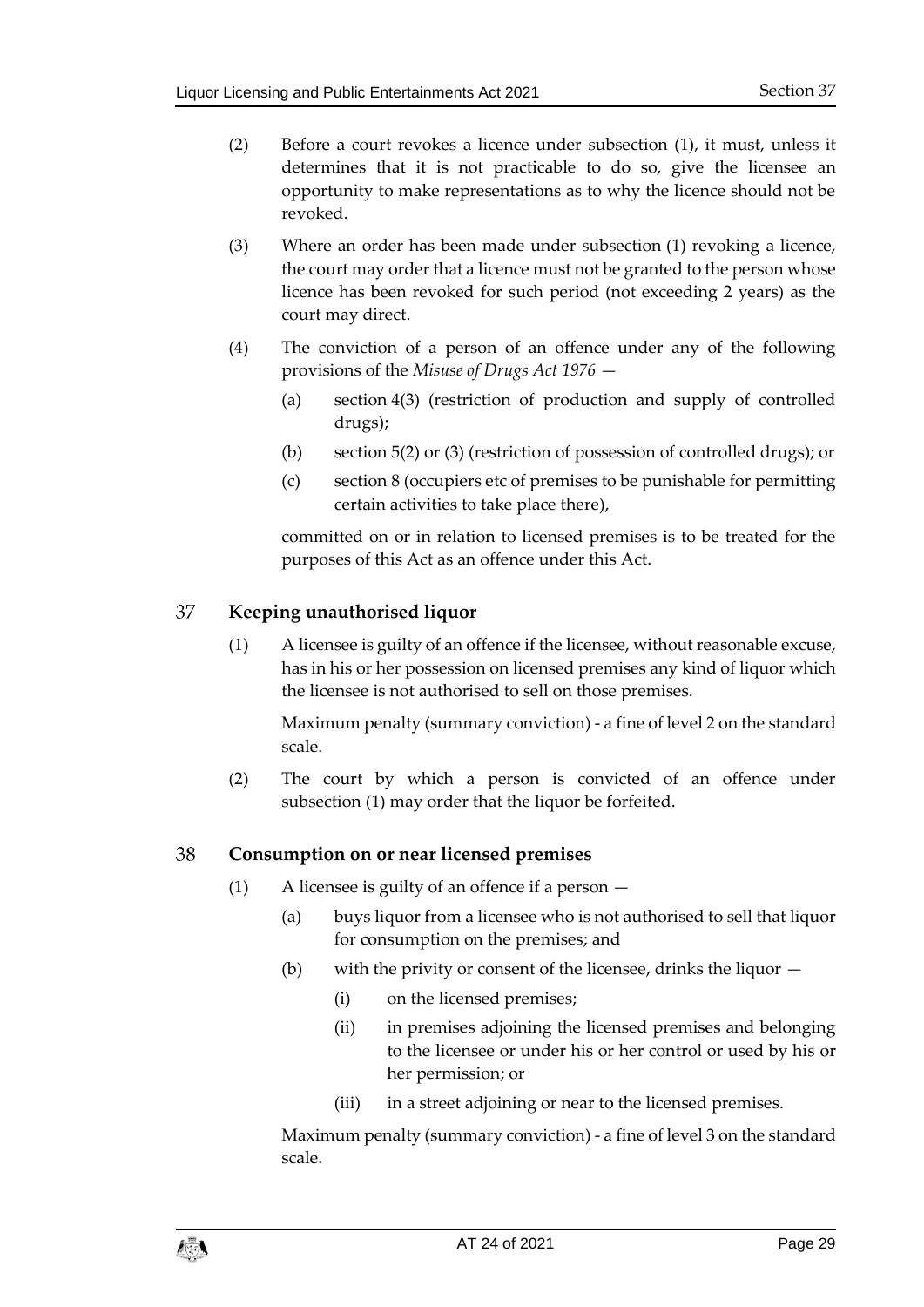(2) A licensee is guilty of an offence if the licensee, with intent to evade the terms of the licence, takes, or permits any other person to take, any liquor from the licensed premises for the purpose of its being sold on the account of the licensee or for his or her benefit or profit.

Maximum penalty (summary conviction) - a fine of level 3 on the standard scale.

(3) If in proceedings for an offence under subsection (2), it is proved that the liquor was taken for the purpose of its being consumed in any building or structure belonging to the licensee or under the licensee's control or used by the licensee's permission, the licensee shall be convicted unless the licensee shows that the licensee did not intend to evade the terms of the licence.

## **PART 7 – APPEALS**

#### <span id="page-29-1"></span><span id="page-29-0"></span>39 **Appeals**

- (1) Unless this Act expressly provides otherwise, the following persons may appeal to the Appeal Court against the decision of the Licensing Court on an application for a licence or order under this Act —
	- (a) the applicant; and
	- (b) any person who made any representation to the Licensing Court in respect of a licensing application.
- (2) The following persons may appeal to the Appeal Court against the following decisions of the Licensing Court —
	- (a) in the case of an order revoking or suspending a licence, the licensee or the owner of the licensed premises;
	- (b) in the case of an order disqualifying a person for holding or obtaining a licence, that person;
	- (c) in the case of the refusal of an order mentioned in paragraph (a) or (b), the Chief Constable or any person who applied for the order.
- (3) On determining an appeal under subsection (1) or (2) the Appeal Court  $may -$ 
	- (a) confirm the decision of the Licensing Court, with or without modifications;
	- (b) reverse the decision of the Licensing Court; or
	- (c) remit the application to the Licensing Court for re-consideration.
- (4) On determining an appeal under subsection (1) or (2), the Appeal Court may make such order as to costs, and grant execution thereon, as it thinks fit.

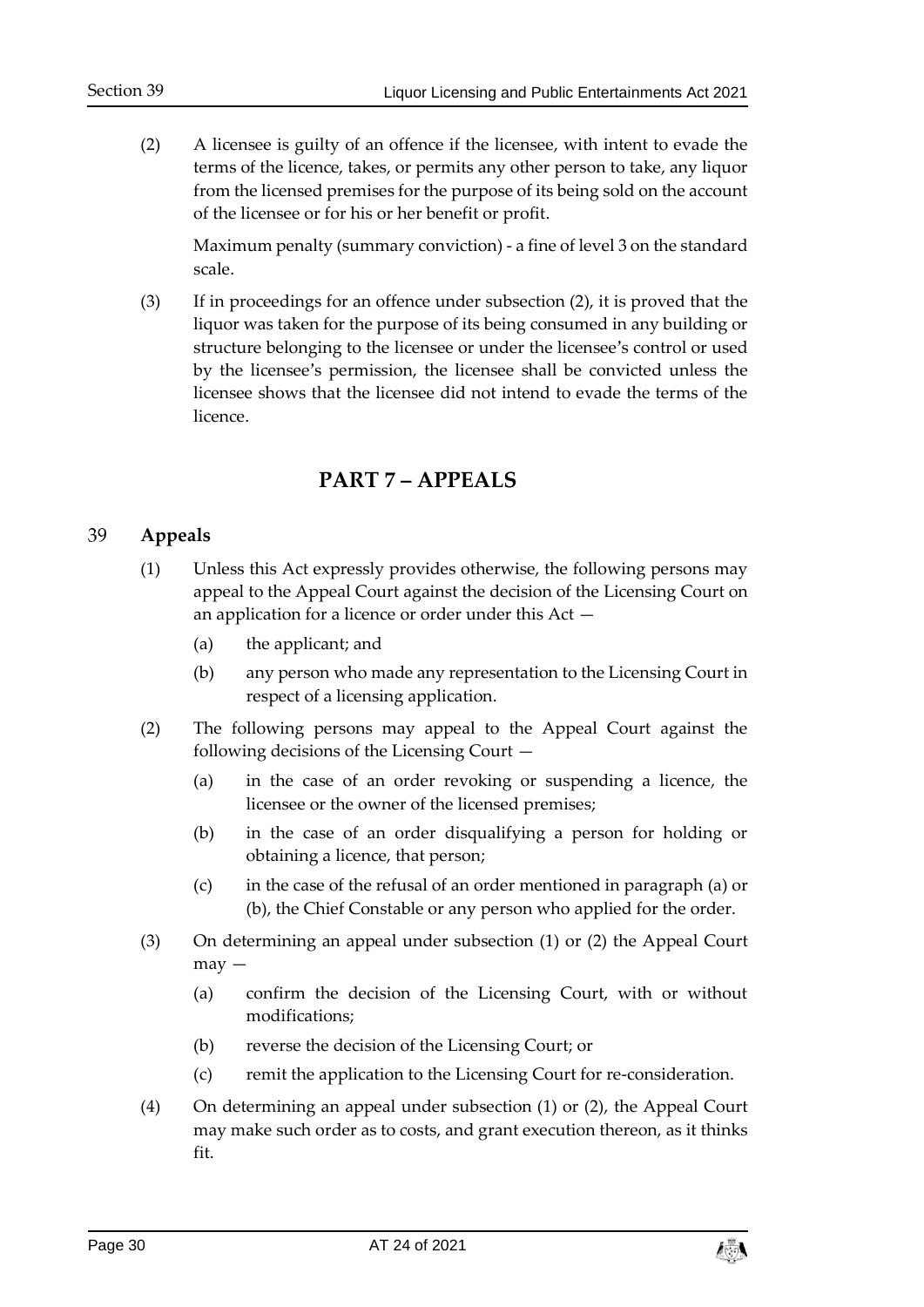- (5) Subject to subsection (13), the decision of the Appeal Court on such an appeal is final.
- (6) If the licensing authority is established, unless this Act expressly provides otherwise, the following persons may appeal to the Licensing Court against the decision of the licensing authority on an application for a licence or order under this Act —
	- (a) the applicant; and
	- (b) any person who made any representation to the licensing authority in respect of a licensing application.
- (7) On determining an appeal under subsection (6), the Licensing Court  $may -$ 
	- (a) confirm the decision of the licensing authority, with or without modifications;
	- (b) reverse the decision of the licensing authority; or
	- (c) remit the application to the licensing authority for re-consideration.
- (8) Where the Licensing Court determines an appeal, under subsection (7), it may make any order, impose any conditions, or accept any undertaking, which the licensing authority might make, impose or accept, and anything done by or in relation to the Licensing Court on granting an application has effect, and is to be treated for the purposes of enforcement, variation or revocation, as if it had been done by or in relation to the licensing authority.
- (9) The following persons may appeal to the Appeal Court against the following decisions of the Licensing Court made under subsection (8)—
	- (a) in the case of an order revoking or suspending a licence, the licensee or the owner of the licensed premises;
	- (b) in the case of an order disqualifying a person for holding or obtaining a licence, that person;
	- (c) in the case of the refusal of an order mentioned in paragraph (a) or (b), the Chief Constable or any person who applied for the order.
- (10) On determining an appeal under subsection  $(9)$ , the Appeal Court may  $-$ 
	- (a) quash or make the order in question, as the case may be;
	- (b) remit the matter to the Licensing Court or licensing authority for re-consideration; or
	- (c) dismiss the appeal.
- (11) On determining an appeal under subsection (9), the Appeal Court may make such order as to costs, and grant execution thereon, as it thinks fit.
- (12) Subject to subsection (13), the decision of the Appeal Court on such an appeal is final.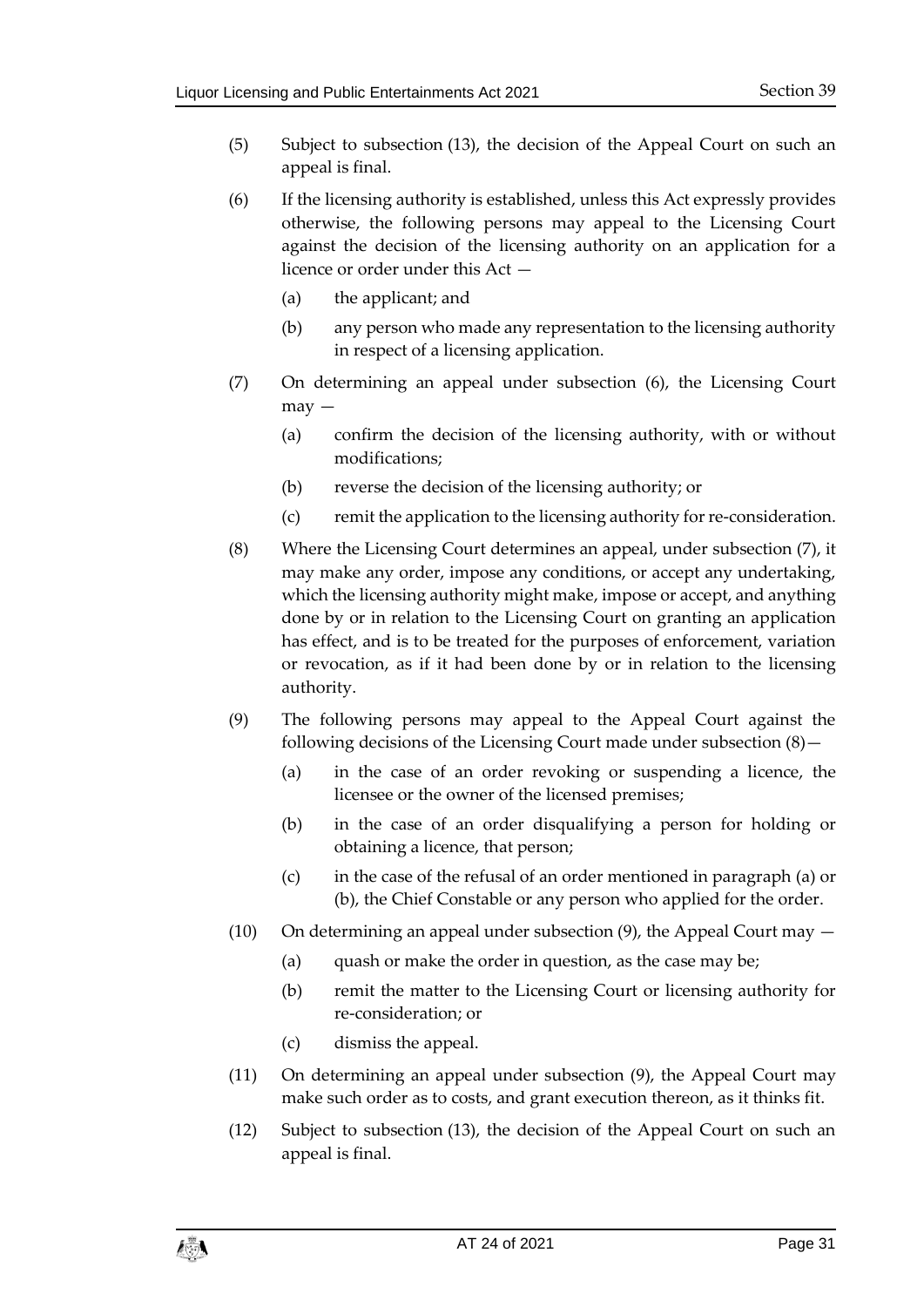- (13) Section 109 (appeal by way of case stated) of the *Summary Jurisdiction Act 1989* applies to a decision of the Appeal Court as it applies to a decision of a court of summary jurisdiction.
- (14) The Department may by regulations amend this section to make further provision for appeals including —
	- (a) the grounds of appeal and process for appealing;
	- (b) the persons who may appeal;
	- (c) the contents and form of applications for appeals, and the way (or manner) in which they must be made;
	- (d) the persons who must be notified of the appeal and be permitted to make representations;
	- (e) the time limits within which to appeal;
	- (f) the orders that may be made by the Appeal Court in respect of an appeal; and
	- (g) the effect the appeal has on the decision appealed against while the appeal is being considered.

## **PART 8 – OTHER OFFENCES**

#### <span id="page-31-1"></span><span id="page-31-0"></span>40 **Operating without licence**

- (1) Subject to subsection (4), a person must not engage in the brewing, distillation, storage, transportation, sale or supply of liquor unless the person has been granted a licence for such brewing, distillation, storage, transportation, sale or supply of liquor, as the case may be.
- (2) A person, being a licensee, must not sell by retail any liquor except at a place for which the licence authorises the person to sell that liquor.
- (3) A person must not permit the sale of liquor by a person in contravention of subsection (1) or (2).
- (4) A person may engage in the brewing, distillation, storage, transportation, sale or supply of liquor without being a licensee where —
	- (a) the brewing, distillation, storage, transportation, sale or supply of liquor, as the case may be, is authorised under regulations made under this Act;
	- (b) in the case of the sale of liquor, the sale is by a registered medical practitioner (within the meaning of section 3 (interpretation) of the *Health Care Professionals Act 2014*) or by a pharmacist of alcohol made up in medicine;
	- (c) the sale is by auction of liquor by  $-$ 
		- (i) the personal representatives of a deceased person, or the trustee in bankruptcy of a person or trustee under a deed of

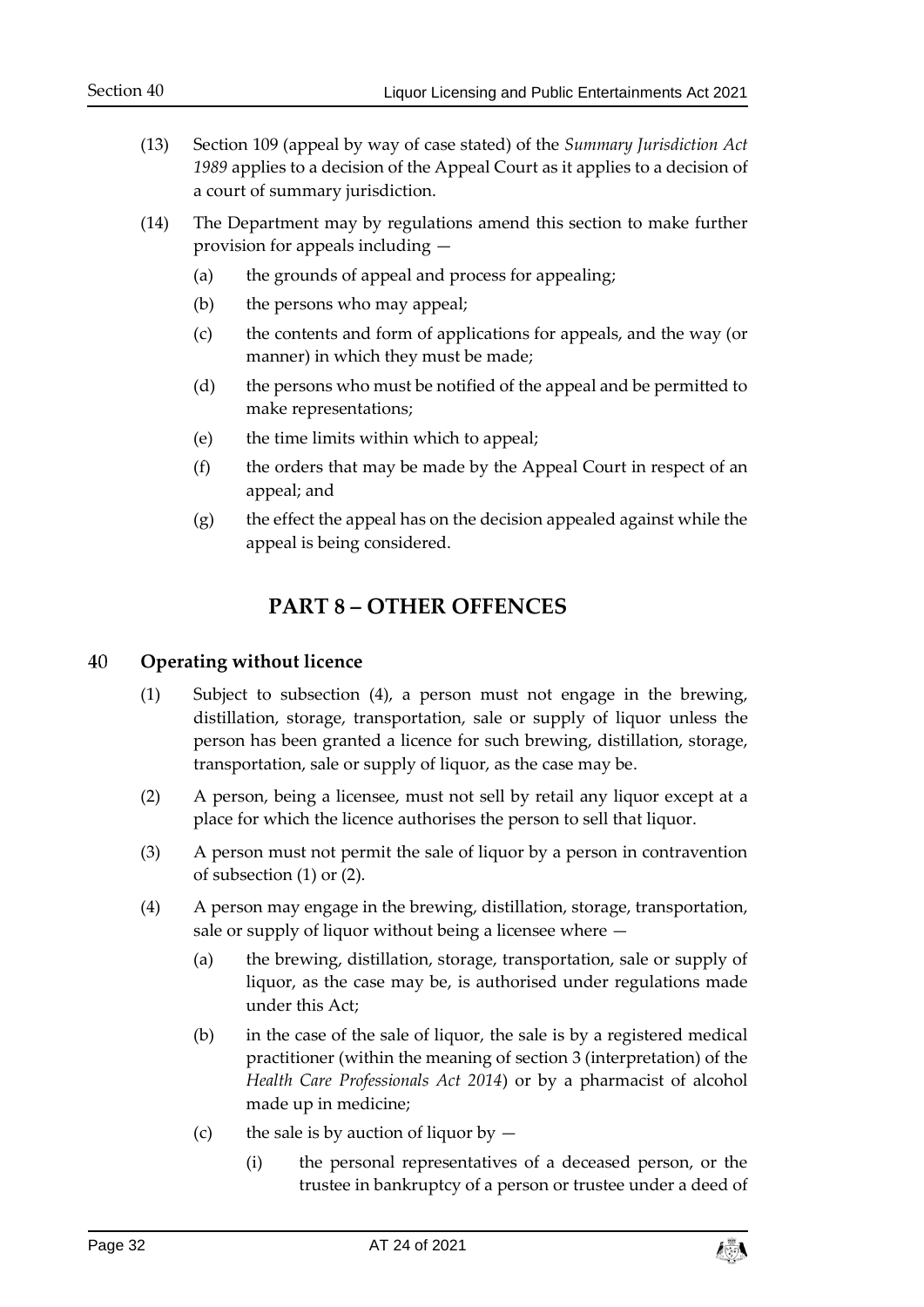arrangement of a person, for the purpose of getting in and realising the estate of such a person;

- (ii) a coroner in the execution of any process or order of a court; or
- (iii) any householder of his or her private stock of liquor when *bona fide* removing from his or her residence or breaking up his or her establishment.
- (5) Where regulations under Part 4 require a person to have been granted a licence to undertake a public entertainment, a person who undertakes that public entertainment otherwise than in accordance with such a licence commits an offence.
- (6) A person who contravenes subsection  $(1)$ ,  $(2)$ ,  $(3)$  or  $(5)$  is guilty of an offence.

Maximum penalty – (summary conviction) – 6 months' custody and a fine of level 5 on the standard scale.

- (7) On the conviction of a person for an offence under subsection (1), (2) or (3), the court by which the person is convicted may order that all liquor found in the person's possession be forfeited.
- (8) On the second or subsequent conviction of a person for an offence under subsection  $(1)$ , the court by which the person is convicted  $-$ 
	- (a) if the person is a licensee, must revoke the licence; and
	- (b) in any case, may order the person to be disqualified for holding a licence —
		- (i) on a second conviction, for a period not exceeding 5 years;
		- (ii) on a third or subsequent conviction, for any period, or for life.
- (9) In this section "pharmacist" has the same meaning as in the *Medicines Act 2003*.

#### <span id="page-32-0"></span>41 **Public drunkenness**

- (1) If any person in a public place  $-$ 
	- (a) while drunk acts in an indecent or disorderly manner;
	- (b) is drunk and incapable of taking care of himself or herself;
	- (c) is drunk while in charge of any horse or cattle or any carriage or cart (not being a motor vehicle or a pedal cycle); or
	- (d) is drunk while in charge of a child under the age of 10 years,

the person is guilty of an offence.

Maximum penalty (summary conviction) a fine of level 3 on the standard scale.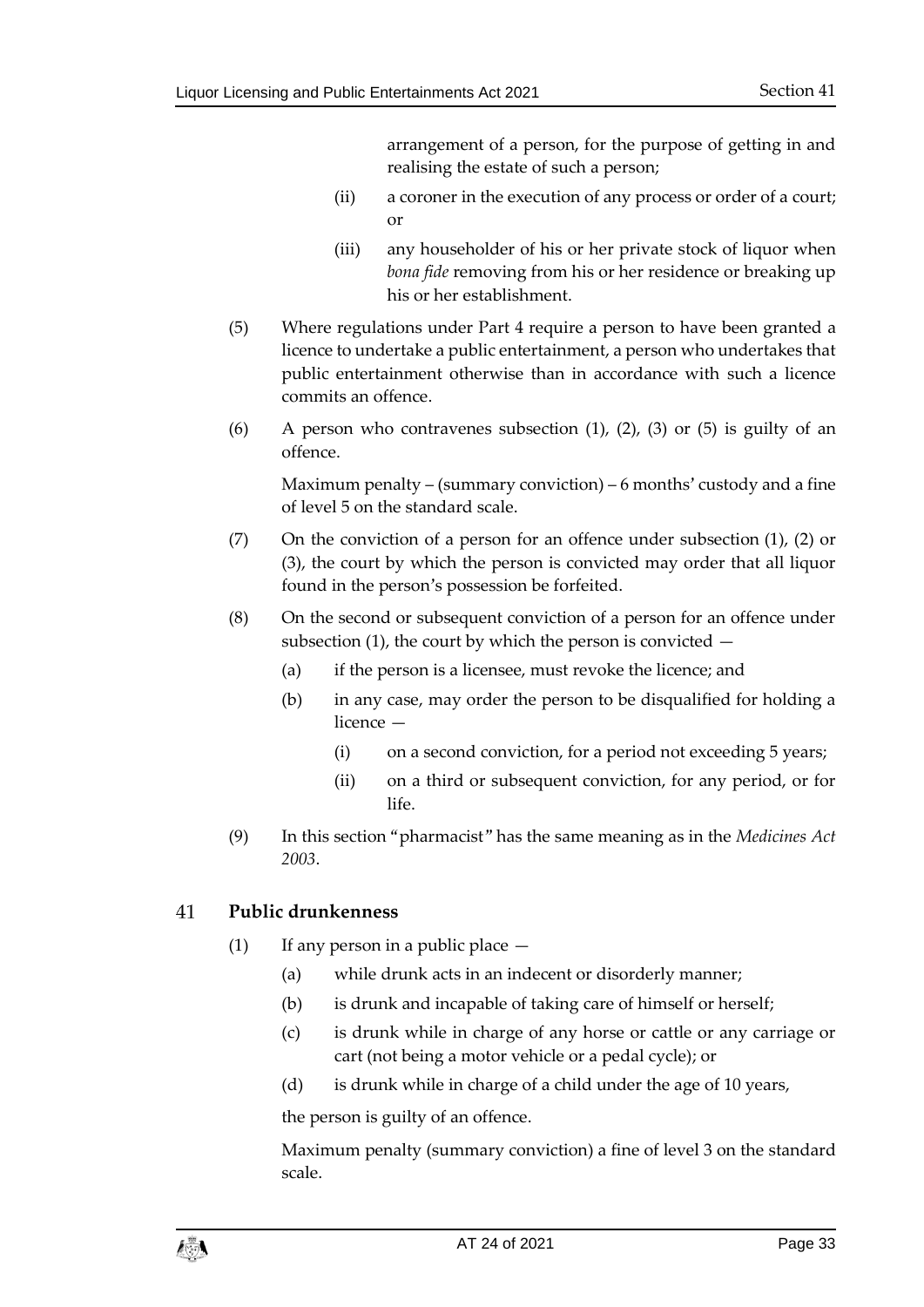- (2) A person who appears to be guilty of an offence under subsection (1) may be arrested without warrant by a police officer.
- (3) Where a person
	- (a) is charged with an offence under subsection  $(1)(a)$  or  $(b)$ ; and
	- (b) has been convicted of any such offence more than once in the previous 5 years,

the court before which the person is charged may exercise the powers conferred by section 23 of the *Summary Jurisdiction Act 1989* (remand for medical reports), although the offence is not punishable with custody.

<span id="page-33-1"></span> $(4)$  In this section  $-$ 

"motor vehicle" has the same meaning as in section 65(1) (interpretation of expressions relating to motor vehicles and classes thereof) of the *Road Traffic Act 1985*;

"public place" includes any highway and any other premises or place to which at the material time the public have or are permitted to have access, whether on payment or otherwise.

#### <span id="page-33-0"></span>42 **Drinking in public places**

(1) A person who consumes liquor in a public place after being warned by a police officer not to do so is guilty of an offence.

Maximum penalty (summary conviction) – a fine of level 2 on the standard scale.

- (2) A police officer may not give a warning under subsection (1) unless it appears to the officer that the person concerned —
	- (a) is acting in an indecent or disorderly manner;
	- (b) is using indecent or obscene language;
	- (c) is acting in a manner that has resulted, or is likely to result, in any member of the public being intimidated, harassed, alarmed or distressed;
	- (d) is acting in a manner that has resulted, or is likely to result, in any member of the public being disturbed in his or her peaceful enjoyment of the public place; or
	- (e) is acting in a manner that has caused, or is likely to cause, nuisance or annoyance to any member of the public.
- (3) A person (P) is guilty of an offence if P knowingly  $-$ 
	- (a) acts as an agent for a person against whom an order under section [30\(](#page-23-0)3)(a) is in force in buying any liquor for consumption in a highway or other public place;

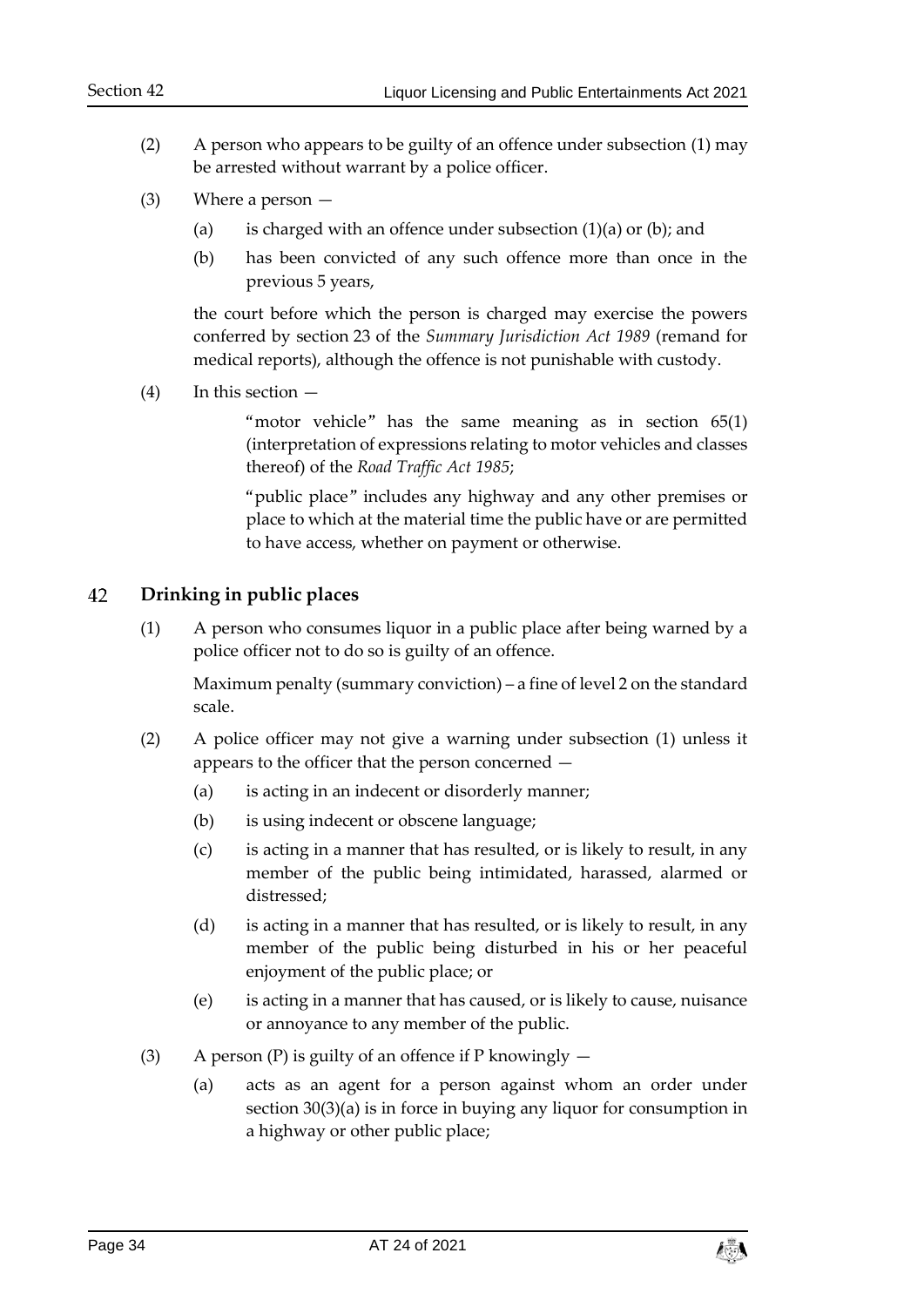- (b) acts as an agent for such a person procuring the supply to that person of any liquor for consumption in a highway or other public place; or
- (c) supplies liquor to such a person for consumption in a highway or other public place.
- (4) A person against whom an order under section  $30(3)(a)$  $30(3)(a)$  is in force and who consumes liquor in a public place is guilty of an offence.

Maximum penalty (summary conviction) – a fine of level 2 on the standard scale.

- (5) A person who
	- (a) is carrying in a public place an open bottle, flask, can, glass, cup or other vessel which contains or has contained liquor; and
	- (b) refuses to comply with a request by a police officer immediately to deposit the vessel in a receptacle for the deposit of litter or to deliver it to the officer,

is guilty of an offence.

Maximum penalty (summary conviction)  $-,a$  fine of level 2 on the standard scale.

- (6) Where an offence under subsection (5) is committed, a police officer may seize the vessel and may dispose of it as the officer thinks fit.
- (7) Nothing in subsections (5) and (6) applies to  $-$ 
	- (a) a flask designed to hold no more than 0.2 litres of spirits and to be carried on the person; or
	- (b) a chalice or other vessel used in the course of a religious service.
- (8) A police officer may require a person who appears to be committing or to have committed an offence under subsection (1), (3), (4) or (5) to leave the public place in question immediately, and, if the person fails to do so, the officer may arrest the person without warrant.
- (9) In this section, "public place" has the same meaning as in section [41\(4\).](#page-33-1)
- (10) The Department may by a direction in writing provide that subsection (1) does not apply to a public place specified in the direction on such day, and for such period (not exceeding 12 hours), as may be so specified.

#### <span id="page-34-0"></span>43 **Liqueur confectionery**

(1) Any person who knowingly sells liquor in confectionery to any person under the age of 16 is guilty of an offence.

Maximum penalty (summary conviction) – a fine of level 2 on the standard scale.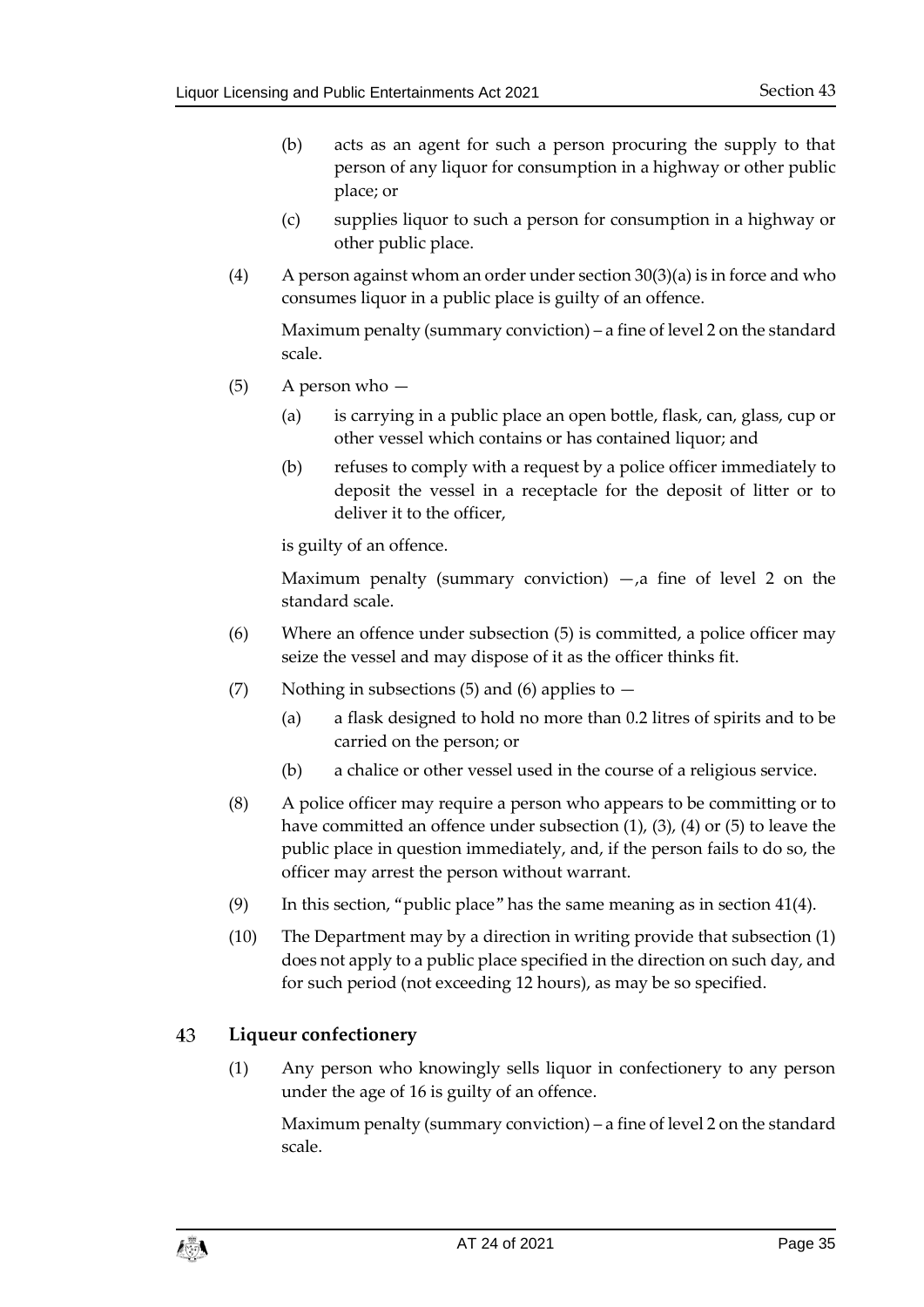- (2) References in this Act (except in this section) to liquor do not include references to liquor in confectionery which —
	- (a) does not contain liquor in a proportion of 0.2 litres of liquor (containing a quantity of ethyl alcohol amounting to 57 per cent. of the volume of the liquor inclusive of the alcohol contained in it as at 20°C.) per kilogram of confectionery; and
	- (b) either consists of separate pieces weighing not more than 42.5 grams or is designed to be broken into such pieces for consumption.

#### <span id="page-35-0"></span>44 **Regulations: powder liquor or liquor vapour**

- (1) The Department may by regulations prohibit or regulate the sale or use of liquor that is in powder form or vapour form.
- (2) The regulations may provide that a person who acts on contravention of a provision of the regulations under subsection (1) is guilty of an offence and provide that the maximum penalty on summary conviction is a fine of level 1 on the standard scale.

## **PART 9 – ENFORCEMENT**

#### <span id="page-35-2"></span><span id="page-35-1"></span>45 **Offences: general**

- (1) Where 2 or more persons (whether or not partners) are a licensee, each of them is liable in respect of an offence against this Act as if the person alone had been the licensee, and proceedings for such an offence may be brought against any one or more of those persons.
- (2) Where a licensee is charged with an offence under this Act in respect of an act or omission by an employee or agent of the licensee it is a defence for the licensee to show —
	- (a) that the offence was committed without the licensee's knowledge or consent; and
	- (b) that the licensee took all reasonable precautions and used all due diligence to prevent the commission of the offence.
- (3) For the purpose of any provision of this Act imposing a penalty, disqualification or revocation for a second or subsequent offence, any conviction more than 5 years previously is disregarded.
- (4) Anything declared by a court under this Act to be forfeited must be sold or otherwise disposed of as that court may direct, and the proceeds must be applied as a fine imposed by a criminal court.
- (5) Where a court under this Act declares any liquor to be forfeited, the container holding the liquor is forfeited also.

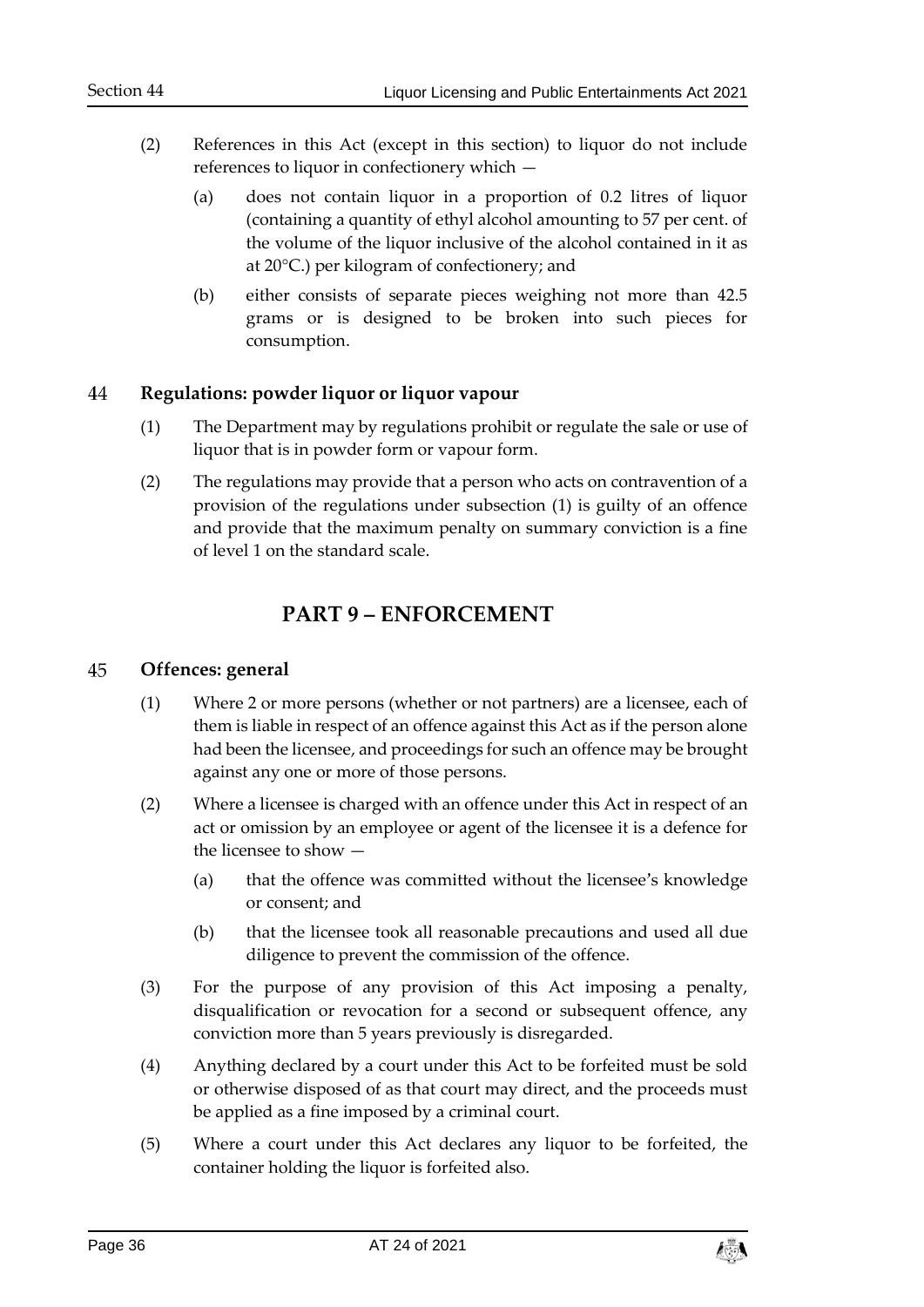#### <span id="page-36-0"></span>46 **Liability of persons other than licensee**

In any provision of this Act which imposes any criminal or other liability on a licensee, or provides for any power to arise or anything to happen on the conviction of a licensee, the reference to the licensee includes a reference to a person who at the material time is or was a responsible person for the premises.

#### <span id="page-36-1"></span>47 **Disqualification**

- (1) If a person who is or has been a licensee has been convicted of any offence triable on information, or of any other offence prescribed in regulations made by the Department, the court convicting the person may on the application of the Chief Constable make an order disqualifying the person for holding or obtaining a licence under this Act for such period (not exceeding 2 years) as the Court may direct.
- (2) A licence is void if it is granted to a person while an order under this section is in force in relation to that person.

#### <span id="page-36-2"></span>48 **Suspension or revocation of licence**

- (1) Despite any other power to suspend or revoke a licence under this Act, where —
	- (a) the licensee;
	- (b) a responsible person; or
	- (c) an employee or agent of the licensee,

is convicted of any offence under this Act, the court by which the person is convicted may by order suspend the licence for such period (not exceeding 4 weeks) as is specified in the order.

- (2) The Licensing Court or licensing authority, on an application by the Chief Constable, may by order suspend a licence in respect of particular premises for such period (not exceeding 4 weeks) as may be specified in the order if it is satisfied that —
	- (a) there is frequent drunkenness or other intoxication or frequent disorderly conduct on the licensed premises;
	- (b) persons in a state of intoxication are frequently seen to leave the premises;
	- (c) the premises are not so conducted as to avoid drunkenness or disorderly conduct by persons frequenting the premises; or
	- (d) the premises are frequently used for any of the activities specified in section 8 of the *Misuse of Drugs Act 1976* (occupiers etc of premises to be punishable for permitting certain activities to take place there).
- (3) Where under subsection (1) or (2) a court may suspend a licence, it may instead order that, for such period (not exceeding 4 weeks) as is specified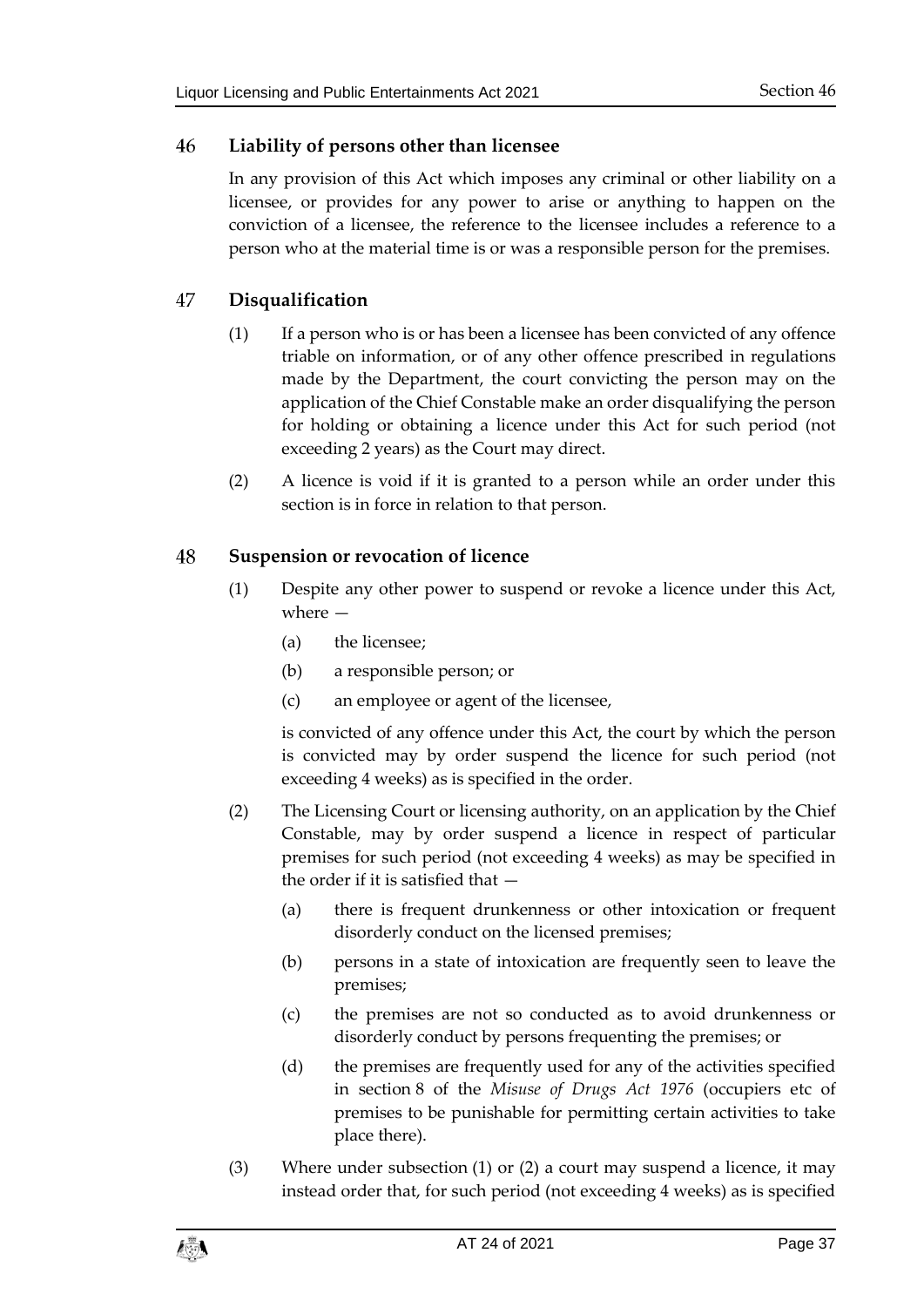in the order, liquor may not be sold, supplied or consumed on the licensed premises except during such hours as are so specified.

- (4) Where an order under subsection (3) is in force, a licensee is guilty of an offence if the licensee, except during the hours specified in the order, —
	- (a) sells or supplies liquor to any person in the licensed premises, whether for consumption on or off the premises;
	- (b) permits any person to sell or supply liquor to any person in the licensed premises, whether for consumption on or off the premises; or
	- (c) permits any person (other than a person residing on the premises) to consume liquor on the licensed premises or to take liquor from the premises.

Maximum penalty (summary conviction)  $-$  a fine of level 4 on the standard scale.

- (5) Where a court has power under this section to suspend a licence, and the licence has already been suspended under any provision of this Act at least twice in the previous 5 years, it may by order revoke the licence.
- (6) If in respect of any licensed premises any of the persons mentioned in subsection (1) has on 2 or more occasions been convicted of any offence under this Act (the offences having been committed on different days), the Licensing Court or licensing authority may, on an application by the Chief Constable, by order revoke the licence of the licensee in respect of those premises.
- (7) Where an order has been made under subsection  $(5)$  or  $(6)$ , the court may order that a licence must not be granted in respect of the premises or person for such period (not exceeding 2 years) as the court may direct.
- (8) Before a court suspends or revokes a licence under this section, it must, unless it determines that it is not practicable to do so, give the licensee an opportunity to make representations as to why the licence should not be suspended or revoked, as the case may be.

#### <span id="page-37-0"></span>49 **Suspension or revocation etc pending appeal**

- (1) This section applies where an order is made revoking or suspending a licence (a "revocation or suspension order").
- (2) Where this section applies, the Licensing Court or licensing authority, or the court by which the revocation or suspension order is made, on being notified by the licensee that the licensee intends to appeal against the revocation or suspension order or the conviction by virtue of which the revocation or suspension order was made, may order that the revocation or suspension be suspended —
	- (a) until the appeal is determined or abandoned; or

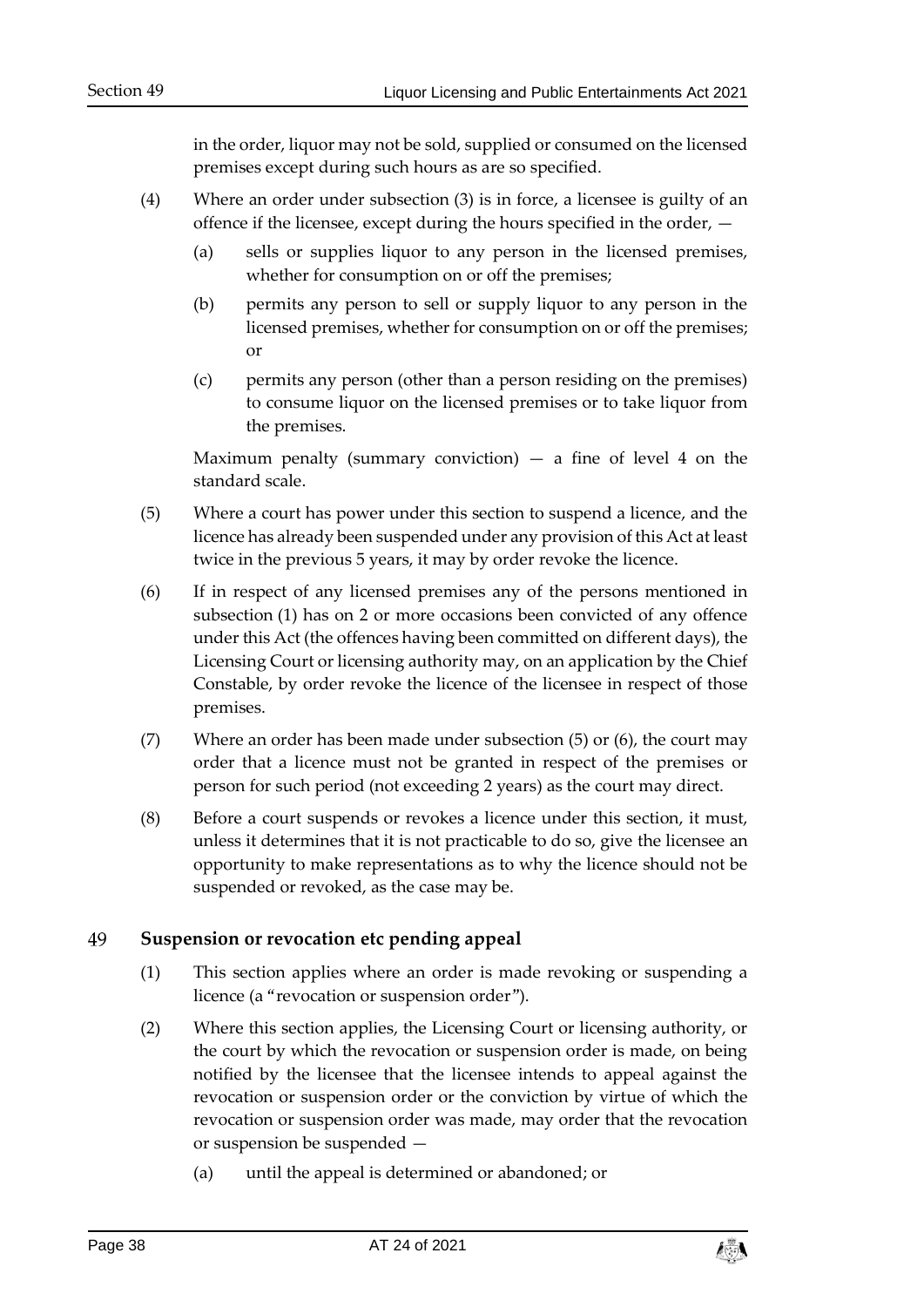- (b) if no appeal is entered, until 14 days after the date of the order.
- (3) An order under subsection (2) may be made subject to such conditions as the court by which it is made thinks just.

#### <span id="page-38-0"></span>50 **Entry of licensed premises etc**

- (1) A police officer may at any time enter licensed premises for the purpose of preventing or detecting the commission of any offence under this Act.
- (2) Where a police officer demands entry to premises, any person who
	- (a) fails or refuses to admit the officer; or
	- (b) permits any employee or agent of the licensee to fail or refuse to admit the officer,

is guilty of an offence.

Maximum penalty (summary conviction) – a fine of level 3 on the standard scale.

#### <span id="page-38-1"></span>51 **Entry and search for illegal sales etc**

- (1) This section applies where a justice is satisfied by information on oath that there is reasonable ground for believing that any liquor is sold by retail, or exposed or kept for sale by retail at any place where it may not lawfully be sold by retail.
- (2) Where this section applies, the justice may by a warrant authorise a police officer —
	- (a) to enter that place (which must be named in the warrant), by force if need be, and search the place for liquor; and
	- (b) to seize and remove any liquor that the officer has reasonable grounds for believing to be there for the purpose of unlawful sale there or elsewhere, or of being supplied or consumed there.
- (3) If the owner or occupier of the place from which any liquor has been removed under subsection  $(2)(b)$  is convicted of an offence under  $-$ 
	- (a) section [37](#page-28-0) (keeping unauthorised liquor); or
	- (b) section [40\(](#page-31-1)1) (operating without licence),

the court by which the person is convicted must order that any liquor so removed be forfeited.

- (4) If any person is found in a place on an occasion on which a police officer seizes any liquor in pursuance of a warrant under this section, and on being asked by a police officer for his or her name and address —
	- (a) fails or refuses to give them;
	- (b) gives a false name or address; or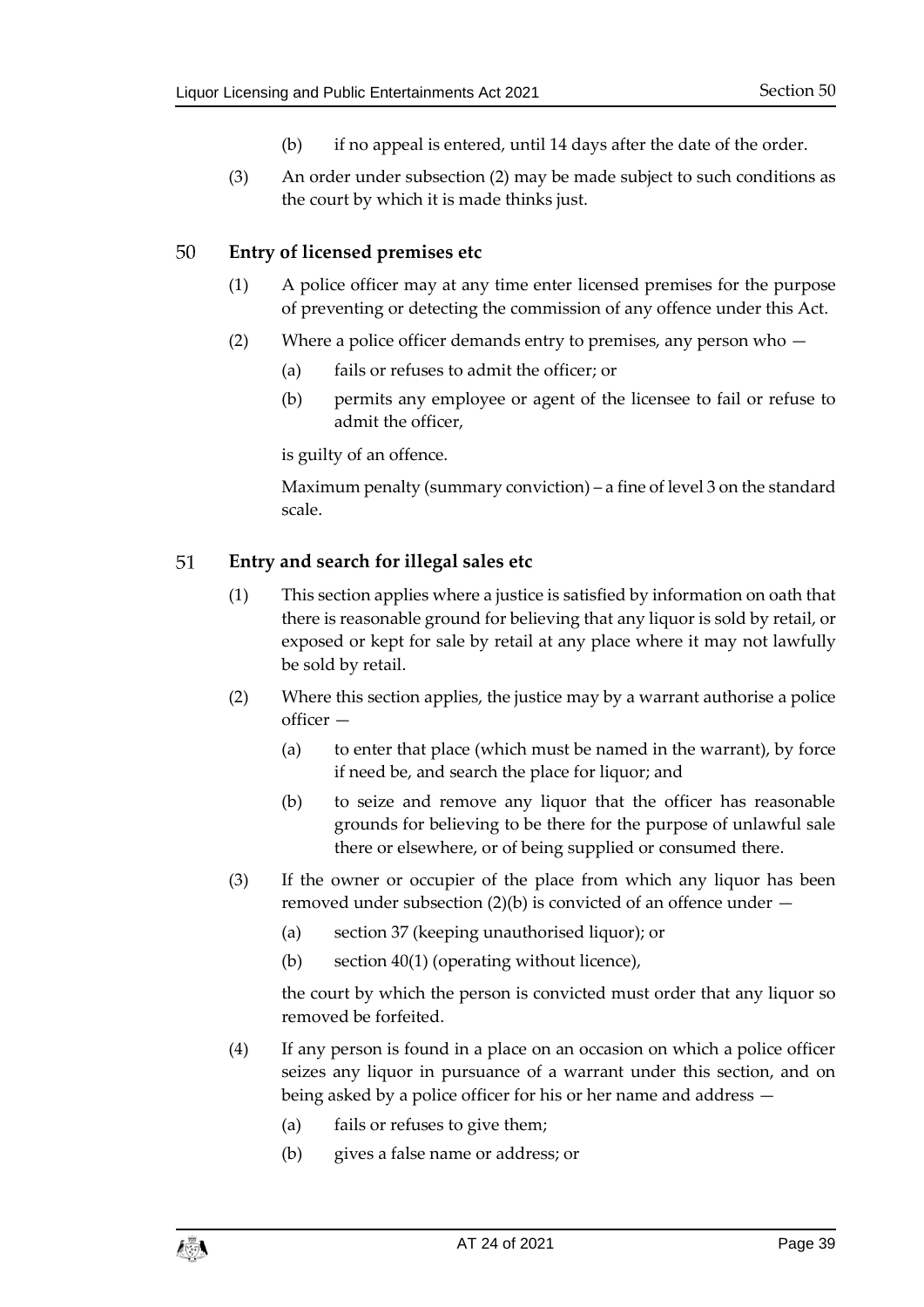(c) having given a name or address that the officer has reasonable grounds for thinking to be false, refuses to answer satisfactorily any questions put to him or her by the officer to ascertain the correctness of the name or address given,

the person is guilty of an offence.

Maximum penalty (summary conviction) – a fine of level 2 on the standard scale.

#### <span id="page-39-0"></span>**Production of licence etc** 52

If a licensee fails within a reasonable time to produce for examination the licence, or any order of the Licensing Court or licensing authority relating to the licensed premises, on being ordered by a justice or a police officer to do so, the person is guilty of an offence.

Maximum penalty (summary conviction) – a fine of level 2 on the standard scale.

#### <span id="page-39-1"></span>53 **Proof of sale, consumption etc**

In any proceedings for an offence under this Act —

- (a) evidence that a transaction in the nature of a sale of liquor took place is evidence of the sale of the liquor without proof that money passed;
- (b) evidence that consumption of liquor was about to take place is evidence of the consumption of liquor without proof of actual consumption; and
- (c) evidence that any person (other than the occupier of licensed premises or a person employed in licensed premises) consumed or intended to consume liquor on the premises is evidence that the liquor was sold by or on behalf of the licensee to that person.

#### <span id="page-39-2"></span>54 **Inspection of premises**

- (1) Any member of the Licensing Court or licensing authority may at any reasonable time enter and inspect any licensed premises.
- (2) Any person who obstructs a member of the Licensing Court or licensing authority in the exercise of any power under subsection (1) is guilty of an offence.

Maximum penalty (summary conviction) - a fine of level 3 on the standard scale.

(3) On the conviction of the licensee, or a person acting on the instructions of the licensee, of an offence under subsection (2), the Licensing Court or licensing authority by which the person is convicted may revoke the licence.

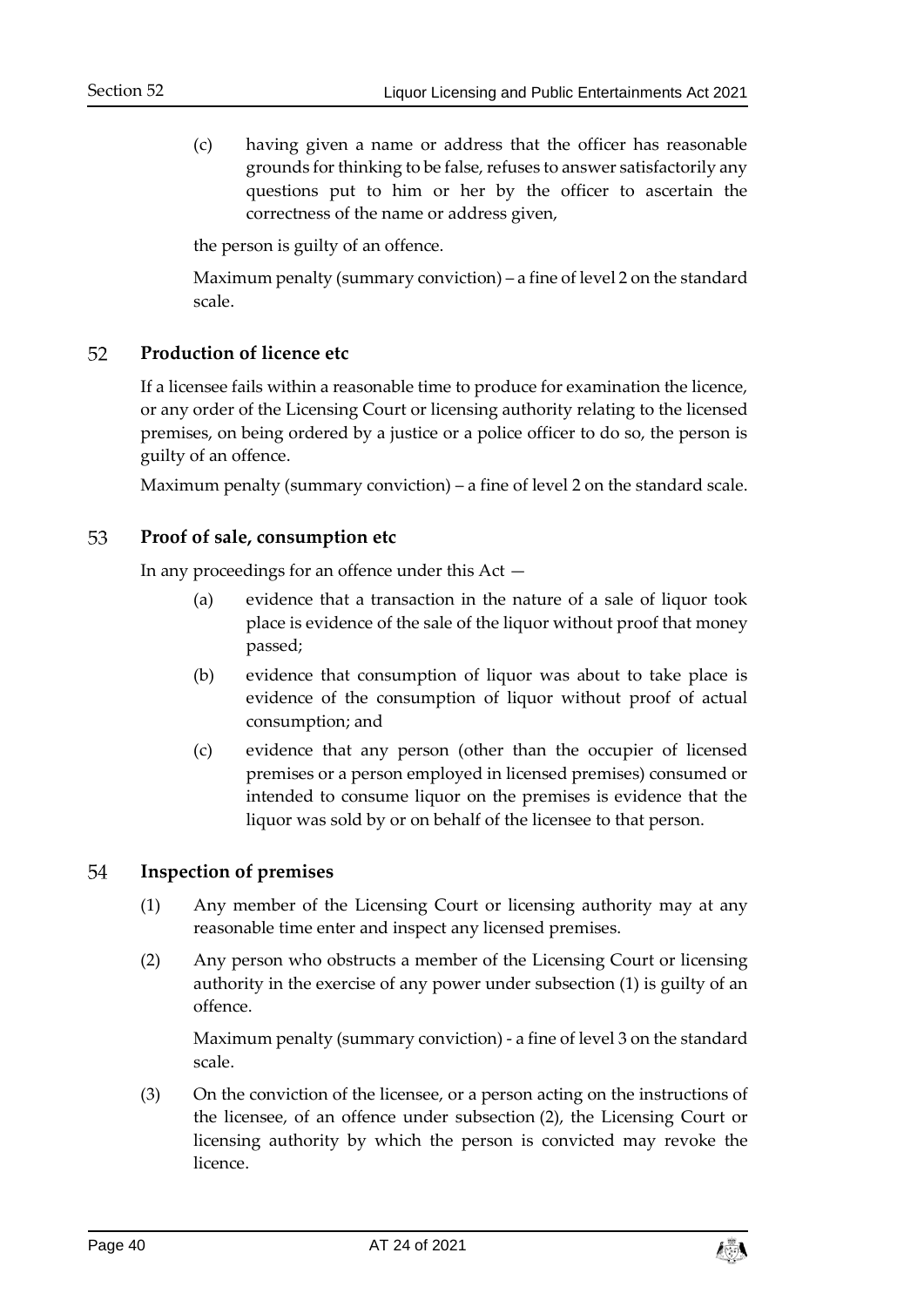#### <span id="page-40-0"></span>55 **Closure of premises in case of riot or violence, etc.**

- (1) If a riot happens or is expected to happen at any place, a justice, or a police officer of the rank of inspector or above, may in writing direct every licensee for premises in or near that place to close his or her premises for such period as is specified in the direction.
- (2) If any violent behaviour happens on any licensed premises, a justice, or a police officer of the rank of inspector or above, may in writing direct the licensee to close the premises for such period as is specified in the direction.
- (3) The period specified in a direction under subsection (1) or (2) must not exceed the following period after the giving of the direction —
	- (a)  $\qquad 60$  hours at a time, in the case of a direction by a justice;
	- (b) 6 hours at a time, or 12 hours in the aggregate in any period of 3 days, in the case of a direction by a police officer.
- (4) Before giving a direction under subsection (1) or (2) the justice or a police officer of the rank of inspector or above must, unless the person determines that it is not practicable to do so, give the licensee an opportunity to make representations as to why the direction should not be given.
- (5) If any person knowingly keeps premises open for the sale of liquor during the time that they are directed to be closed under subsection (1) or (2), the person is guilty of an offence

Maximum penalty (summary conviction) - a fine of level 4 on the standard scale.

(6) Any person acting by the order of a justice, or of a police officer of the rank of inspector or above, as the case may be, may use such force as is necessary for the purpose of closing premises directed to be closed under subsection (1) or (2).

#### <span id="page-40-1"></span>56 **Regulations: fixed penalties**

- (1) Regulations made under this Act may make provision conferring on a police officer or a person authorised by the licensing authority (if established, and in accordance with powers granted under regulations made under sectio[n 11\)](#page-11-2) ("administrator") the power by notice to impose a monetary penalty (which may be a fixed or a variable penalty) on a person who breaches the regulation or such provisions of this Act as may be specified in the regulations.
- (2) Regulations may only confer such a power in relation to a case where the administrator is satisfied on the balance of probabilities that the breach has occurred.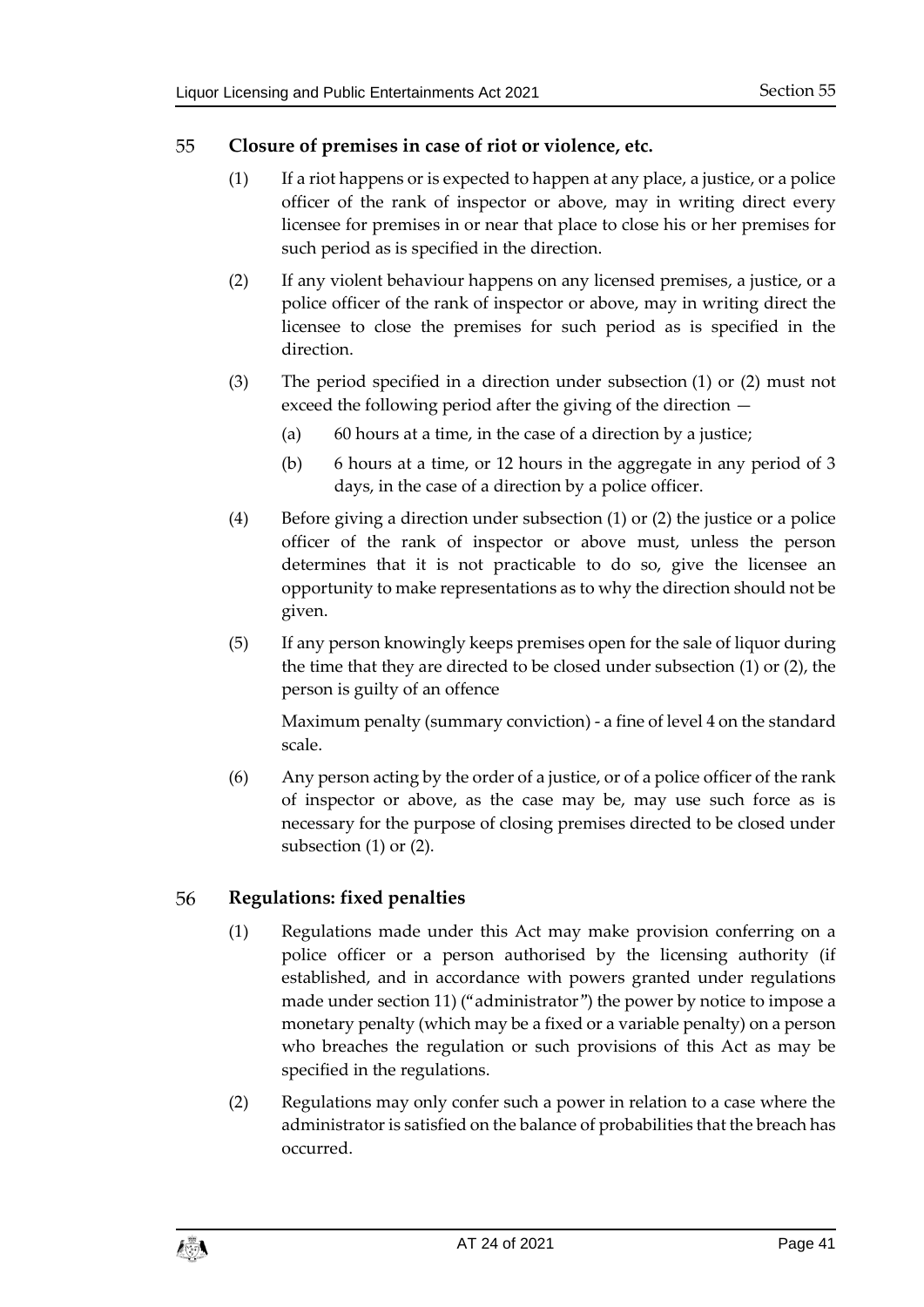- (3) For the purposes of this section a "fixed monetary penalty" is a requirement to pay to an administrator a penalty of an amount specified in or determined in accordance with the regulations or order (as the case may be).
- (4) Regulations may not provide for the imposition of a fixed monetary penalty that is —
	- (a) unreasonable, having had regard to the severity of the breach of the regulations or order in question; and
	- (b) in any circumstance, in excess of the amount of a fine of level 2 on the standard scale or, where the level of fine which may be imposed is a fine of level 1 on the standard scale, in excess of the amount of a fine of level 1.
- (5) Where an administrator proposes to impose a fixed monetary penalty on a person, the administrator must serve on that person a notice of what is proposed (a "notice of intent") that complies with subsection (6).
- (6) The notice of intent may offer the person the opportunity to discharge the person's liability for the fixed monetary penalty by payment of a specified sum (which must be less than or equal to the amount of the penalty) within a specified period.
- (7) If the person does not so discharge liability
	- (a) the person may make written representations and objections to the administrator in relation to the proposed imposition of the fixed monetary penalty within a specified period; and
	- (b) the administrator must at the end of the period for making representations and objections decide whether to impose the fixed monetary penalty.
- (8) Where the administrator decides to impose the fixed monetary penalty, the notice imposing it ("the final notice") must include information as to —
	- (a) the grounds for imposing the penalty;
	- (b) how payment may be made;
	- (c) the period within which payment must be made;
	- (d) any early payment discounts or late payment penalties;
	- (e) rights of appeal and the grounds on which a person may appeal specified in subsection (9); and
	- (f) the consequences of non-payment.
- (9) For the purposes of subsection (8)(e) the grounds on which a person may appeal against a decision of the administrator include the following —
	- (a) that the decision was based on an error of fact;
	- (b) that the decision was wrong in law;

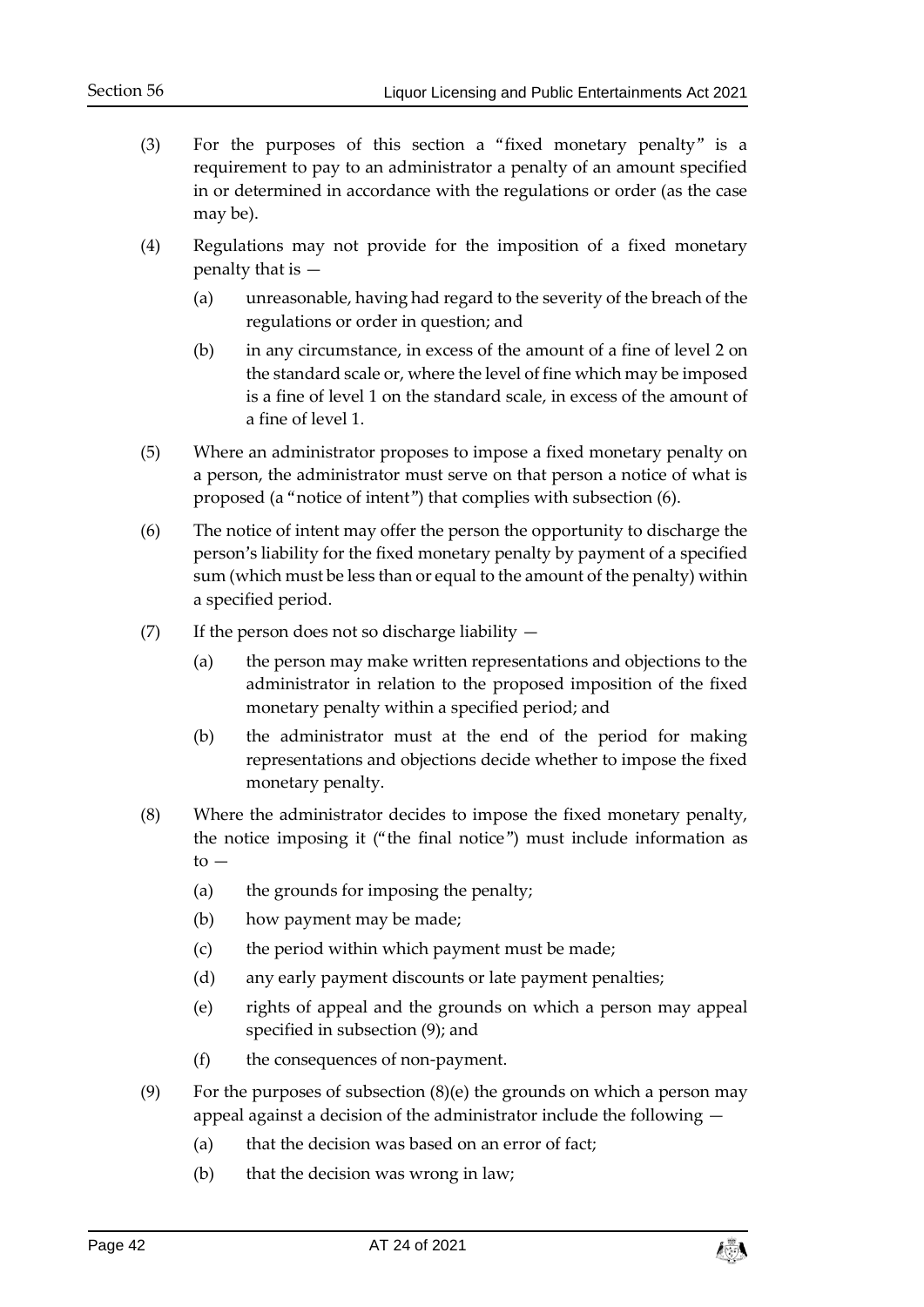- (c) that the decision was unreasonable.
- (10) If regulations confer power on an administrator to require a person to pay a fixed monetary penalty, the regulations may include provision —
	- (a) for early payment discounts;
	- (b) for the payment of interest or other financial penalties for late payment of the penalty, such interest or other financial penalties not in total to exceed the amount of that penalty;
	- (c) for enforcement of the penalty.
- (11) Provision under subsection  $(10)(c)$  may include  $-$ 
	- (a) provision for the administrator to recover the penalty, and any interest or other financial penalty for late payment, as a civil debt;
	- (b) provision for the penalty, and any interest or other financial penalty for late payment to be recoverable, on the order of a court, as if payable under a court order.
- (12) The regulations must provide for the making of an appeal to a court of summary jurisdiction.
- (13) If the regulations make provision for an appeal in relation to the imposition of any requirement or service of any notice, they may include provision suspending the requirement or notice pending determination of the appeal.
- <span id="page-42-0"></span>(14) Any monetary penalty received under regulations made under this section forms part of the General Revenue.

## **PART 10 – GENERAL**

#### <span id="page-42-1"></span>57 **Licensing objectives**

- (1) When exercising its functions under this Act the Department must have regard to the licensing objectives.
- (2) "Licensing objectives" means the following objectives
	- (a) securing public safety;
	- (b) preventing crime and disorder;
	- (c) preventing public nuisance;
	- (d) protecting and improving public health;
	- (e) protecting children from harm;
	- (f) providing an environment in which the hospitality industry may flourish; and
	- (g) promoting high standards across the hospitality industry;
- (3) The Department may by order amend subsection (2).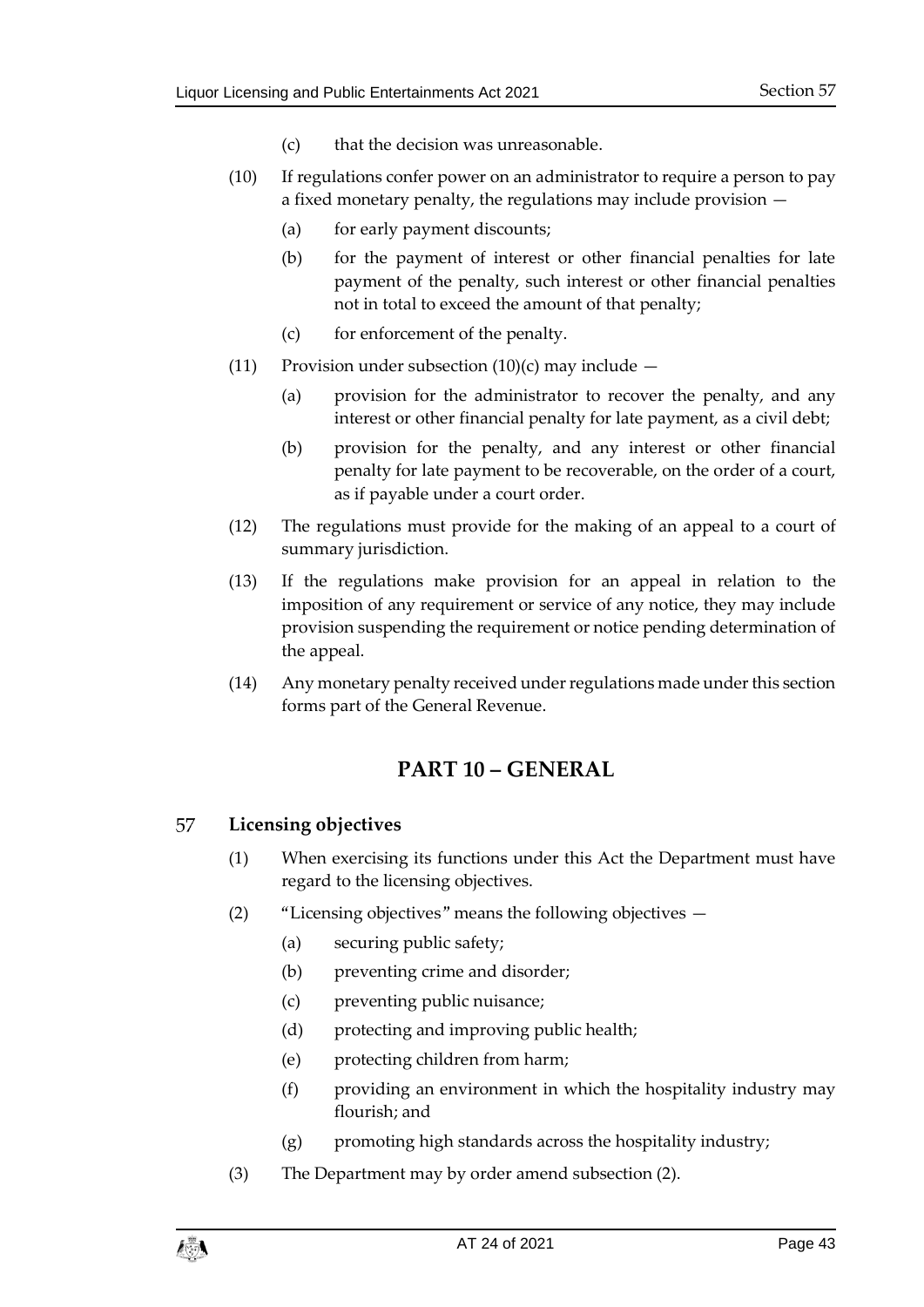Tynwald procedure – approval required.

#### <span id="page-43-0"></span>58 **Regulations and Orders: general**

- (1) Any power conferred by this Act on the Department to make regulations or orders includes power to make such consequential, incidental, supplementary, transitory, transitional or saving provision as the Department considers appropriate.
- (2) Regulations or orders under this Act may modify any enactment (including this Act) for the purposes of ensuring the proper operation of this Act.
- (3) Regulations or orders under this Act may create offences, provided that the penalty upon conviction of a person of an offence must not exceed, on summary conviction, a fine of level 3 on the standard scale.
- (4) Regulations under this Act may provide for the exercise of discretion by the Department, Licensing Court or licensing authority in respect of a matter specified in the regulations.
- (5) Except as otherwise provided, the procedure in section 30 ("approval required") of the *Legislation Act 2015* applies in relation to the making of any regulations or orders under this Act.

#### <span id="page-43-1"></span>59 **Consultation**

Except as otherwise provided in this Act, before exercising any power to make regulations or an order under this Act, the Department must consult —

- (a) the Licensing Forum;
- (b) the Deemsters and the High Bailiff;
- (c) the licensing authority (if established);
- (d) any person to whom the regulations or order relate, or person appearing to the Department to represent such person; and
- (e) any other person that the Department considers appropriate.

#### <span id="page-43-2"></span>60 **Fees**

- (1) The Department may by regulations prescribe any fees that are required to be paid for the purpose of the administration of this Act and, in particular, for fees in respect of —
	- (a) applications for licences, granting of licences, variations of licences and appeals;
	- (b) registrations; and
	- (c) training courses and certification of training.

Tynwald procedure – negative.

(2) Regulations under subsection (1) may —

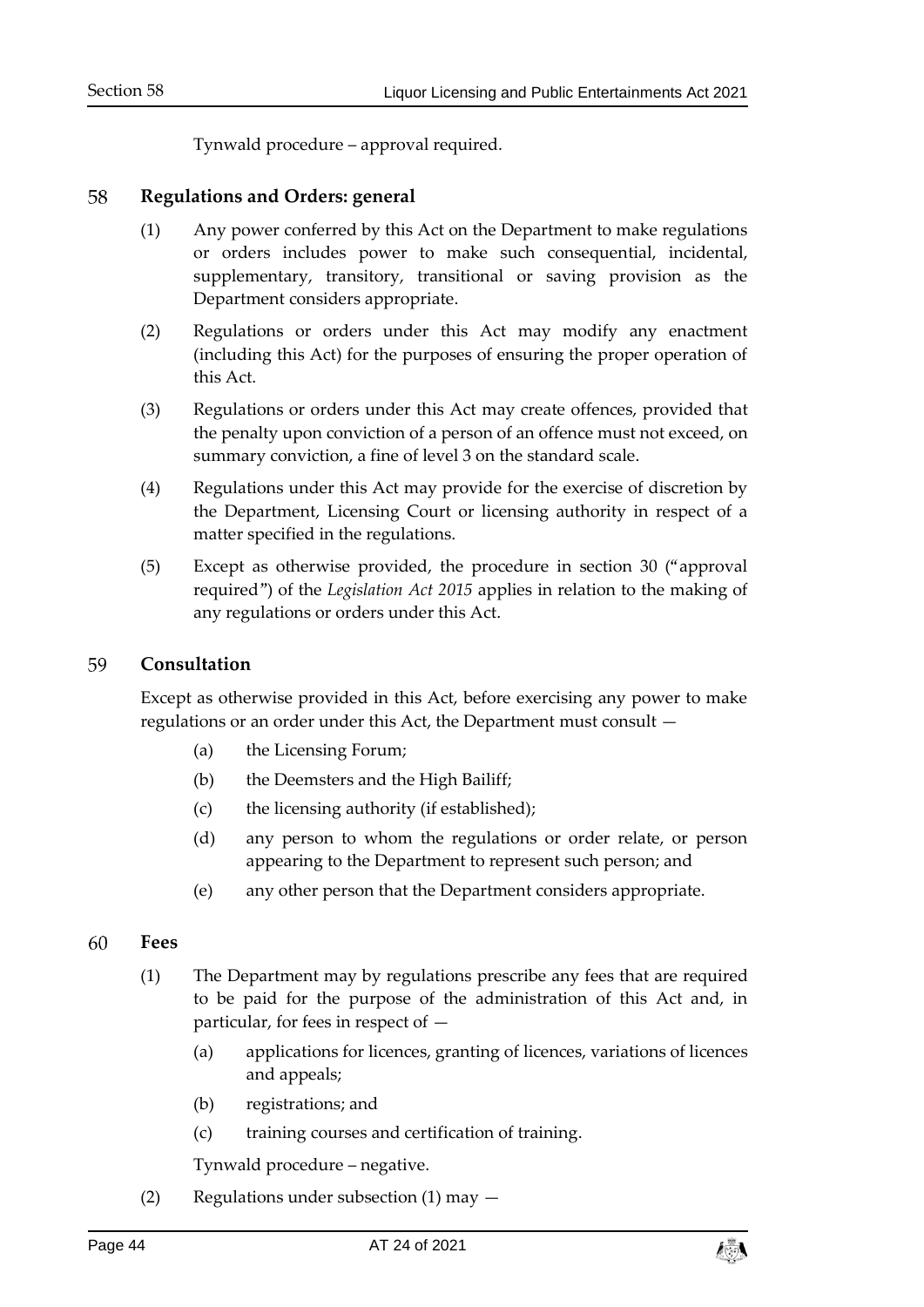- (a) grant an exemption from the payment of a fee; or
- (b) grant a discount or deferral in respect of any fee payable under such regulations.
- (3) The Department may amend or cancel such exemption, discount or deferral —
	- (a) where a condition upon which it is granted is not satisfied; or
	- (b) in any other circumstances, subject to giving reasonable notice to a person to whom the exemption, discount or deferral under subsection (2) applies.

#### <span id="page-44-0"></span>61 **Guidance and codes of practice**

- (1) The Department may by order approve any code of practice issued under this Act (whether by the Department or not, and whether in the Island or elsewhere) for the purpose of —
	- (a) giving practical guidance to persons engaged in liquor licensing or public entertainments; and
	- (b) promoting what appears to it to be desirable practices by such persons for promoting the licensing objectives.

Tynwald procedure – affirmative.

- (2) Subsect to subsection (3), the Licensing Court or licensing authority may impose as a condition of a licence that the licensee must comply with a code of practice approved under subsection (1).
- (3) A contravention of a code of practice for the time being approved under this section shall not by itself give rise to any criminal or civil liability but if, in any proceedings whether civil or criminal, it is alleged that a person has contravened a provision of this Act, a failure to comply with a code of practice that at that time was approved may be relied upon as tending to establish liability.
- (4) A code of practice approved by order made under subsection (1) must be laid before Tynwald and published.
- (5) The Department may issue guidance to persons required to be licensed under this Act and if any such guidance is issued it must be published.

#### <span id="page-44-1"></span>62 **Restrictive agreements**

- (1) Despite any agreement or arrangement to the contrary, the tenant of licensed premises may purchase beer from any person.
- (2) Any agreement or arrangement which restricts or controls a tenant of licensed premises in the purchase of beer is void.
- (3) Where any premises have at any time been licensed under the *Licensing Act 1995* or this Act, any provision in an agreement, arrangement or deed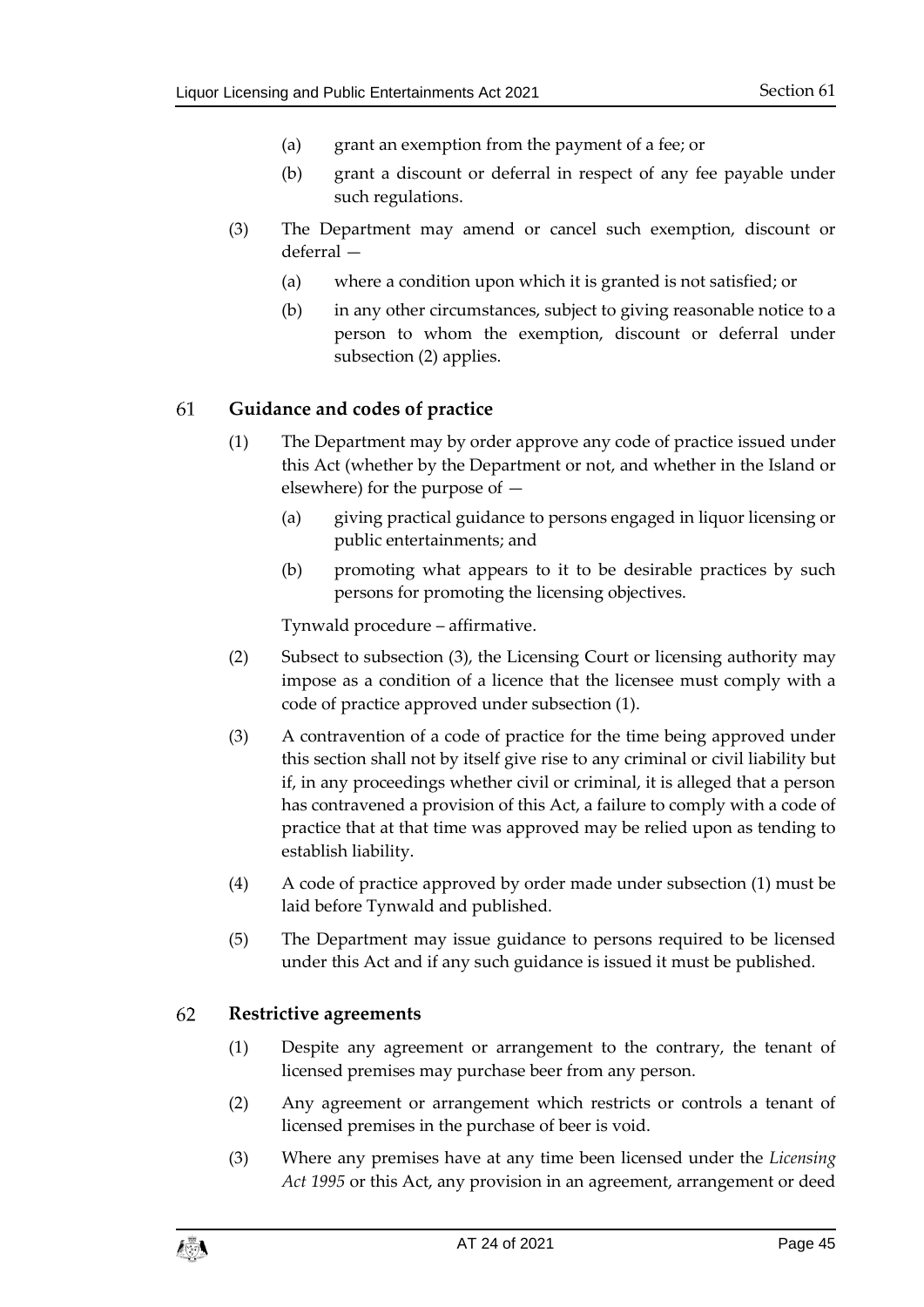entered into after the coming into operation of this section which prohibits the premises from being licensed under this Act, or otherwise restricts the use of the premises as licensed premises, shall have no effect.

#### <span id="page-45-0"></span>63 **Information sharing**

- (1) The Department may by regulations make a scheme for the sharing of information between the Chief Constable and licensees about —
	- (a) persons who are subject to any court order under this Act which excludes the person from licensed premises;
	- (b) persons who are refused admission to licensed premises or refused liquor under section [33\(1\);](#page-25-3)
	- (c) persons who are ordered to leave licensed premises under section [33\(2\);](#page-26-1) or
	- (d) persons who are refused admission to or expelled from licensed premises under section [33\(5\).](#page-26-2)
- (2) The regulations, if made, must specify  $-$ 
	- (a) the nature of the information that may be shared;
	- (b) the constraints to sharing the information, having regard, in particular to the data protection legislation (within the meaning given in regulation 5(1) of the GDPR and LED Implementing Regulations 2018<sup>1</sup> , as they have effect from time to time;
	- (c) the processes for exchanging the information;
	- (d) the restrictions on the information supplied and the purposes for which it may be used; and
	- (e) such other measures as the Department considers to be appropriate for ensuring compliance with the data protection legislation.
- (3) The regulations may include provisions for the sharing of information of persons who are not persons described in subsection (1)(a) or (b) but who have requested licensees to take measures that will assist the person in his or her efforts to reduce the amount of liquor he or she consumes.

## <span id="page-45-1"></span>**PART 11 – REPEALS, AMENDMENTS AND TRANSITIONAL ARRANGEMENTS**

#### <span id="page-45-4"></span><span id="page-45-3"></span><span id="page-45-2"></span>64 **Transitional provisions, amendments and repeals**

- (1) The enactments specified in Schedule 1 are repealed.
- (2) The amendments specified in Schedule 2 have effect.

-



<sup>1</sup> SD No. 2018/0145, as amended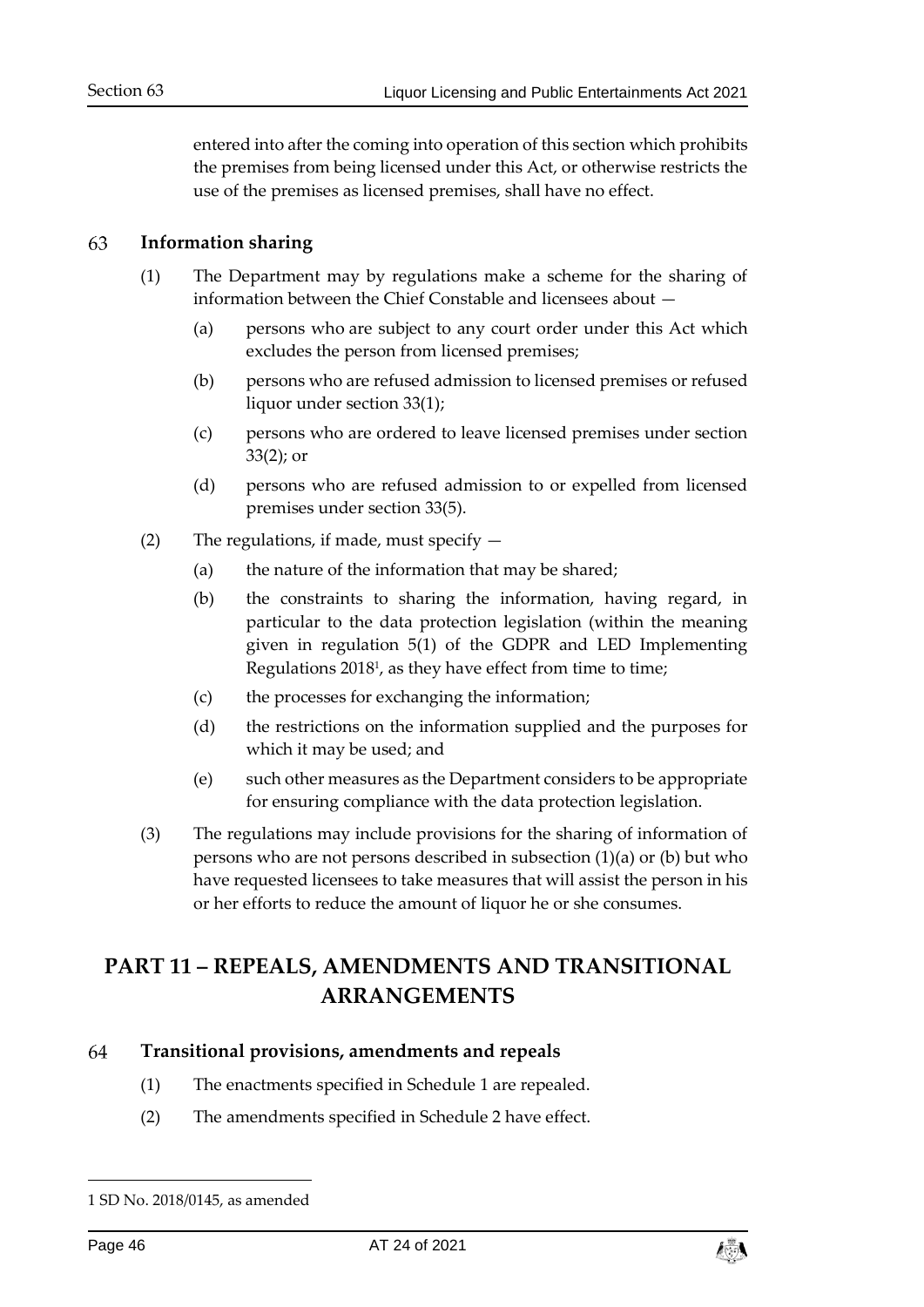- (3) Schedule 1 and schedule 2 may be amended by an order made under section [2.](#page-6-2)
- <span id="page-46-0"></span>65 **Triennial session of the Court under the Licensing Act 1995 extended** [Inserted section 4(6) of the *Licensing Act 1995*]

### <span id="page-46-1"></span>**Period of licence granted under the Music and Dancing Act 1961**  66 **extended**

In section 7 of the *Music and Dancing Act 1961* –

- (a) [Renumbered text as subsection  $(1)$ ]
- (b) [Inserted subsection (2)]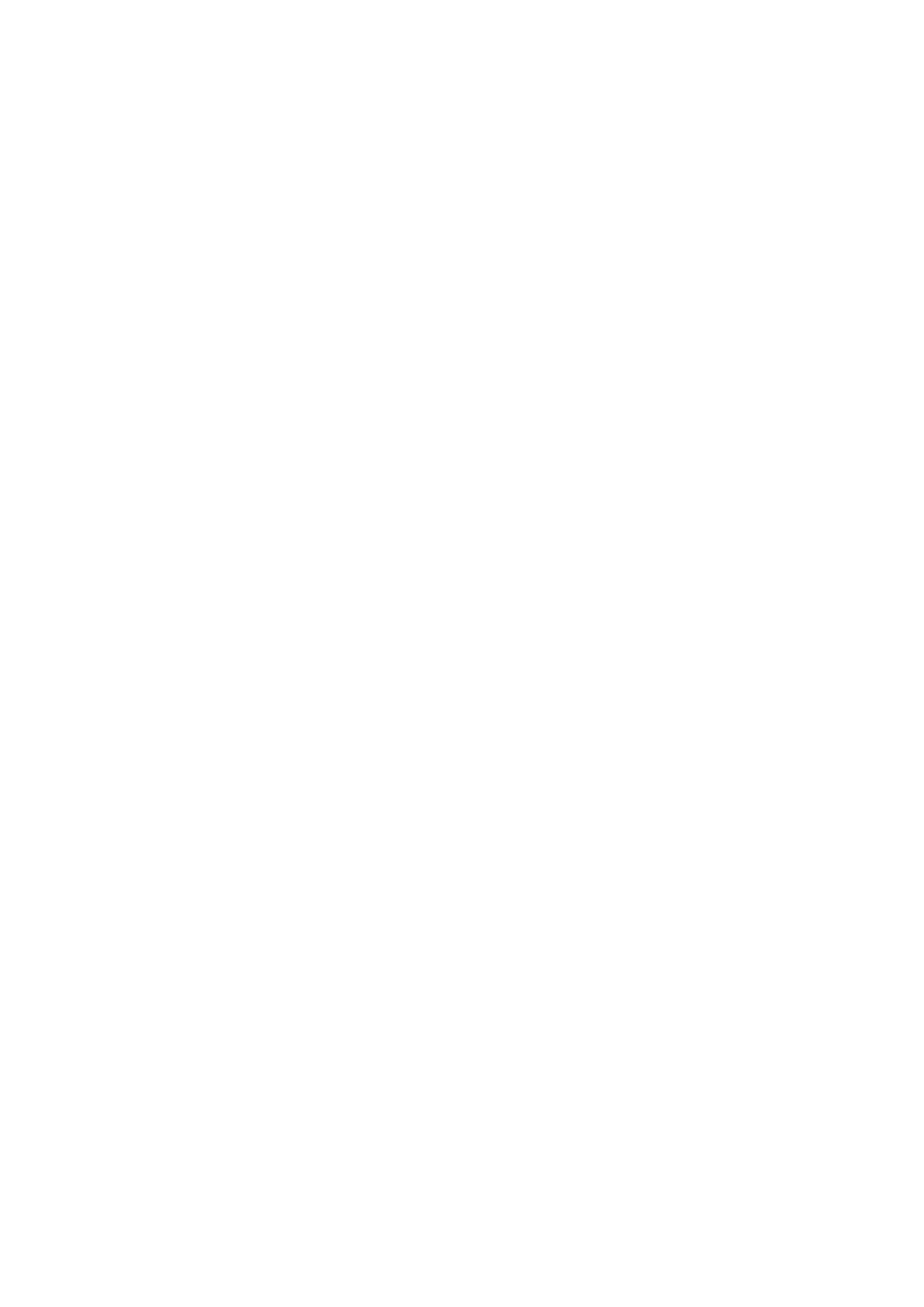### **SCHEDULE 1**

[Section  $64(1)$ ]

### **REPEALS**

<span id="page-48-1"></span><span id="page-48-0"></span>The following enactments are repealed — *Local Government (Singing Rooms) Act 1928; Music and Dancing Act 1961; Music and Dancing Act 1971; Licensing Act 1995; Licensing (Amendment) Act 2020;* Sections 243 to 253 of the *Local Government Consolidation Act 1916;* Section 2 of the *Local Government (Miscellaneous Provisions) Act 1976.*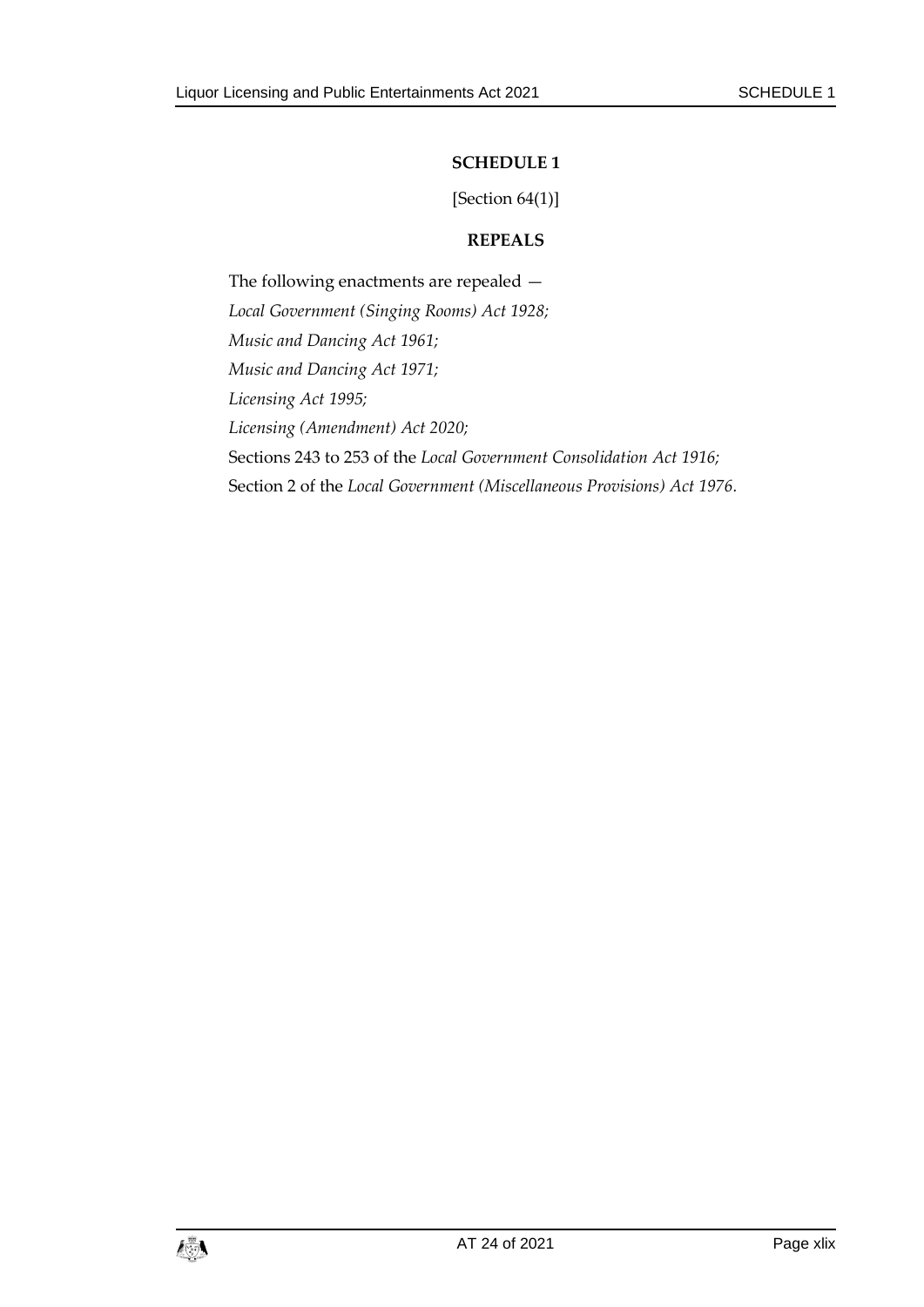### **SCHEDULE 2**

### **AMENDMENT OF ENACTMENTS**

### Section [64\(2\)](#page-45-4)

### <span id="page-49-1"></span><span id="page-49-0"></span>**1 Casino Act 1986 amended**

In the *Casino Act 1986* —

- (a) in sections 3(9), for "*Licensing Act 1961*" substitute **II** *Liquor Licensing and Public Entertainments Act 2021»*;
- (b) in section 5(6)(c), for "section 134(1) of the *Licensing Act 1961* (drunkenness in licensed premises)" substitute  $\blacksquare$  section 30(1) of the *Liquor Licensing and Public Entertainments Act 2021»*;
- (c) in section 5A(1)(a) for "*Licencing Act 1995*" substitute **II** *Liquor Licensing and Public Entertainments Act 2021»*;
- (d) in sections  $8(1)$ ,  $12H(1)$ ,  $12H(2)(b)$  and 22, in the definition of "liquor", for "Licensing Act 1995" substitute **II** Liquor Licensing and *Public Entertainments Act 2021»*;
- (e) in section 8(2)(a), for "section 9(1) of the *Licensing Act 1995*" substitute  $\mathbf{I}$  section 15(1) or (2) (regulations: determination of application) of the *Liquor Licensing and Public Entertainments Act 2021»*;
- (f) sections  $12C(13)$  and 16 are repealed;
- (g) in section 12H(3)(a), for "section 9(1) of the *Licensing Act 1995*" substitute  $\Box$  section 15(1) or (2) (regulations: determination of application) of the *Liquor Licensing and Public Entertainments Act 2021»*;
- (h) in section 12I, for "section 37 of the *Licensing Act 1995*" substitute «section 35 of the *Liquor Licensing and Public Entertainments Act 2021»*;
- (i) for Schedule 1 there is substituted  $-$

### **«SCHEDULE 1**

### **EXCEPTIONS, ADAPTATIONS AND MODIFICATIONS SUBJECT TO WHICH THE LIQUOR LICENSING AND PUBLIC ENTERTAINMENTS ACT 2021 APPLIES**

[Section 8]

(1) References to a licence shall be construed as references to a licence under section 8(2) or 12H(3) of this Act (as the context requires) and

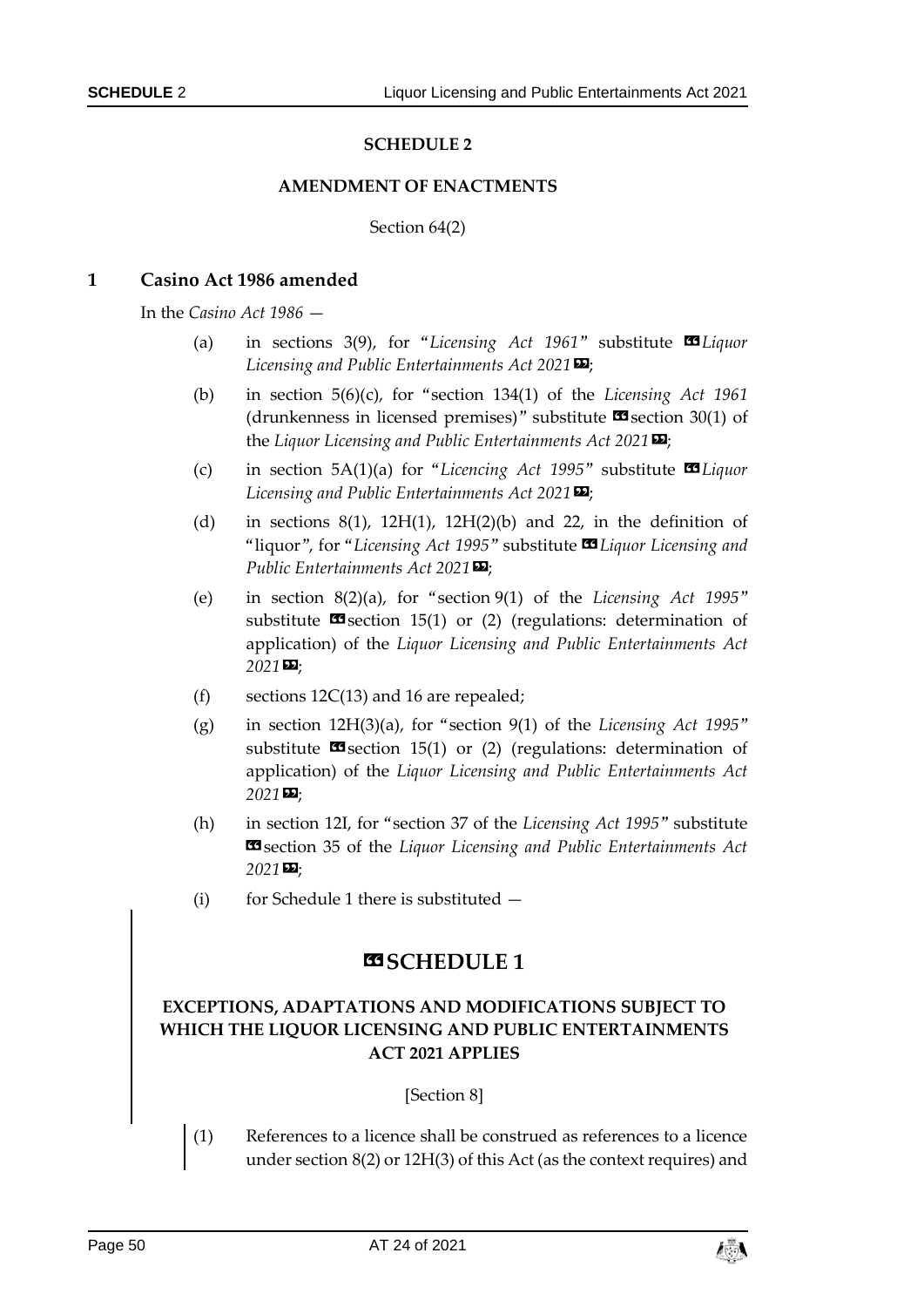"holder of a licence" and "licensed premises" shall be construed accordingly.

(2) The following provisions shall not apply — Part 2 (licensing courts); Part 4 (licences) except section 15; sections 28 (alterations); section 29 (display of notices at licensed premises); section 35 (gaming on licensed premises); section 39 (appeals); section 47 (disqualification); section 54 (inspection of premises). $\boldsymbol{\mathsf{\Xi}}$ .

## **2 Cinematograph Act 1977 amended**

In the *Cinematograph Act 1977 —*

- (a) in section 10(2), for "section 56 of the *Licensing Act 1995*" substitute «section 39 of the *Liquor Licensing and Public Entertainments Act 2021»*;
- (b) in section 11(1), for "under the *Music and Dancing Act 1961*, and an authorisation under section 28 of the *Licensing Act 1995* or an order under section 55 of that Act" substitute **II** under the *Liquor Licensing and Public Entertainments Act 2021»*.

## **3 Highways Act 1986 amended**

In section 78(16) of the *Highways Act 1986* (provision of cafes, kiosks, etc. in highways) for "Section 57 (selling liquor without licence) of the *Licensing Act 1995*" substitute «Section 40 (operating without licence) of the *Liquor Licensing and Public Entertainments Act 2021»*.

### **4 Hypnotism Act 1988 amended**

Section 3(2) of the *Hypnotism Act 1988* is repealed.

### **5 Water Act 1991 amended**

In Schedule 6 (requirement to take metered supply) to the *Water Act 1991,* in paragraph 3(2)(c), for "(with the meaning of the Licensing Act 1995)" substitute **EG**(within the meaning of the *Liquor Licensing and Public Entertainments Act 2021)».*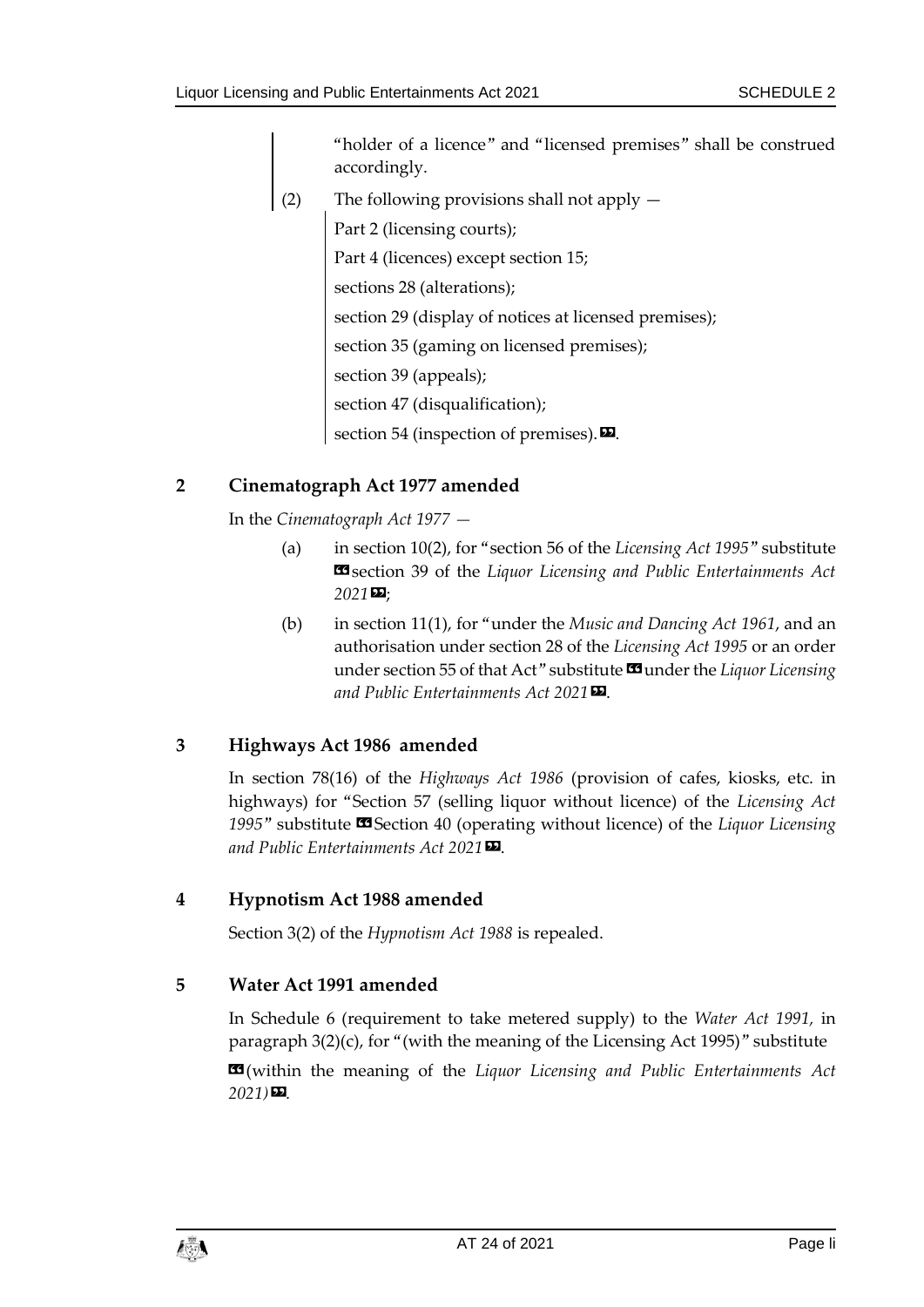### **6 Noise Act 2006 amended**

In section 1(4) (investigation of complaints of noise from premises at night) of the *Noise Act 2006* —

- (a) in paragraph (b), after the semi-colon insert  $\mathbf{\Omega}$  and  $\mathbf{\Omega}$ ; and
- (b) for paragraphs  $(c)$ ,  $(d)$  and  $(e)$  substitute  $-$ 
	- $\mathbf{G}(\mathbf{c})$  licensed premises under the *Liquor Licensing and Public Entertainments Act 2021*.».

### **7 Equality Act 2017 amended**

In Schedule 3 of the *Equality Act 2017*, for paragraph 32(4)(c) substitute —

 **"sale by retail" has the meaning given in section 5 of the** *Liquor Licensing and Public Entertainments Act 2021;* and  $\Sigma$ .

### **8 Other minor and consequential amendments**

In the provisions of the following enactments, for "*Licensing Act 1995*" there is substituted "*Liquor Licensing and Public Entertainments Act 2021" –*

| Enactment                              | Provision                                        |  |
|----------------------------------------|--------------------------------------------------|--|
| Mines and Quarries Regulation Act      | Section 7 (prohibition of payment of wages at    |  |
| 1950                                   | public houses, etc)                              |  |
| Children And Young Persons Act 1966    | Section 5 (giving intoxicating liquor to         |  |
|                                        | children under five)                             |  |
| Custody Act 1995                       | Schedule 1A (security of institutions),          |  |
|                                        | paragraph $1(3)(a)$                              |  |
| Education Act 2001                     | Section 21D(6) (discipline: supplementary), in   |  |
|                                        | the definition of "liquor"                       |  |
| Road Transport Act 2001                | Section 43(5) (supply of liquor to driver or     |  |
|                                        | conductor)                                       |  |
| Control of Employment Act 2014         | Schedule 1 (exemptions), paragraph 10(1)         |  |
|                                        | (interpretation), in the definition of "licensed |  |
|                                        | premises)                                        |  |
| Elections (Keys and Local Authorities) | Section 119(4) and (5) (disciplinary action on   |  |
| Act 2020                               | report etc. of corrupt practice)                 |  |